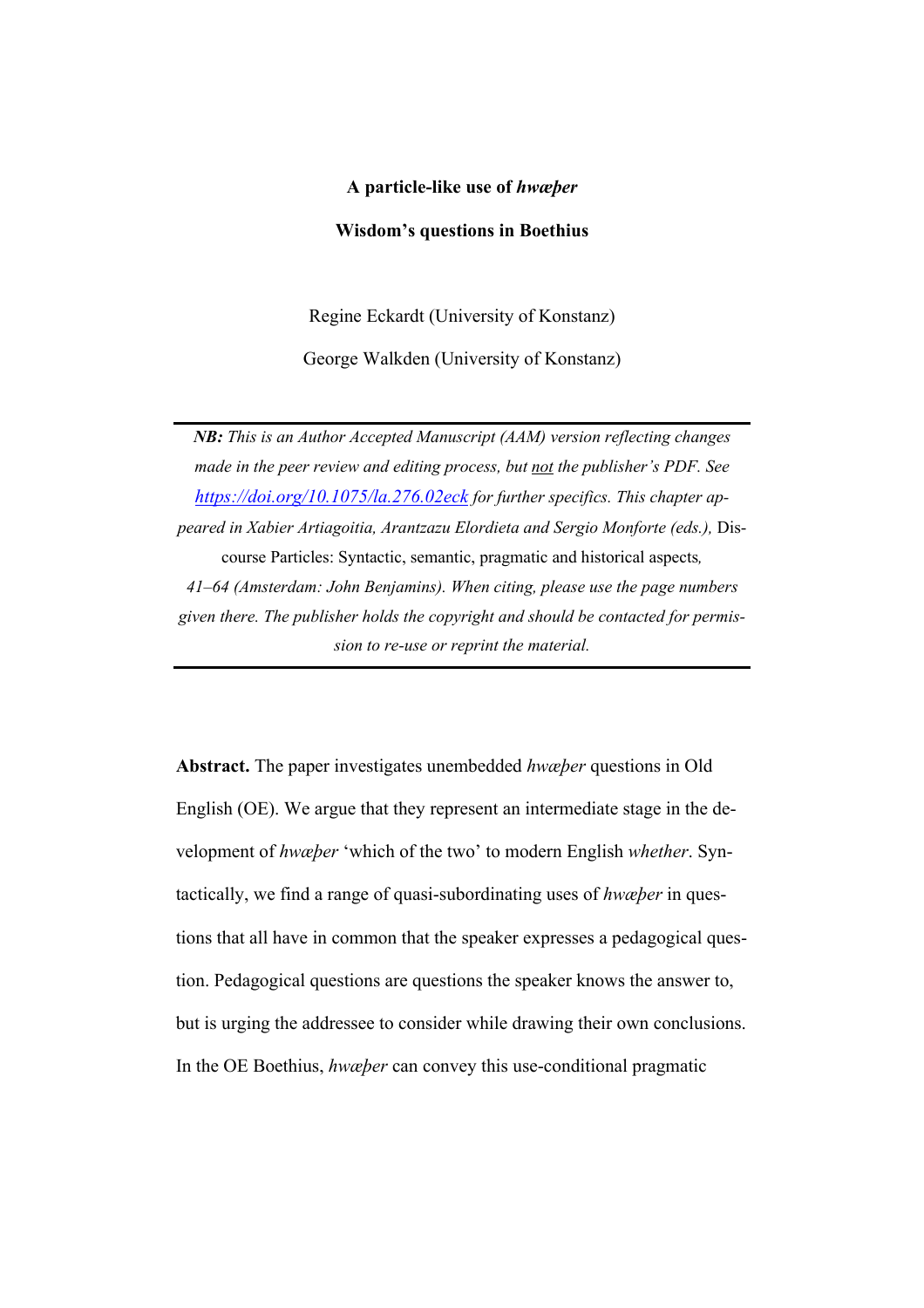flavour for polar questions. It thus comes close in function to other use-conditional particles.

## **1. Introduction**

This chapter deals with the syntax, semantics, and pragmatics of Old English questions introduced by the particle-like element *hwæþer*, as in (1).

(1) Hwæðer nu gimma wlite eowre eagan to him getio whether now jewels looks your eyes to them attract heora to wundrianne them.GEN to wonder.INF 'Does the beauty of jewels attract your eyes, to wonder at them?' (OE Boethius 13: 40–41; Godden & Irvine 2009: 266)

Unembedded *hwæþer*-questions such as (1) have figured prominently in the literature on historical English syntax since Traugott (1972) and Allen (1980); see section 3 for discussion. It is generally acknowledged that they serve as an alternative to verb-fronting (V1) clauses as a syntactic strategy for forming direct polar questions. What has not been addressed in this literature, however, is the circumstances conditioning the use of *hwæþer*-questions. In particular, the implicit assumption in the literature has so far been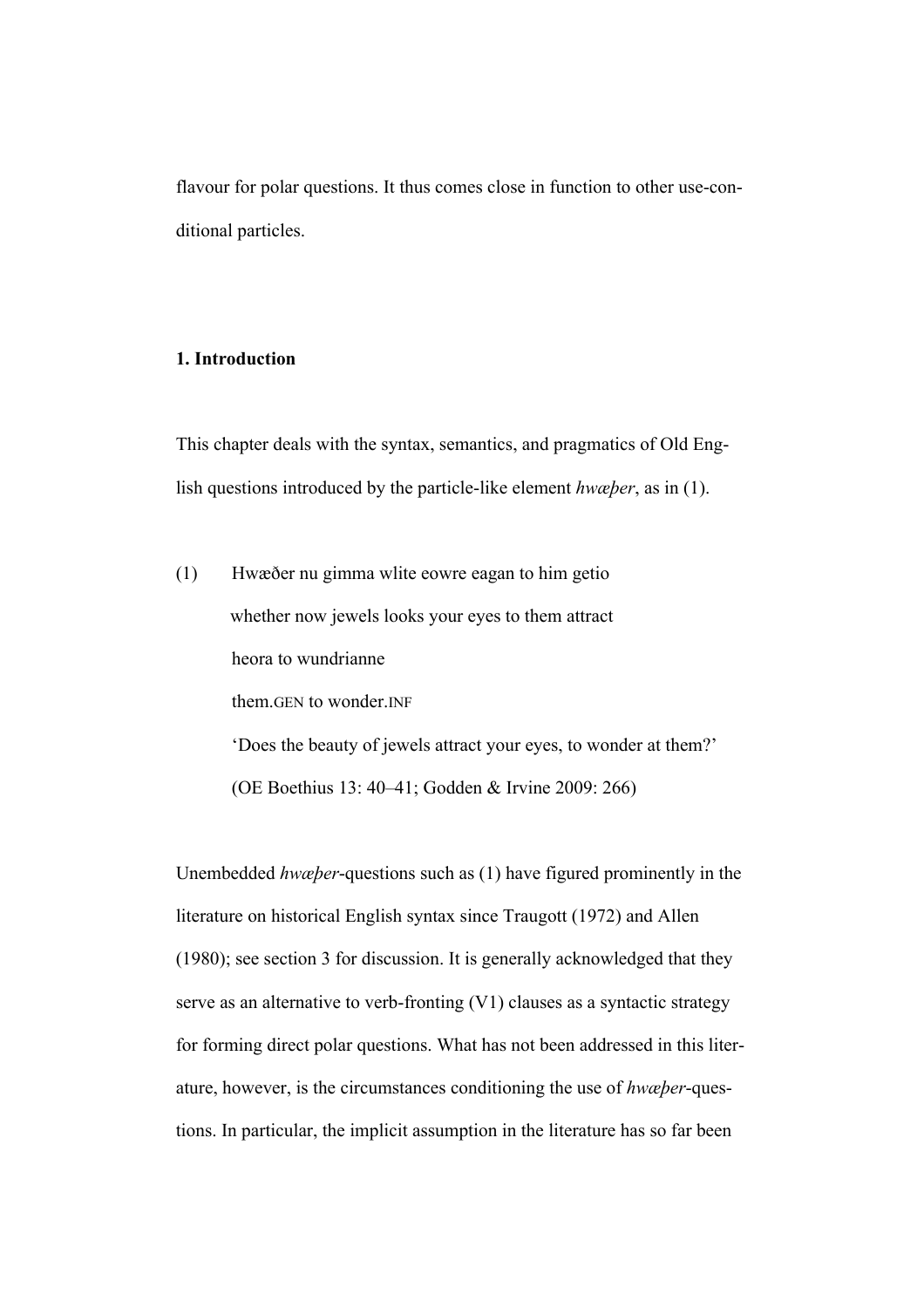that the two strategies are in free variation, with no semantic or pragmatic difference (or at least nothing is said on the issue). This is the lacuna that the present paper aims to fill: did *hwæþer*-questions mean the same as V1 questions, and how does this relate to their syntactic properties?

The pragmatic-semantic-syntactic proposal presented in this paper builds on recent advances in the study of non-canonical questions at the interfaces. Our approach has several features that set it apart from previous research. First, we look at all *hwæþer*-questions, not just unembedded ones. Secondly, we attempt to reach a descriptively adequate characterization of their common pragmatic function across question types, and of the semantic and pragmatic contribution of *hwæþer* itself. The analysis of unembedded *hwæþer*-questions that we present is thus backed by the full range of uses, as opposed to earlier syntactic proposals (see section 3) that have not always taken the overall picture into account.

The paper is structured as follows. Section 2 presents the data sources and evidence base that we draw upon, the range of uses of *hwæþer*  in basic descriptive terms, and some observations on its distribution and pragmatics. In section 3 we discuss and evaluate previous proposals and research on Old English *hwæþer*-questions. Section 4 presents our own analysis in detail. Section 5 summarizes and outlines further questions.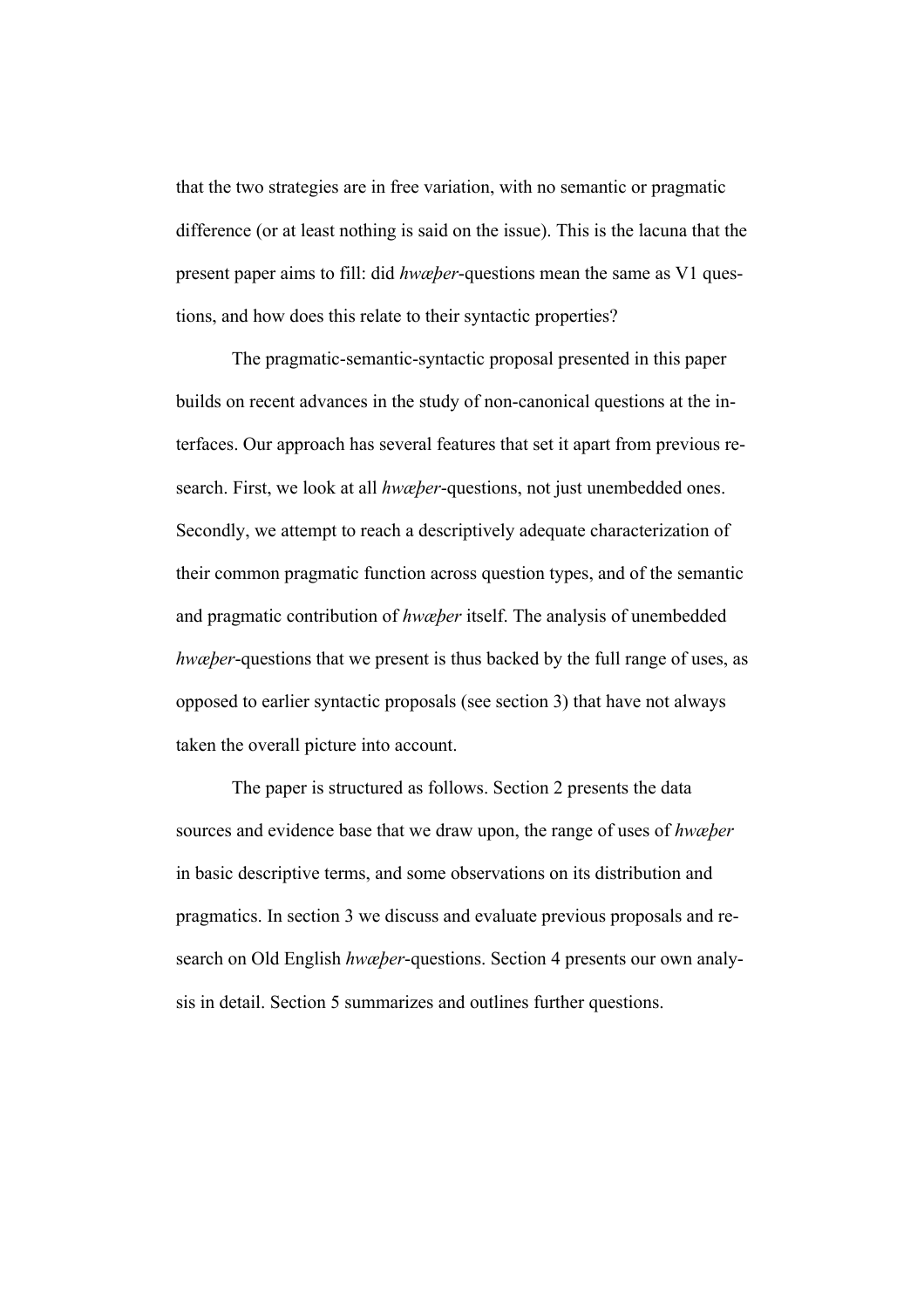#### **2. Data sources and evidence base**

## *2.1 The Old English* Boethius

In this paper we draw data primarily from a single text, the Old English translation of Boëthius's *De consolatione philosophiae* (Consolation of Philosophy), henceforth referred to as the Old English Boethius. Our initial search of the York-Toronto-Helsinki Parsed Corpus of Old English Prose (YCOE; Taylor et al. 2003) revealed that this single text provides well over half of the total number of unembedded *hwæþer*-questions in the corpus.

The text takes the form of a dialogue between Boethius himself and a female figure who is an anthropomorphic personification of Philosophy. The West Saxon Old English translation is preserved in two manuscripts: MS C, a mixed prose/verse manuscript from the mid-tenth century, and MS B, a prose manuscript dating to the late eleventh or early twelfth century. Traditionally it was thought that King Ælfred himself translated Boethius from Latin, but this is now disputed (Godden 2007; Bately 2009, 2015). Godden & Irvine (2009, I: 146) propose that the text was produced between 890 and 930 by "an unknown writer of substantial learning, not necessarily connected with King Alfred or his court".

For our purposes, what is important is that the Old English Boethius is a very free translation, perhaps better termed a recomposition. The five books of the original, each comprising 11–24 sections, have been reshaped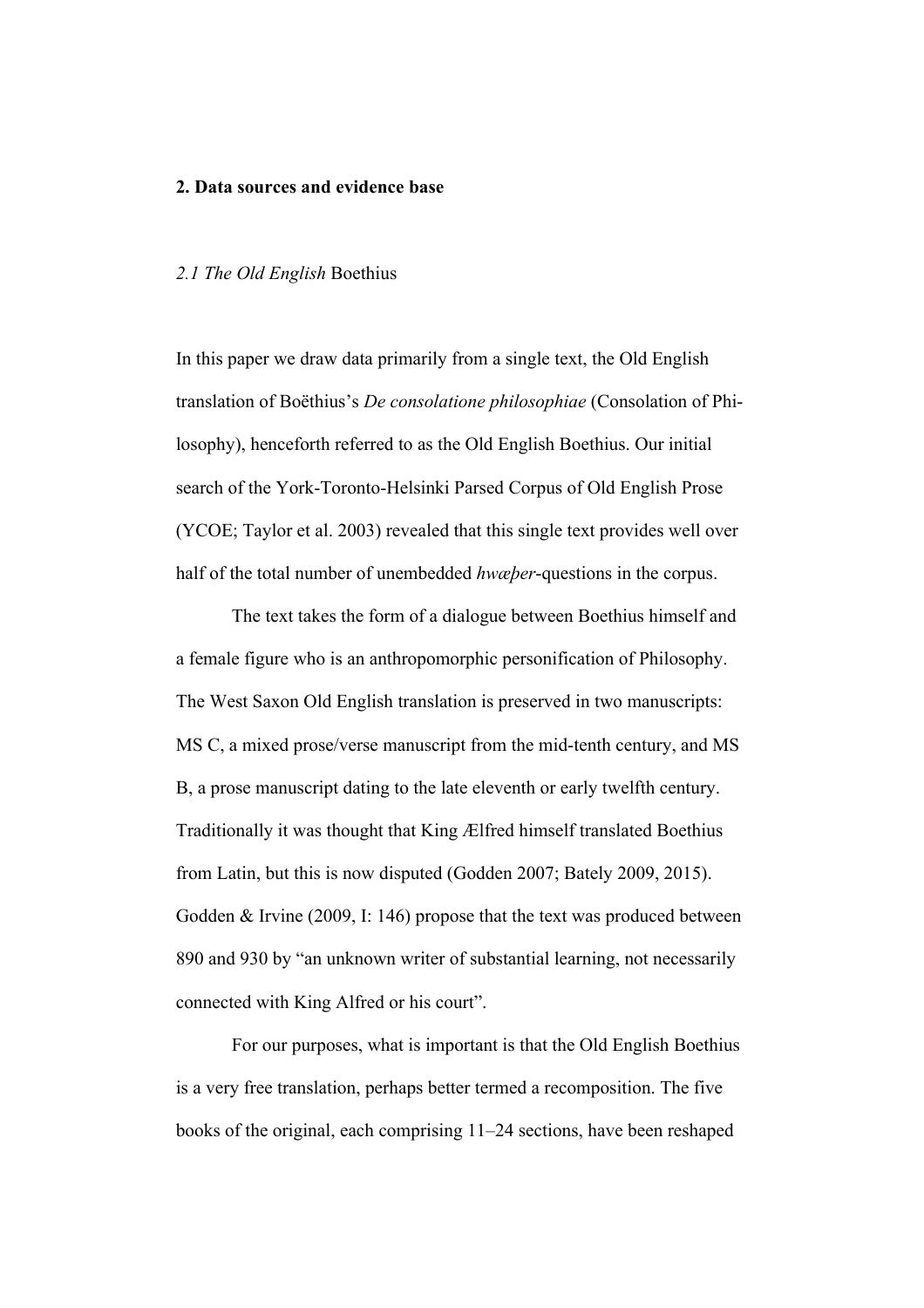into a single text, composed of 42 sections in MS B. The first person narrator sometimes seems to be Boethius, and at other times an everyman figure, and is also referred to as *Mod* 'mind'; the Philosophy figure, his interlocutor, is gendered using both masculine (*Wisdom* 'wisdom') and feminine (*Gesceadwisnes* 'reason/discernment') nouns, sometimes both at once. The Old English version diverges from the Latin in a number of ways, some trivial, some significant: for instance, the Old English Boethius makes much more use of first- and second-person forms than the Latin original. Godden & Irvine (2009: 50) state that "the author did not intend anything like a literal or even a free translation". For this reason we can safely assume that the syntactic patterns we find in the Old English Boethius reflect autochthonous norms and are not merely artefacts of translation. For a detailed overview of the text's form and substance we refer the reader to Guenther Discenza (2015). The Old English Boethius has been edited several times, by Fox (1864), by Sedgefield (1999), whose version is included in the YCOE, and most recently by Godden & Irvine (2009; see their overview of previous editions in I, 215–221). Our examples are presented in the form in which they occur in this latter critical edition, including translations. Where examples are taken from other Old English texts, they follow the YCOE (Taylor et al. 2003), and the references given are YCOE token IDs.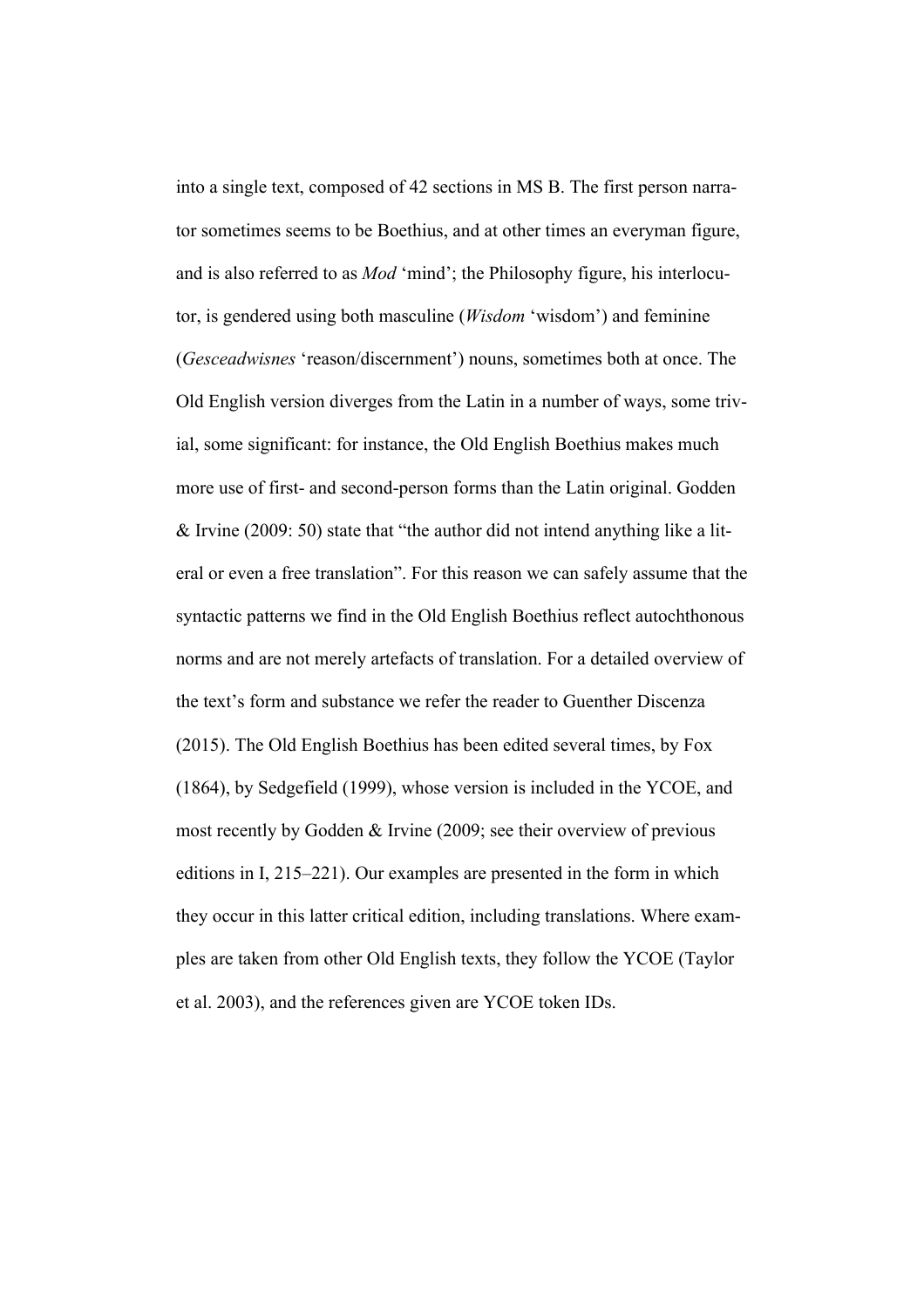## *2.2 Range of syntactic uses*

This section surveys five types of *hwæþer* questions that are attested in Boethius. Type 1 shows *hwæþer* as a *wh*-pronoun in the sense 'which (of the two)'.

(2) hwæþerne woldest þu deman wites wyrþran whether.ACC would you deem punishment.GEN worthier þe ðone þe ðone unscyldgan witnode, eitherthe that the innocent.ACC punished ðe ðone þe þæt wite þolade? or the that this punishment.ACC suffered 'Which (of the two) would you judge worthier of punishment, the one who punished the innocent, or the one who suffered this punishment?'

(OE Boethius 38: 220)

The case morpheme *ne* in *hwæðerne* underscores its nominal status, and the example is obviously not an instance of the unembedded *hwæþer* clauses described above. The question pronoun *hwæþer* is cognate with Gothic *ƕaþar*, both descended from Proto-Germanic \**hwaþeraz* (Nielsen 1998: 78– 79; Ringe 2006: 290), and the question pronoun sense is the only attested sense in Gothic (Parra-Guinaldo 2013: 155–161; Walkden 2014: 146–147).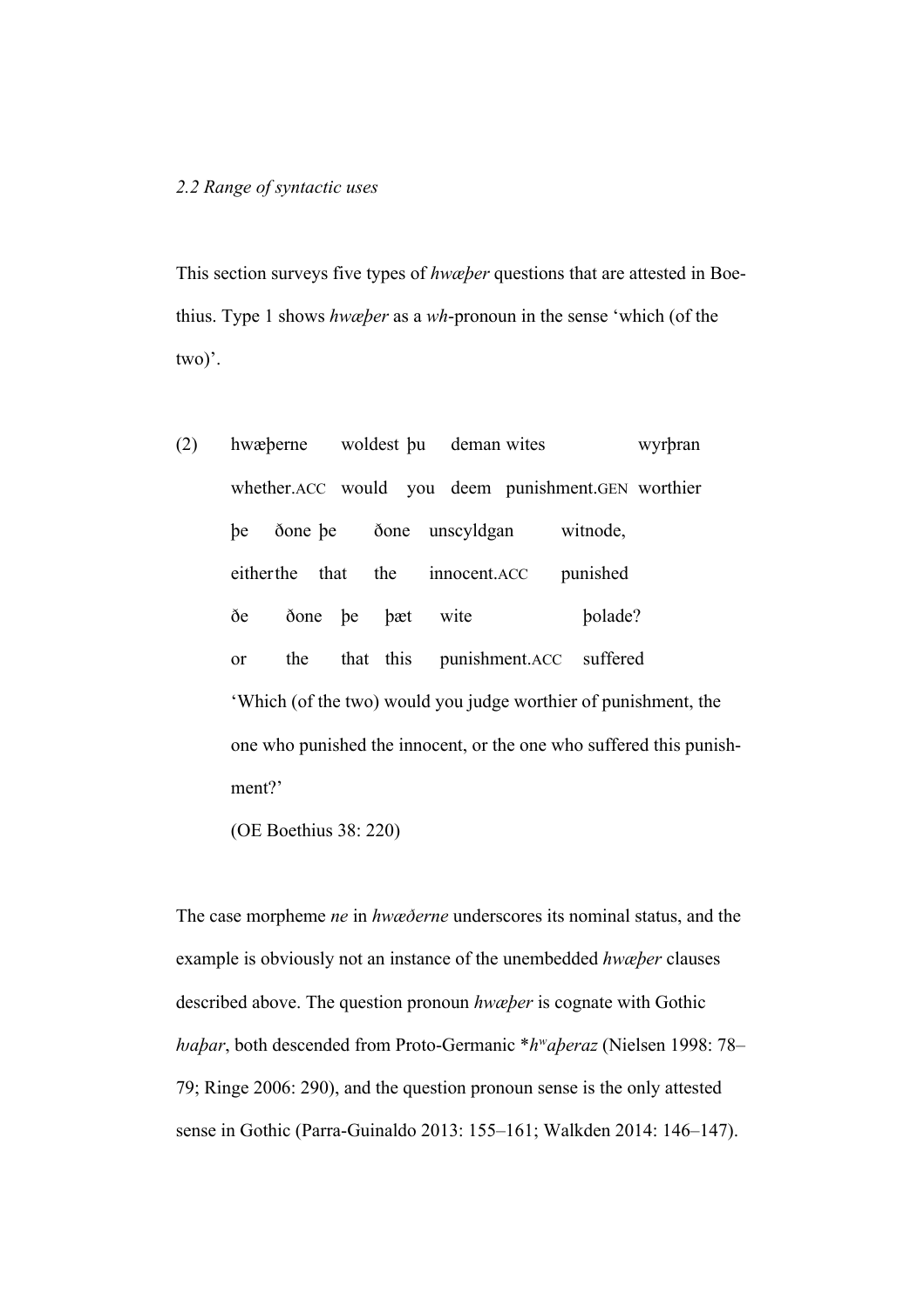The choice in  $(2)$  – between the good man and the evil man – is left implicit, but can also be given explicitly as in the following example (not from Boethius). Again the two alternatives are introduced by *þe* … *þe* 'either … or'.

(3) þa þæt folc gesamnod wæs þa cwæð Pilatus, hwæþer There the people collected was then said Pilatus, whether wylle ge þæt ic eow agyfe þe Barrabban ðe þone hælynd want you that I you give or Barabbas or the saviour ðe is Crist gehaten? that is Christ called?

'When the people was assembled, Pilate said: Which one do you want that I should give you, Barabbas or the saviour who is called Christ?' (cowsgosp,Mt\_[WSCp]:27.17.2019)

Type 2 are questions about the addressee's beliefs, opinions or own conclusions, as in  $(4)$ .

(4) hwæðer þu woldest cweðan þæt he wære unwyrðe whether you wanted say that he be.SUBJ unworthy anwealdes and weorðscipes power.GEN and honor.GEN 'would you say that he was unworthy of power and honour?' (OE Boethius 27: 40–41)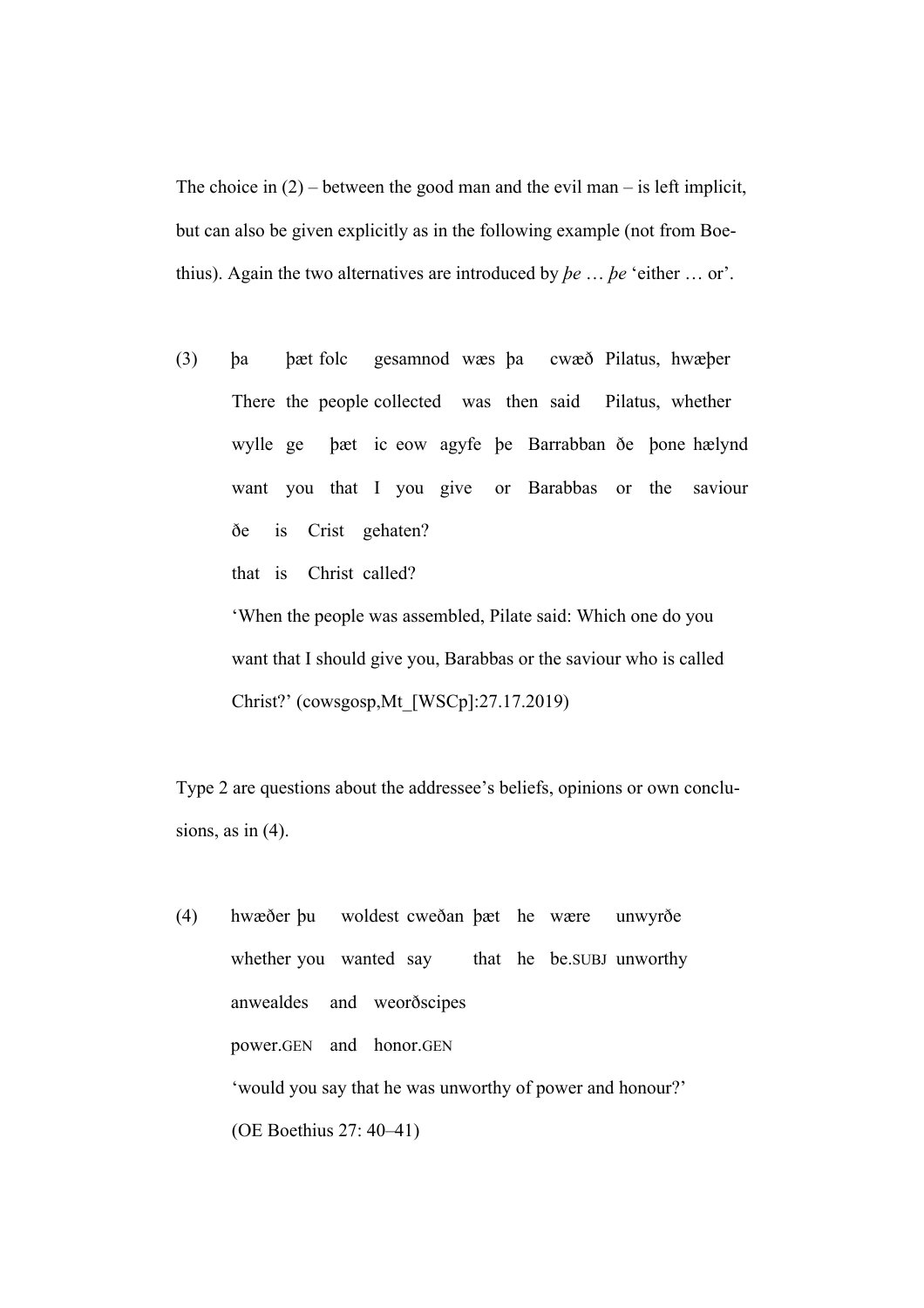These examples have in common a matrix clause with a verb of saying, thinking or belief and an embedded clause that contributes the proposition *p* in question. Type 2 examples also occur as embedded clauses (see ex. (10) below) and we argue in Section 4 that such embedded Type 2 examples constitute the bridging examples that allowed for reanalysis and eventually led to modern *whether*.

Type 3 are unembedded *hwæþer* questions, illustrated by (1) in Section 1 above. The sentence conveys a polar question. Its syntactic structure resembles the one of embedded clauses, in that the verb *getio* occurs late in the clause is in the subjunctive. While the syntax of Type 2 and 3 differ, the speaker's intentions are the same in either type of question, as we argue in section 2.4 below.

Examples of type 4 show *hwæðer* as a question complementizer. The embedded clause *hwæðer p* provides a clausal argument for the matrix verb, for instance the verb *acsian* 'ask' in the following examples (see also (8)).

(5) ðry weras ... axodon ... hwæðer se halga Petrus three men asked whether the holy Peter þær wununge hæfde there dwelling had.SUBJ 'Three men asked whether Saint Peter lived there' (coaelive,+ALS[Peter's\_Chair]:109.2346)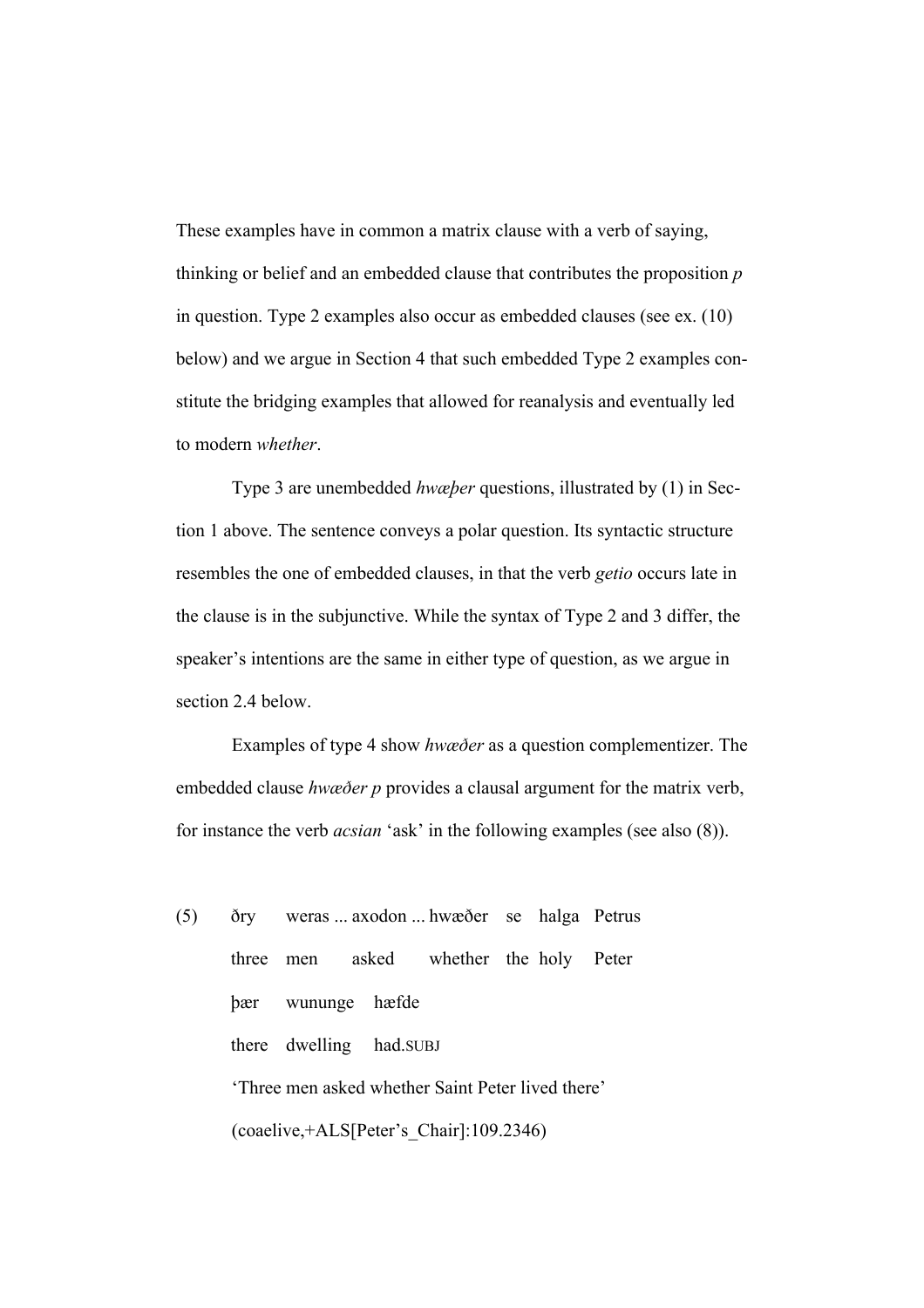(6) Sege me nu hwæðer þu mid rihte mæge seofian say me.DAT now whether you with right may lament þina unsælþa (…) your misfortunes … 'Tell me now whether you can rightly lament your misfortunes …' (OE Boethius 10: 16–17)

Following earlier authors, we assume that these examples essentially show the syntax and semantics of embedded *whether* clauses in Modern English (ModE). However, there is a group of such examples that are no longer licit in ModE. They are illustrated in (7) and we class them as a separate Type 5.

(7) Wenst þu hwæðer he mæge yfel don? think you whether he may.SUBJ evil do? 'Can he [= God] do evil, do you think?' (OE Boethius 35: 150)

Syntactically, example (7) could qualify as a case of an embedded polar question with complementizer *hwæþer*. Semantically, however, the example violates a semantic universal. Karttunen (1977) was the first to point out that the verb *believe* and near-synonyms prohibit embedded questions. The same prohibition was found in more and unrelated languages, and indeed verified in all languages where the construction has been tested (Uegaki 2016,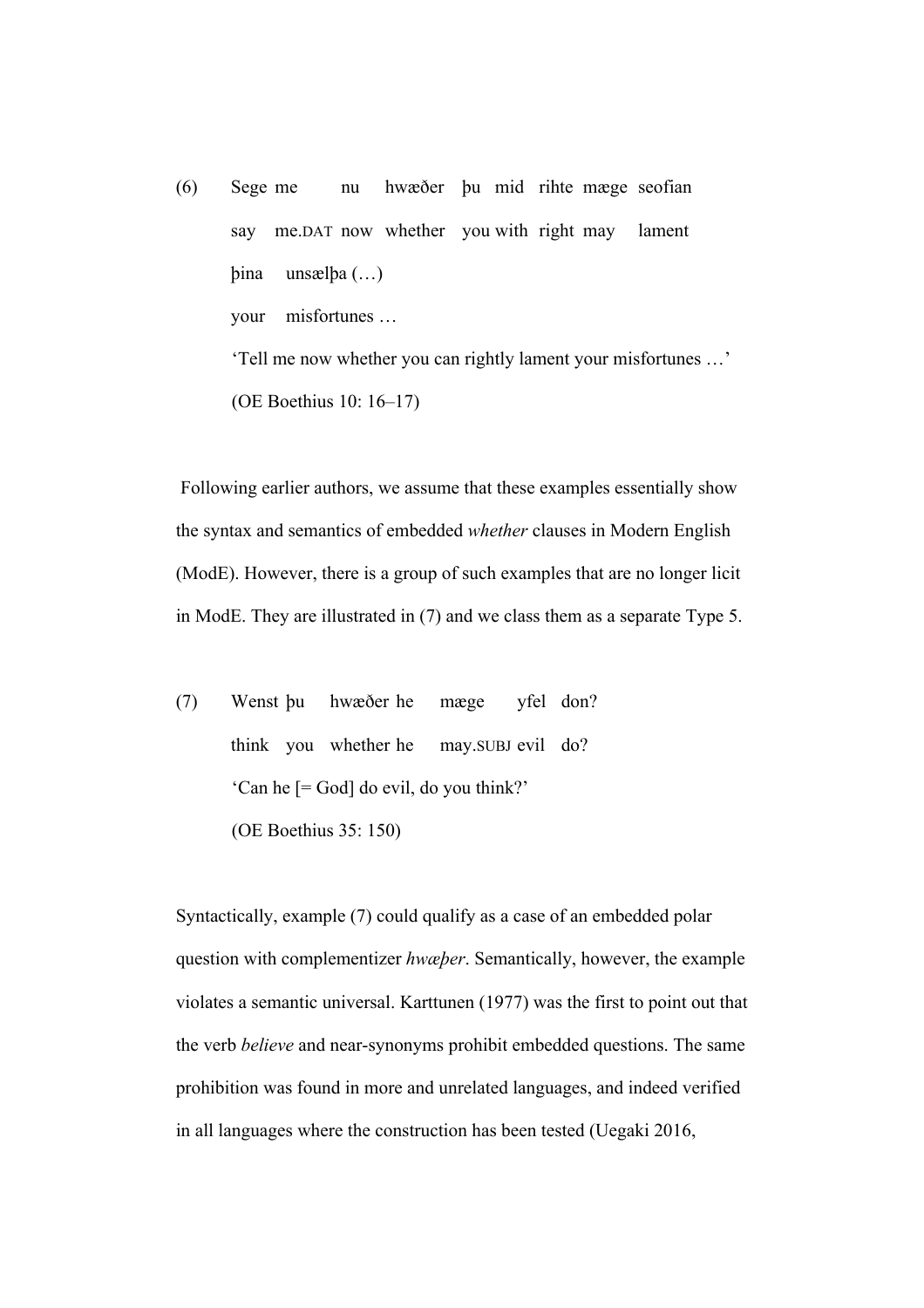2019). Semanticians therefore hypothesize that the prohibition most likely rests on an incompatibility between the epistemic nature of *believe*-verbs and the interpretation of embedded questions. Turning to the interpretation of data in Boethius, we must thus either propose that the writer and his contemporaries spoke a variety that violates semantic universals, or alternatively that the underlying structure of the – seemingly unproblematic –  $ex$ ample (7) remains yet to be revealed. Our analysis in Section 4 takes the latter course.

Let us finally quantify the types of uses. In Boethius, there is a total of uses of

| Type 1 "hwæber of the two, $X$ or $Y$ ?" | $n=2$  |
|------------------------------------------|--------|
| Type 2 "hwæber you believe that q?"      | $n=27$ |
| Type 3 "hwæber q?" $n = 19$              |        |

Type 4 embedded questions "I wanted to ask you hwæþer p." n=11

 Type 5 embedded questions "Do you believe hwæþer p?" n=8 Adding up type 4 and 5, we have 19 examples where *hwæþer* shows in the syntactic position of a complementizer in an embedded clause, as opposed to 48 unembedded *hwæþer* clauses, and two uses of the nominal *wh*-pronoun *hwæþer*.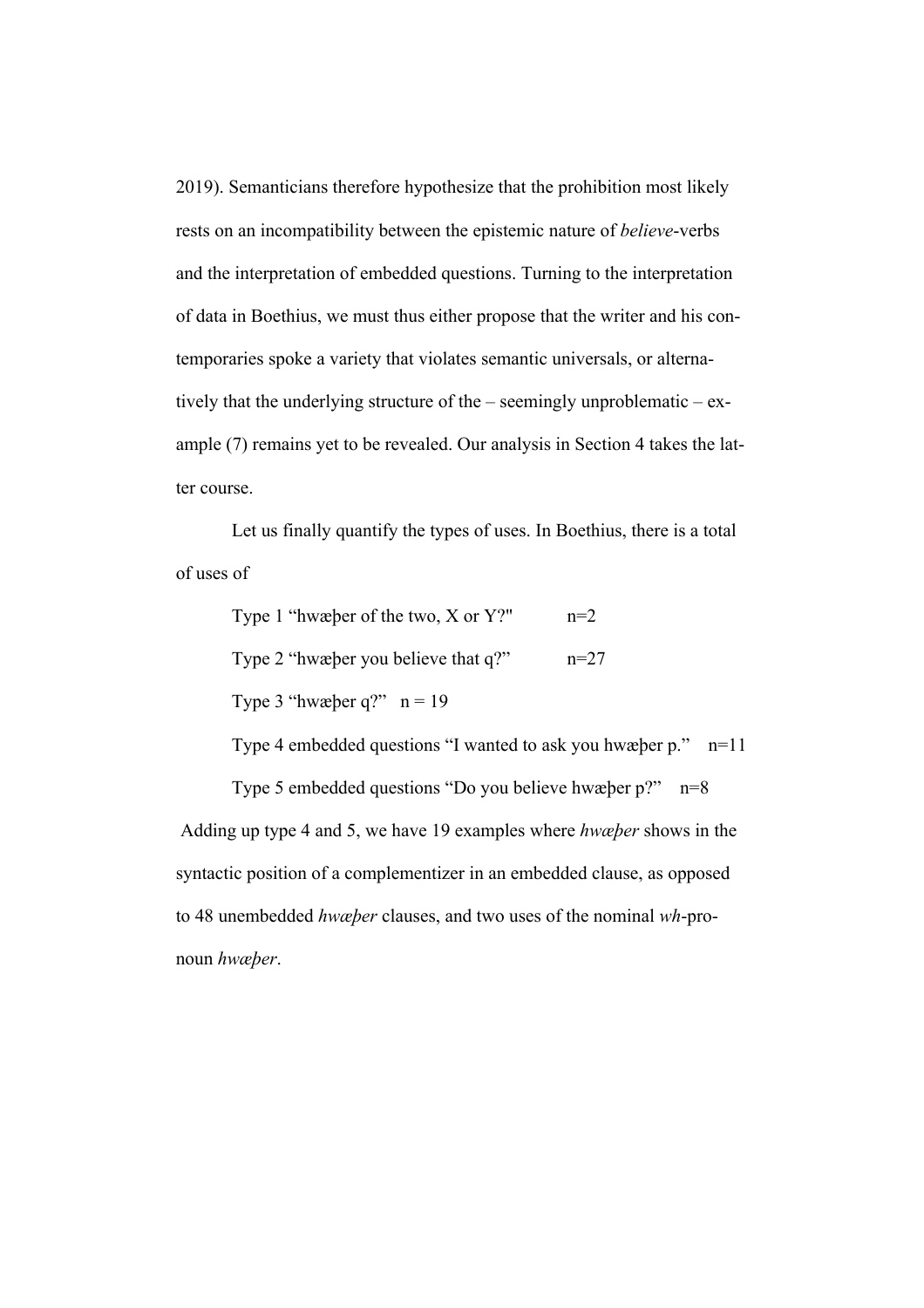#### *2.3 More observations on unembedded* hwæþer*-questions*

This section presents some further formal facts about Types 2 and 3, the unembedded *hwæþer*-questions, especially ways in which they differ from other unembedded questions found in Old English.

First, while *wh*-questions display verb-second syntax in all the early Germanic languages (Eyþórsson 1995; Walkden 2014: 114–121), unembedded *hwæþer-*questions consistently have the verb in a late position (Traugott 1972: 73; Allen 1980); this holds for all of the examples in Boethius. This fact has been crucial in determining the syntactic analysis of this type of question, to which we will return in section 3. Van Gelderen (2009: 140 n. 4) challenges the generalization on the basis of two apparent counterexamples with V2 constituent order, one of which is given in (8).

(8) Hwæðer wæs iohannes fulluht þe of heofonum þe of mannum whether was John.GEN baptism or of heaven.DATor of man.DAT 'Which was John's baptism: of heaven, or of man?' (cowsgosp,Mt\_[WSCp]:21.25.1438)

However, both examples can be read as instances of Type 1 ('which of the two'), with two non-propositional disjuncts given as alternatives; see Walkden (2014: 148) for discussion.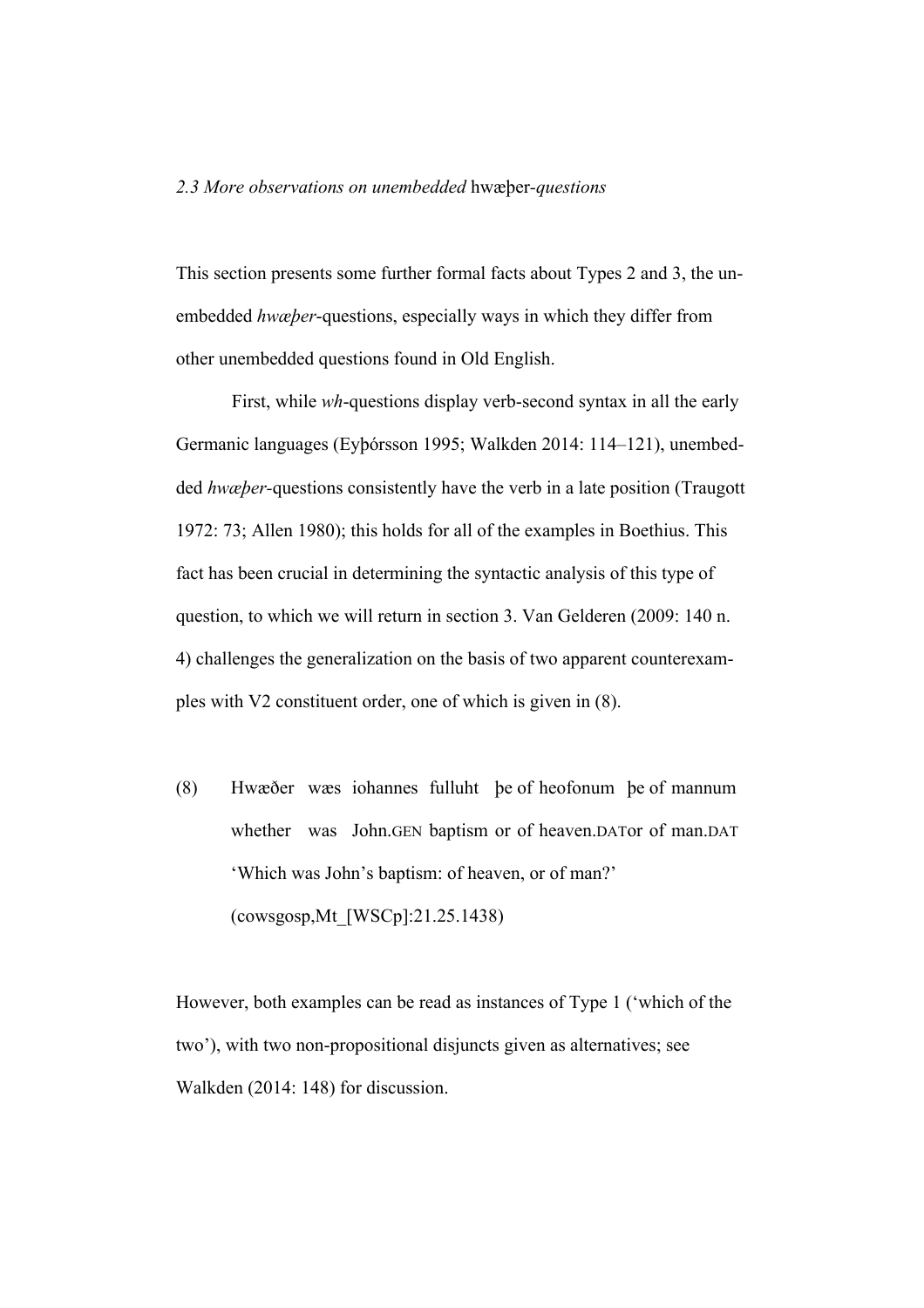Secondly, Type 2 and 3 unembedded *hwæþer-*questions more often than not contain the words *nu* (23x in Boethius) or *þonne* (3x in Boethius). These are originally temporal adverbs meaning 'now' and 'then' respectively. Van Kemenade & Links (2020) argue that these elements in Old English have grammaticalized into discourse particles comparable to those found in Dutch and German. These particles are much more common in unembedded *hwæþer-*questions than they are in *wh*-questions in general.

#### *2.4 The pragmatics of unembedded* hwæþer*-questions*

This section takes a closer look at the meaning of unembedded *hwæþer*  questions. Previous authors generally propose that they convey polar questions and are in fact synonymous to verb-initial polar questions. <sup>1</sup> However, general principles of synonymy avoidance stand against this assumption (Levinson 2000). We therefore expected to detect a specific pragmatic flavour for unembedded *hwæþer* questions.

 This expectation is met by the data. Unembedded *hwæþer* questions in Boethius are indeed used as 'Socratic questions' in pedagogic discourse. In the dialogue between Wisdom (W) and Boethius (B), only W ever asks

<sup>1</sup> There are some exceptions to this. Traugott (1972: 73) characterizes unembedded *hwæþer -*questions as favoured in cases of doubt or incredulity (cf. Fischer et al. 2000: 84), and Mitchell (1985, I: 682) suggests that many such questions are rhetorical. Cf. also Godden  $\&$ Irvine (2009, I: 196) on the prominent role of questions in general, and rhetorical questions in particular, in the Old English Boethius. None of these authors investigate the meaning of *hwæþer-*questions in detail, however.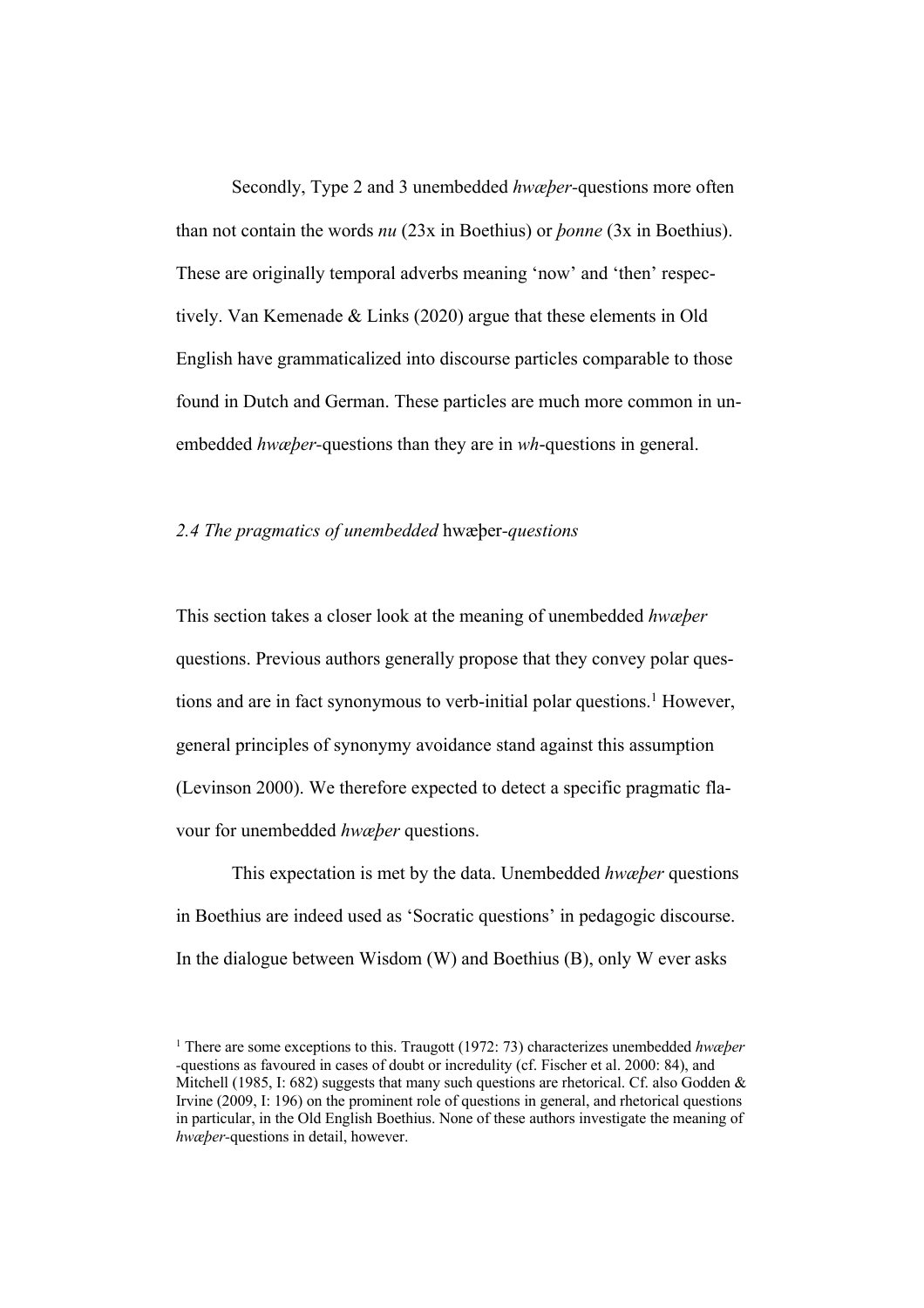unembedded *hwæþer* questions (in 48 instances). Our initial example occurs in a debate as to whether the possession of valuables (such as gold or jewels) can make a man happy. W argues that richness is unsuited as a means to achieve universal happiness, as it is necessarily restricted to few, excluding many: "Are the riches of this middle earth worthy of a man when no one can fully have them? Nor can they enrich any man, unless they bring another to poverty." W then provokes B:

(9) Hwæðer nu gimma wlite eowre eagan to him getio whether now jewels looks your eyes to them attract heora to wundrianne them.GEN to wonder.INF 'Does the beauty of jewels attract your eyes, to wonder at them?' (OE Boethius 13:  $40-41$ ; = (1) above)

W immediately answers the question herself ("I know that they do so"). This example is typical: W knows the answer in *all* uses of unembedded whether questions, sometimes answering herself, sometimes simply moving on, and sometimes offering B the opportunity to answer. B generally agrees, but opposes the insinuated answers in two cases. The polarity of the answer can be positive or negative.

 Wisdom's intention in posing an unembedded *hwæþer* question is to invite the addressee, Boethius, to think about the question by himself. We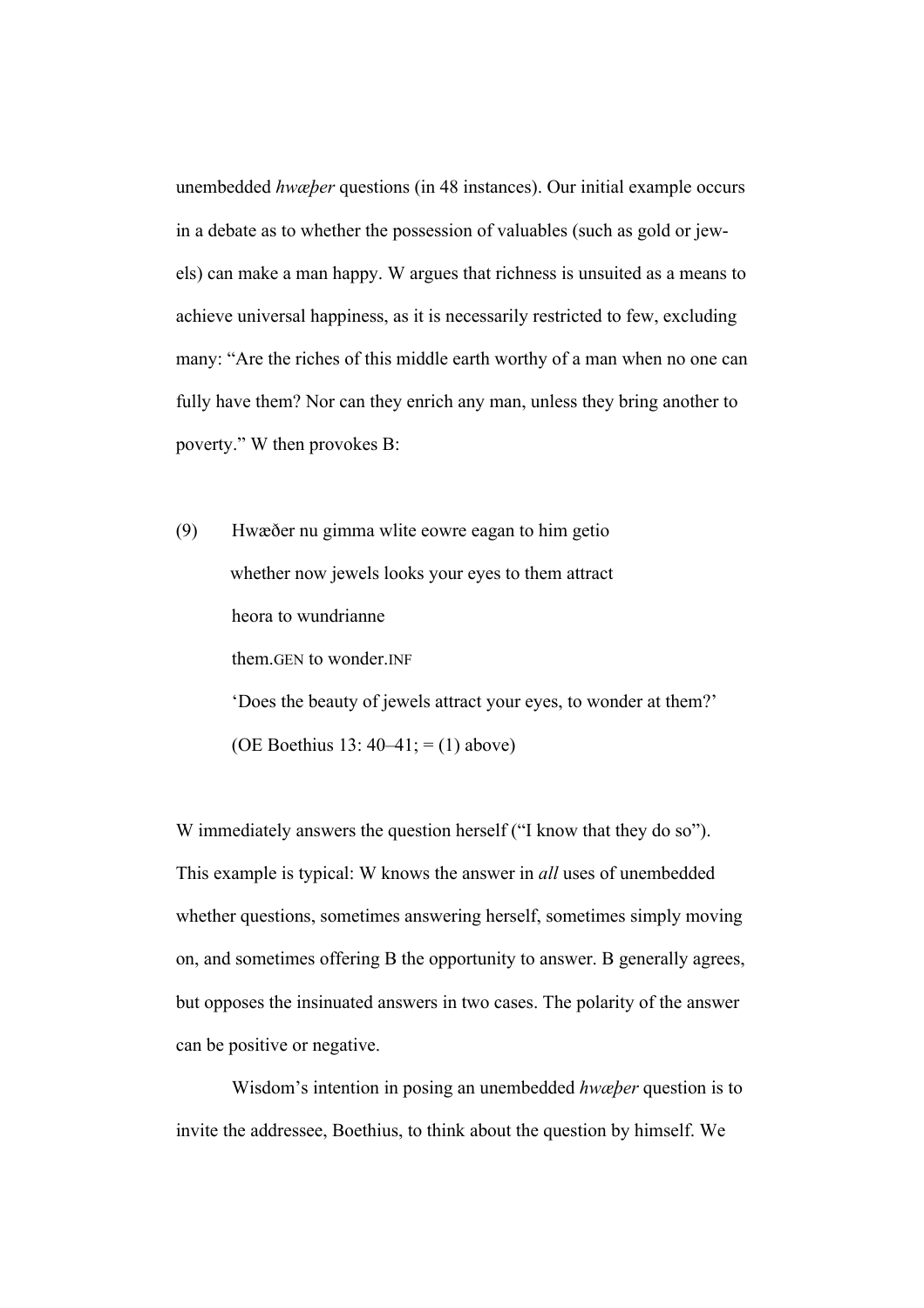find this intention in many philosophical dialogues, specifically in classical 'Socratic' questions as a means to provoke independent thinking. The intention is explicated in Type 2 questions like (3) 'would you say that he is unworthy of power and honour?' Questions in verb-final syntax, in combination with particles, are known to convey special speaker intensions in other languages, as for instance in *ob…wohl, was…wohl* questions in German (Eckardt & Beltrama 2019, Truckenbrodt 2006). Unembedded *hwæþer*  questions pattern with these in that they ask for the addressee's opinion about Q. We propose that this speaker attitude played a central role in the diachronic development of unembedded *hwæþer* questions, and should be captured as use-conditional content (Gutzmann 2015).

Socratic questions in Boethius are limited to unembedded *hwæþer*  questions. Embedded *hwæþer* questions in Boethius (Type 4) can convey information seeking questions, as in the following utterance of B.

(10) Ac ic wolde þe acsian *hwæðer* we ænigne frydom habban, and I wanted you ask whether we any freedom have oððe ænigne anweald hwæt we don or any power (as to) what we do hwæt we ne don what we not do 'But I would like to ask you whether we have any freedom, or any

power as to what we do or not do … .'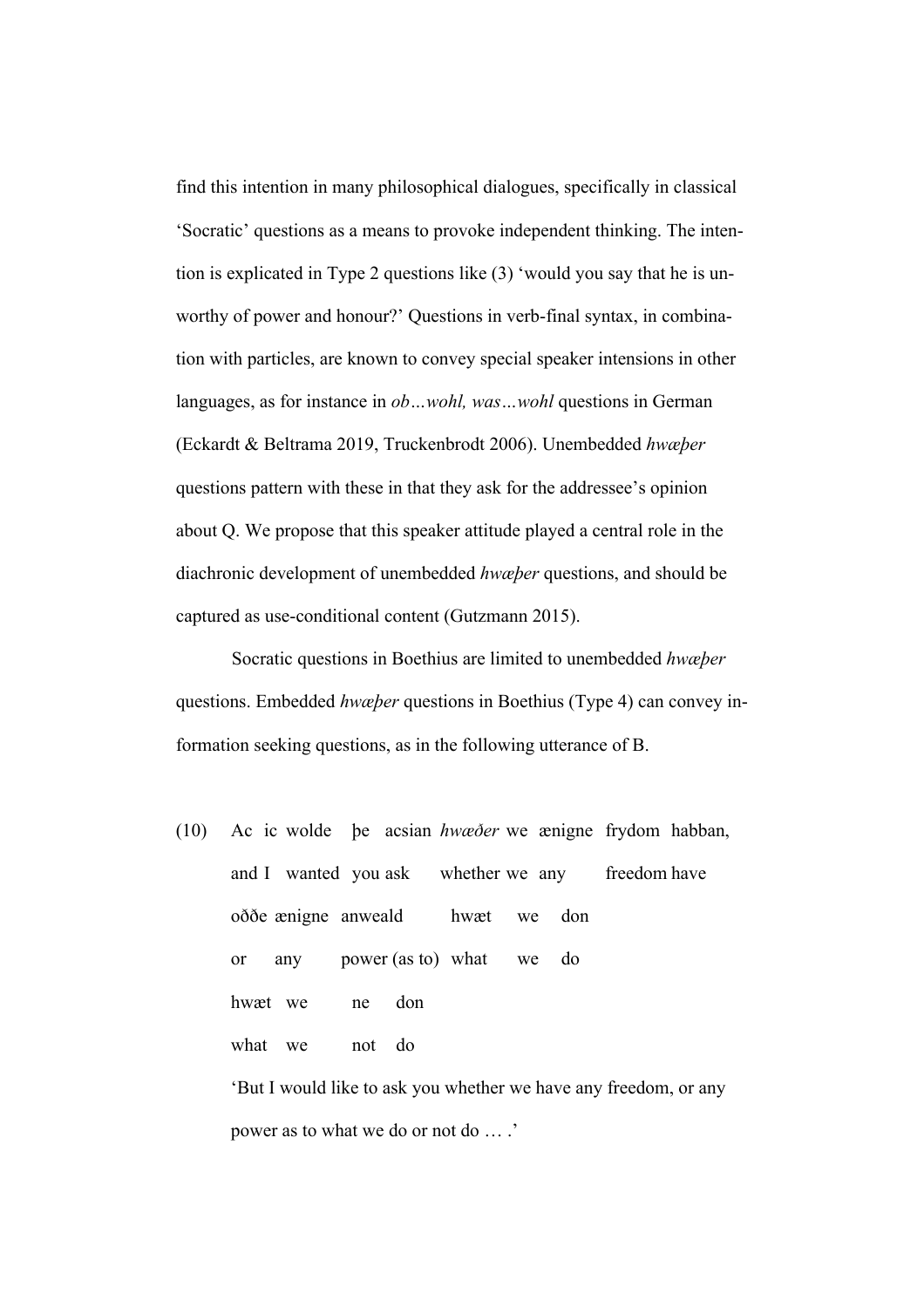(OE Boethius 40: 101–103)

This indirect question act by B is information seeking, not pedagogical or biased.

## **3. Old English** *hwæþer***: the state of the art**

#### *3.1 The standard syntactic story*

Previous literature on Old English *hwæþer* has largely focused on its syntax in uses of Types 2–3, and in particular the fact that the verb does not occur in second position, as already mentioned in section 2.3. The conventional analysis, going back in its essence to Allen (1980: 791), is that there are two *hwæþers* in Old English.<sup>2</sup> One is a NP (or DP) proform meaning 'which (of the two)', and is used in questions of Type 1. The other is a complementizer, and is used in questions of Types 2–5. In current terms, the proform is in Spec, CP and the complementizer is in  $C^0$ . Type 1 questions can then be verb-second with subject-verb inversion when the fronted proform is not itself a subject, as the verb is free to move to  $C^0$ . In the other types, by contrast, since *hwæper* occupies  $C^0$ , the verb cannot move there, and must

<sup>2</sup> Cf. its treatment in Bosworth & Toller's dictionary (1898: s.v. *hwæþer*), which lists it as both a conjunction and a pronoun.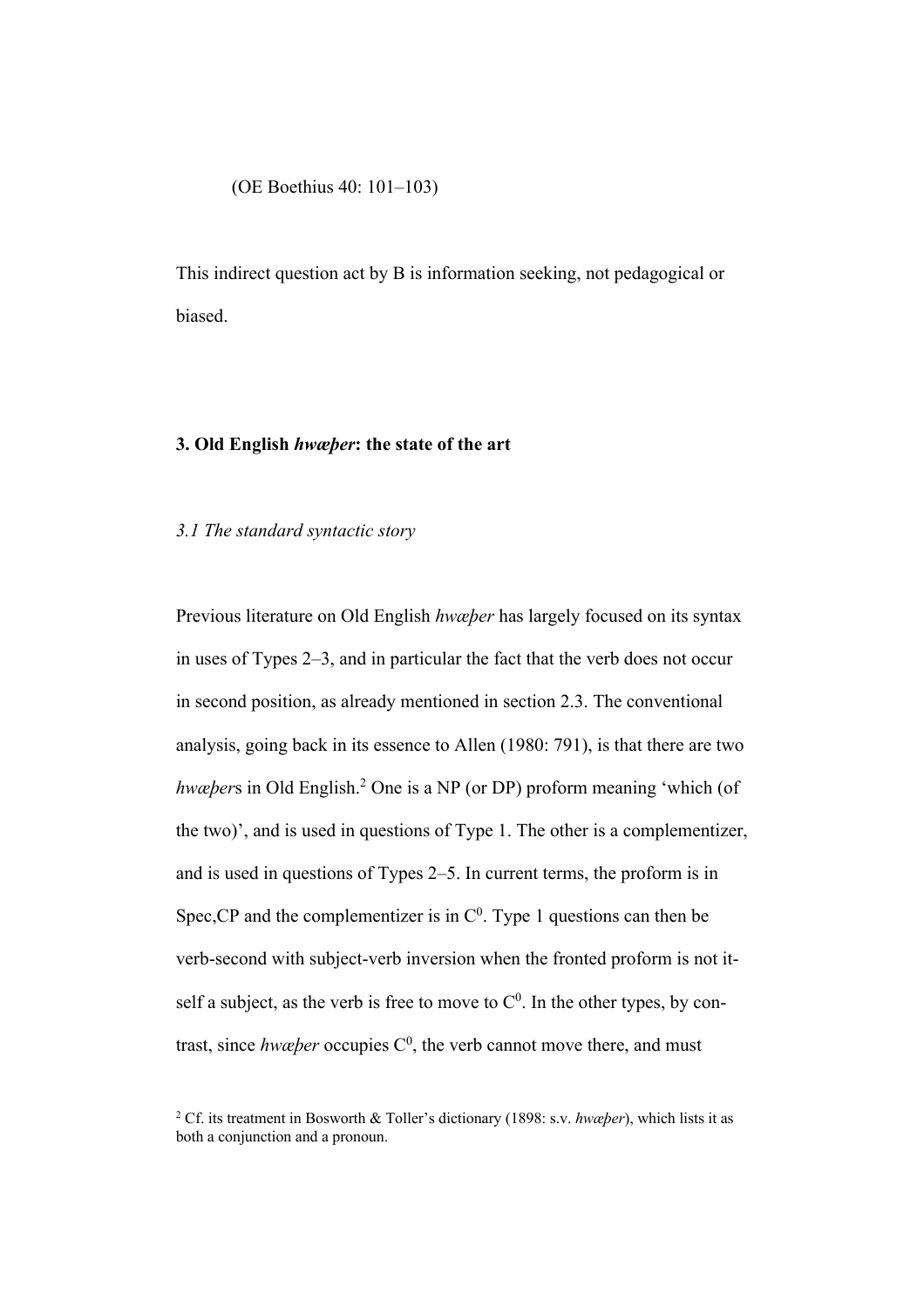remain in a lower position.<sup>3</sup> This fits well with the classic intuition, attributed to den Besten (1989), that asymmetric V2 in languages like German is driven by the complementary distribution of the complementizer and the finite verb, which both in a sense compete for the same position.

Some form of this analysis has been adopted by most subsequent authors writing on Old English *hwæþer*, e.g. Kiparsky (1995: 142), van Gelderen (2009), Parra-Guinaldo (2013), Walkden (2014: 144–155). Van Gelderen (2009) also presents a diachronic scenario for the emergence of complementizer *hwæþer* and its subsequent history in Old and Middle English (cf. also Ukaji 1997, Parra-Guinaldo 2013). The basic narrative is that the pronoun that moves to Spec,CP is reanalysed in some contexts as an operator first Merged there, an instance of lexical split driven by the Late Merge Principle ("Merge as late as possible"; van Gelderen 2004), and then as a complementizer in  $C^0$ , driven by the Head Preference Principle ("Be a head, rather than a phrase"; van Gelderen 2004). The complementizer stage is the one that predominates in Old English, and evidence for this is furnished by the lack of verb movement to the C-domain (van Gelderen 2009: 142).

<sup>3</sup> Exactly what position the verb occupies in 'verb-late' *hwæþer*-questions (either embedded or unembedded) is a matter of some debate. 'Verb-late' here means simply that the verb surfaces in a position that is lower in the clause than  $C<sup>0</sup>$  (and hence later in linear order, since the Old English CP is uniformly head-initial).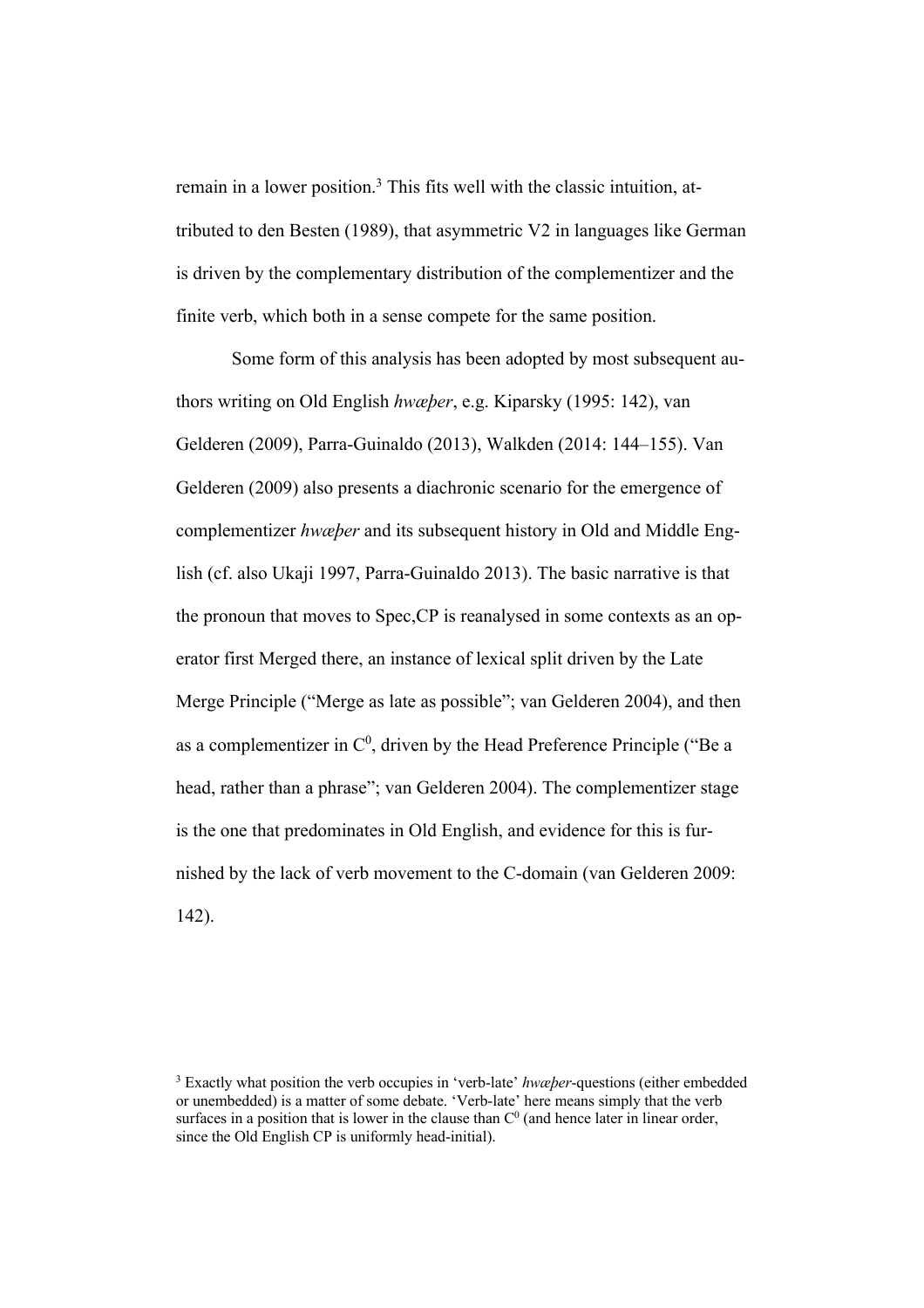## *3.2 Synchronic problems with the standard syntactic story*

The consensus analysis sketched in the previous subsection is not unreasonable, but it leaves several questions unanswered both synchronically and diachronically. We will begin by outlining the problems with the synchronic analysis.

First, Old English did not ordinarily permit independent clauses introduced by complementizer elements (e.g. with the unambiguous  $C^0$  elements *þæt* or *þe*).4 Finding exactly such a phenomenon with *hwæþer*-questions and not elsewhere is at the very least mysterious. Secondly, the proposal provides no explanation for the pragmatic facts adduced in section 2.4.

Finally, and perhaps most significantly, the idea that the complementizer is in complementary distribution with the finite verb and hence blocks V-to-C movement is not by itself sufficient to derive the clause type asymmetries found in Old English. This is so for two main reasons. i) There is ample evidence that more than one position for verb movement is needed in Old English main clauses, and a good case can be made that these are distinct head positions in the C-domain (see Walkden 2014, 2017, 2021 and references cited there). Thus, simply saying that the verb and the complementizer compete for a single  $C<sup>0</sup>$  position may seem reasonable for questions, but is insufficient to account for clause type asymmetries in Old

<sup>4</sup> In this sense, Types 2 and 3 *hwæþer*-questions can be viewed as instances of 'insubordination' (Evans 2007; cf. Traugott 2017 for a perspective from the history of English).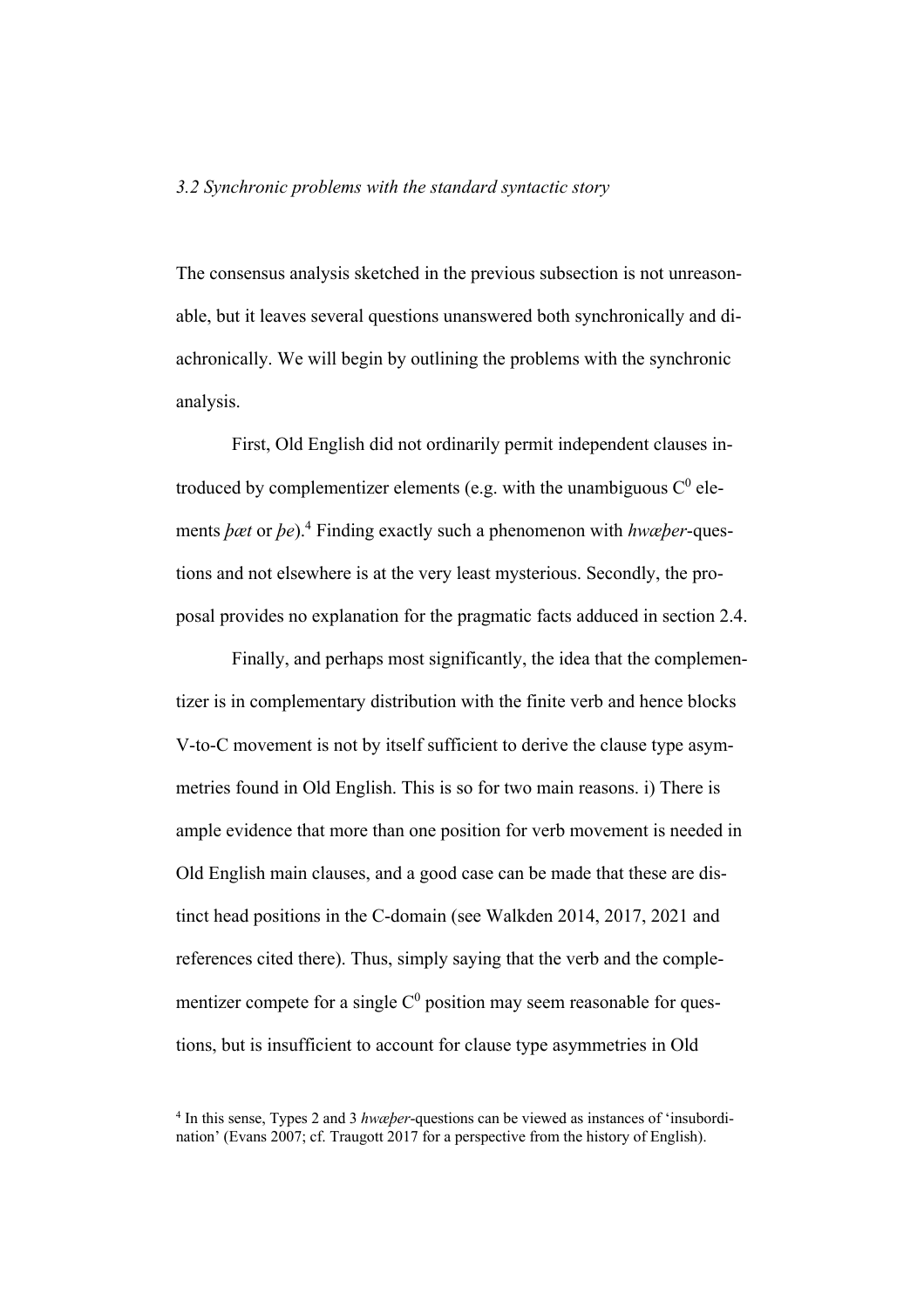English more broadly.<sup>5</sup> ii) Old English embedded clauses are verb-late even when there is demonstrably no overt complementizer present (Walkden & Booth 2020: section 3). This is the case, for instance, in regular embedded *wh*-questions, where the *wh*-item is uncontroversially in a specifier position in the embedded C-domain. This is also the standard analysis of Old English relative clauses headed by a demonstrative pronoun of the *se* paradigm.

We can conclude that the standard analysis of *hwæper* as a C<sup>0</sup> head in *hwæþer*-questions of Types 2–3 does not derive their synchronic properties. 6

## *3.3 Diachronic problems with the standard syntactic story*

Turning to diachronic concerns, the first issue is whether all stages in the change of *hwæþer* from a moved pronoun to a first Merged operator in Spec, CP to a head in  $C^0$  (as in van Gelderen's 2009 proposal) are attested. The pronominal stage corresponds to our Type 1, and the head stage corresponds to our types 2–3 (assuming that verb-late correlates with *hwæþer* being a head, as in embedded *wh*-questions). The operator stage, however,

 $5$  See Roberts (1996) and Salvesen & Walkden (2017) for discussion of the syntactic positions of complementizers in OE.

 $6$  An intriguing alternative to the standard analysis is provided by Berizzi (2010), who suggests that there is a silent IS IT THAT between *hwæþer* and the following clause (2010: 129–131). This is closer in spirit to the account we develop in section 4, and is somewhat more descriptively adequate than the standard analysis, though there is also a substantial element of stipulation.

For present-day English, it is disputed whether *whether* is in C<sup>0</sup> or Spec,CP; see e.g. Nakajima (1996) for the  $C^0$  analysis and Den Dikken (2006) for the Spec, CP analysis. Resolving this debate is beyond the scope of this paper.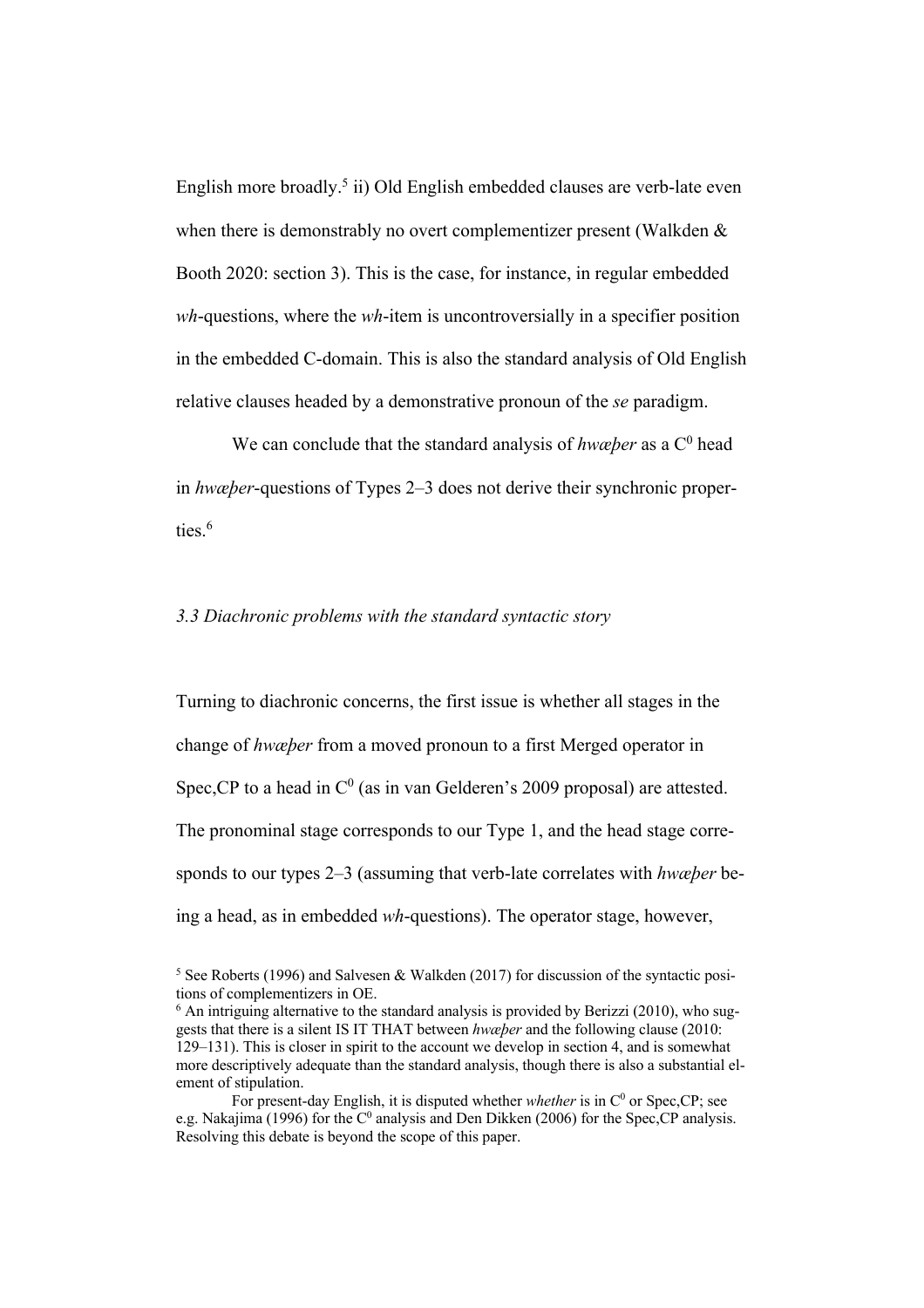does not seem to be attested in Old English. We might expect this to manifest itself as a V2 question with all the other formal properties of Types 2–3, but these do not seem to be attested.

Another issue concerns the context for the change. Assuming, as standard, that grammaticalization involves reanalysis (Campbell 2001: 141; Hopper & Traugott 2003: 59), we might ask what the bridging contexts were that enabled reanalysis. The discussion in van Gelderen (2009) suggests that the change took place in embedded contexts. However, it seems implausible to us that a Type 1 question could be reanalysed as a question of Types 2–3. These types are simply too different formally (case marking, verbal mood, verb position) and semantically for a potential bridging context to arise. The alternative found in the literature is that Types 2–3 have their origin instead as indirect/embedded questions (Mitchell 1985, I: 681, citing earlier work; Fischer et al. 2000: 54; Walkden 2014: 150), which is what our analysis in section 4 will also propose.

Finally, even putting all of the above concerns aside, none of the previously proposed scenarios really motivate why *hwæþer*, as a *wh*-pronoun, should all of a sudden turn into a complementizer for *polar* questions. Functionally and logically these two things are different beasts, and saying that *hwæþer* becomes a C<sup>0</sup> element alone does not explain why it should also take on this particular function. In principle, of course, a synchronic analysis of *hwæþer* in 800 needn't provide this, but of two accounts, one that does is superior to one that does not.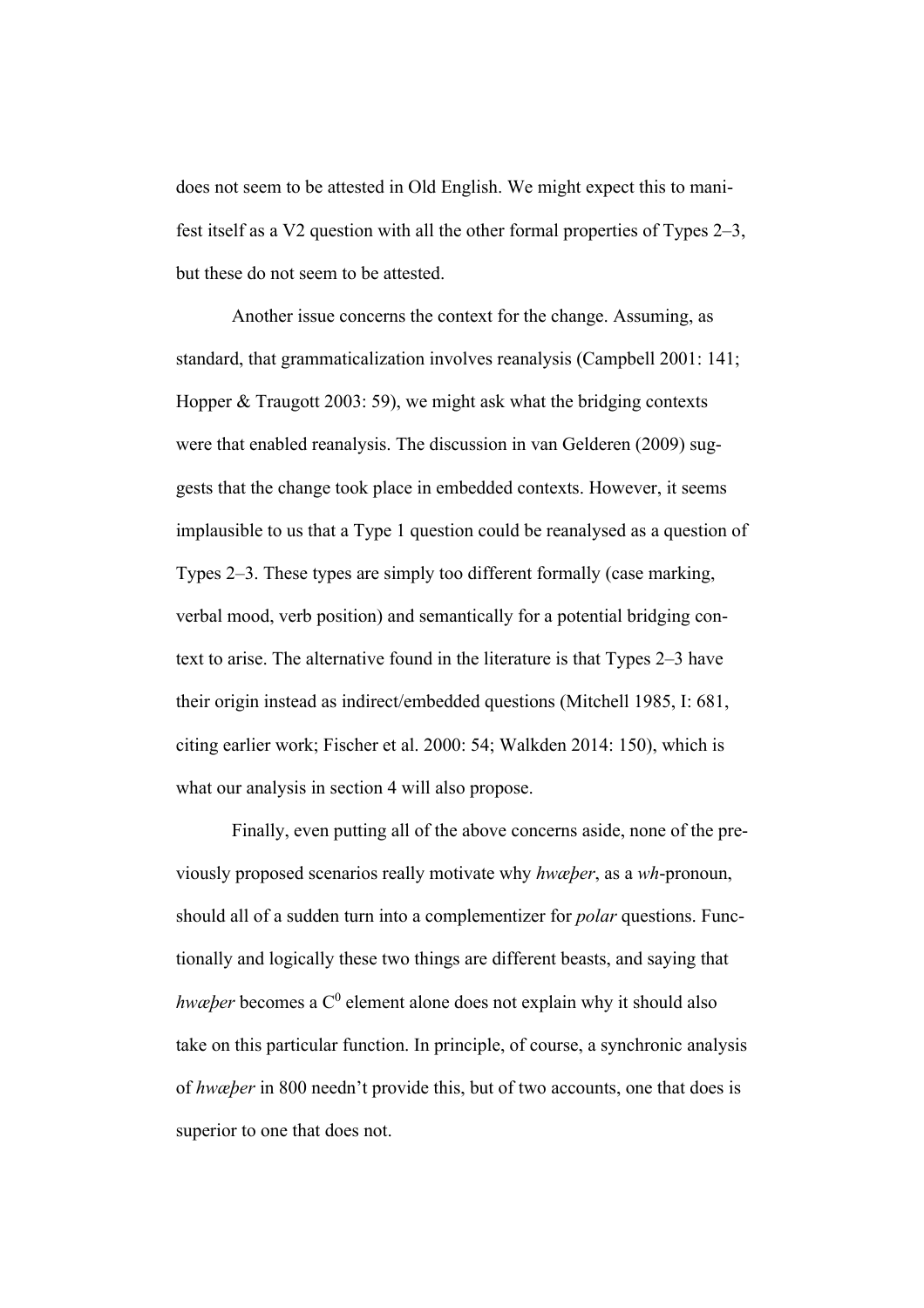Having outlined a number of potential issues for existing accounts of the synchrony and diachrony of *hwæþer*-questions in English, we now put forward our own proposal.

## **4. The stages and uses of** *hwæþer***-questions**

This section proposes stages in the diachronic development of *hwæþer*, including the use as pedagogical questions. Our ordering of uses is restricted by the following assumptions.

- In stage 1, *hwæþer* is a question pronoun with the meaning 'which of the two'. This use is the earliest attested one.
- In the final stage, *hwæber* is a question complementizer for polar questions. This use is attested latest and persists today.
- Reanalysis must have taken place, as the logical type of *hwæþer* is different in the first and last stage.
- Grammars that support different types of *hwæþer* questions in adjacent stages must be minimally different. Any reordering of stages would stipulate adjacent grammars that differ more.

We submit that these principles allow us to hypothesize the diachronic order of sentence types even without a data record based on corpora. The reasoning could be likened to reasoning in archaeology where a sparse record of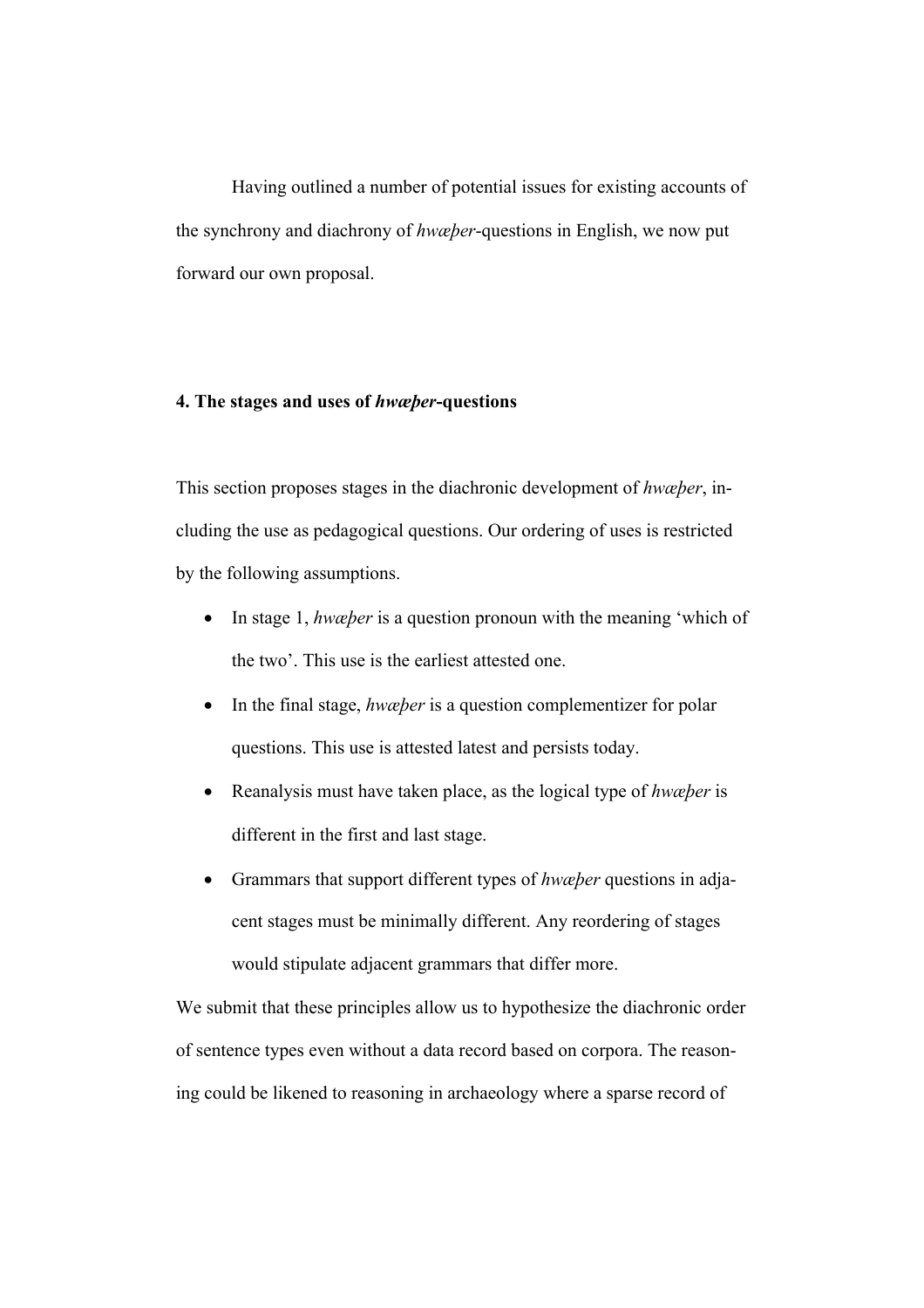specimens can be tied together by assumptions about universal evolutionary processes.

Section 4.1 treats original *hwæþer* in the question pronoun sense. Section 4.2 proposes possible bridging examples, and 4.3 discusses their reanalysis. Section 4.4 argues that type 2 and type 4 examples can be viewed as actualizations of the resulting grammar if we allow for a limited amount of non-canonical steps in syntax/semantics. Section 4.5. relates them to canonical questions with partial *wh-*movement in OE, thus confirming that pedagogical questions in OE come in many varieties. This supports our final proposal in 4.6: unembedded *hwæþer* questions have grammaticized the restriction to pedagogical discourse as their use-conditional content.

#### *4.1 Gothic*

We take our start from Gothic *habar* in the sense 'which of two', which we assume stands in for the unattested Northwest Germanic precursor stage of Old English *hwæþer*. *ƕaþar*/*hwæþer* shares the meaning of *which* over a contextually given domain D of size 2. We propose that D is instantiated by an assignment function *g* that captures deictic parameters in context. D can be specified by appositive clauses (as in the choice between Barabbas or Christ in example (3) above) or by context alone. The logical type of elements in domain D is determined by the predicate to which *hwæþer*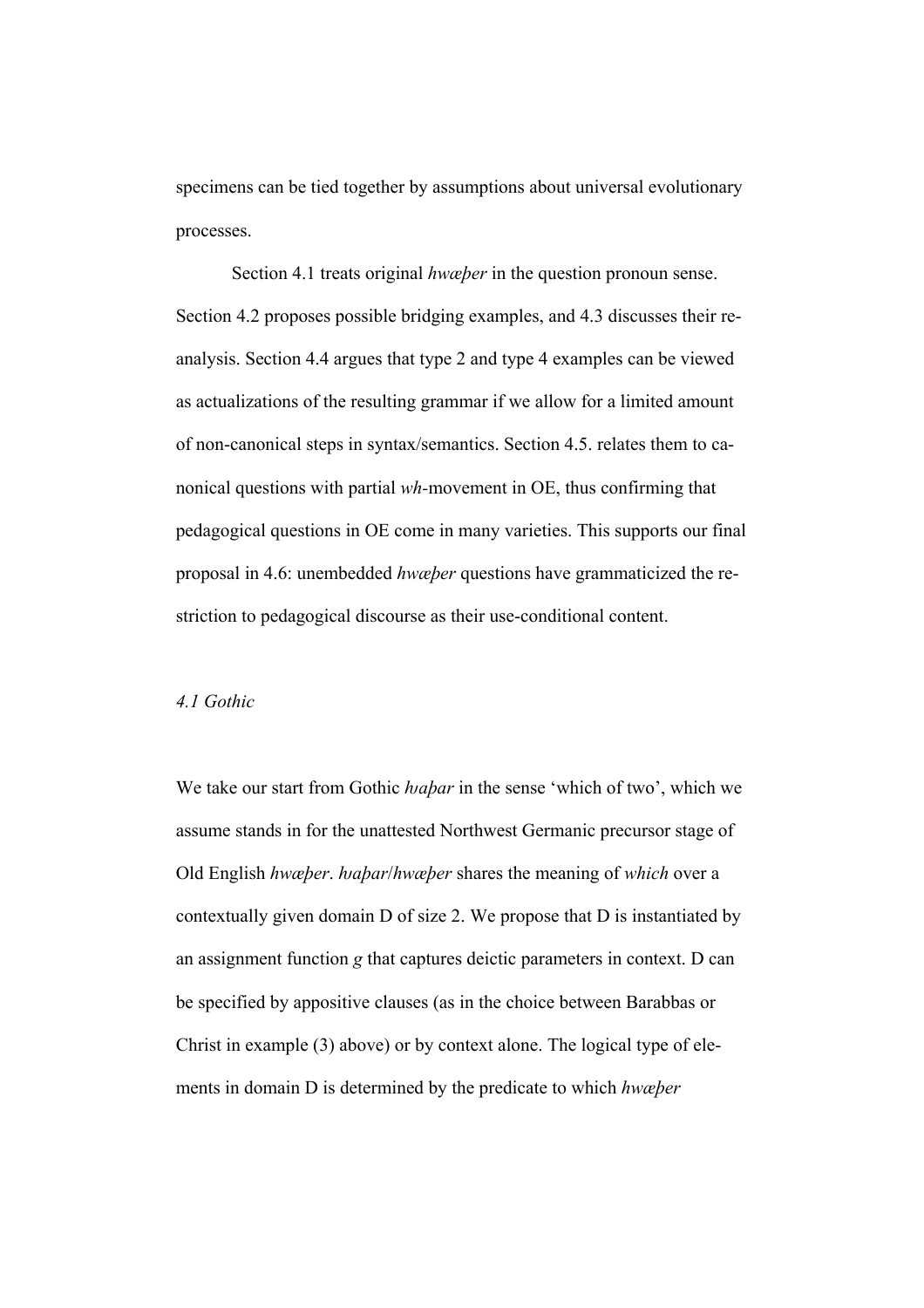contributes. In syntax, *hwæþer* is base-generated as an argument and then raised to Spec,CP in both embedded and matrix questions.

Stage 1:

Syntax: *Hwæþer* is argument of the matrix clause verb. *Hwæþer* is raised to Spec, CP and leaves a coindexed trace t<sub>i</sub>. Semantics:  $\parallel$  hwæþer  $\parallel^{w,g} = D$ , Psp:  $|D| = 2$  $\parallel$  hwæþer  $\parallel^{w,g}$  = {A,B} combines with further parts of the sentence by pointwise composition (Hamblin 1973). *Hwæþer* is of flexible type. D can be domains of type e or of type <s,t>, as in sentences like *hwæþer do you believe, S or T?*

The following derivation illustrates the syntax and meaning of a simple example (with **ad** being the addressee of the utterance in context). The interpretation of questions proceeds by combining sets of denotations, resulting in a set of possible answers (Hamblin 1973). The shift from declarative to question meaning is usually triggered by question syntax as opposed to declaratives, but we will argue that speakers at this stage would also opportunistically use this mode to compute meanings for sentences in non-canonical syntax.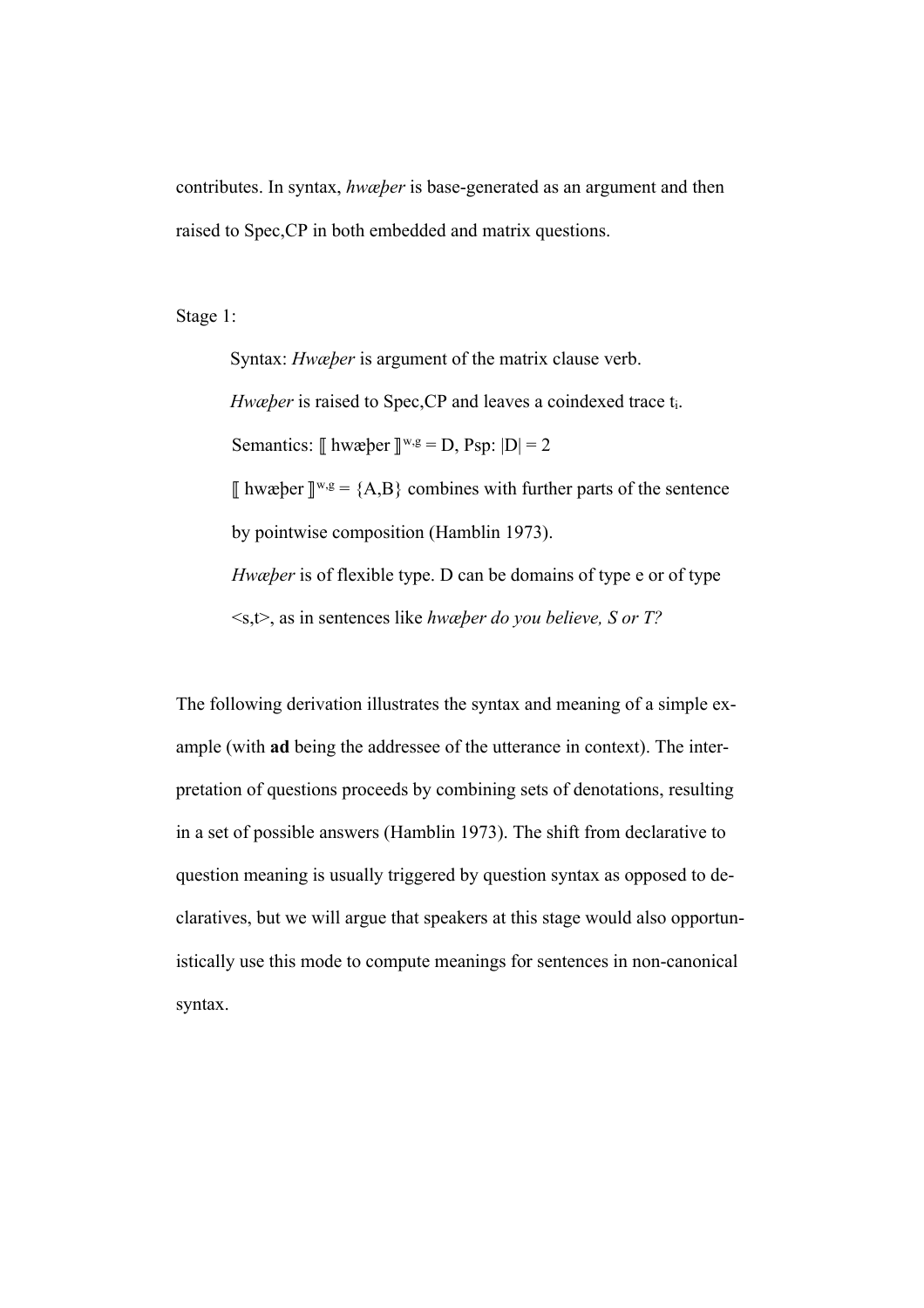- 1. LF structure:  $\lceil \text{hwæper}_1 \rceil$  do you want t<sub>1</sub>  $\lceil \text{Herm} \rceil$
- 2.  $\lbrack \!\lbrack$  you want t<sub>1</sub>  $\lbrack \rbrack^{w,g}$  = { WANT<sub>w</sub> (ad,t<sub>1</sub>) }
- 3.  $\mathbb{I}$  hwæþer<sub>1</sub>  $\mathbb{I}^{w,g} = \{Barabbas, Christ\}$
- 4.  $\lbrack \cdot \rbrack$  hwæber<sub>1</sub> you want t<sub>1</sub>  $\lbrack \rbrack^{w,g}$
- $=\mathbb{I}$  hwæþer<sub>1</sub> $\mathbb{I}^{\mathbf{w},\mathbf{g}}$   $\oplus$   $\mathbb{I}$   $\mathbb{I}^{\mathbf{w},\mathbf{g}}$   $\oplus$   $\mathbb{I}$  you want  $t_1\mathbb{I}^{\mathbf{w},\mathbf{g}}$
- $=$   $\parallel$  hwæþer<sub>1</sub>  $\parallel$ <sup>w,g</sup>  $\oplus$  {  $\lambda$ t<sub>1</sub> .WANT<sub>w</sub> (ad, t<sub>1</sub>) }
- $=$  {Barabbas, Christ}  $\bigoplus$  {  $\lambda t_1.WANT_w$  (ad, t<sub>1</sub>) }
- =  $\{\lambda w.WANT_w$  (ad, Barabbas),  $\lambda w.WANT_w$  (ad, Christ)}

The analysis thus predicts the following denotation: {'You want Barabbas', 'You want Christ'}. In an information seeking question, the speaker requests the addressee to tell which of the two is the case. This stage is still attested in Old English, in the form of questions of Type 1.

# *4.2 Embedded sentences of Type 2*

The next crucial step focusses on examples that allow for an analysis as part of the Gothic (and pre-Old English) grammar, as well as an analysis closer to modern *hwæþer*. Given that all later versions of *hwæþer* are restricted to sentences in subordinate clause syntax, we must start from sentences where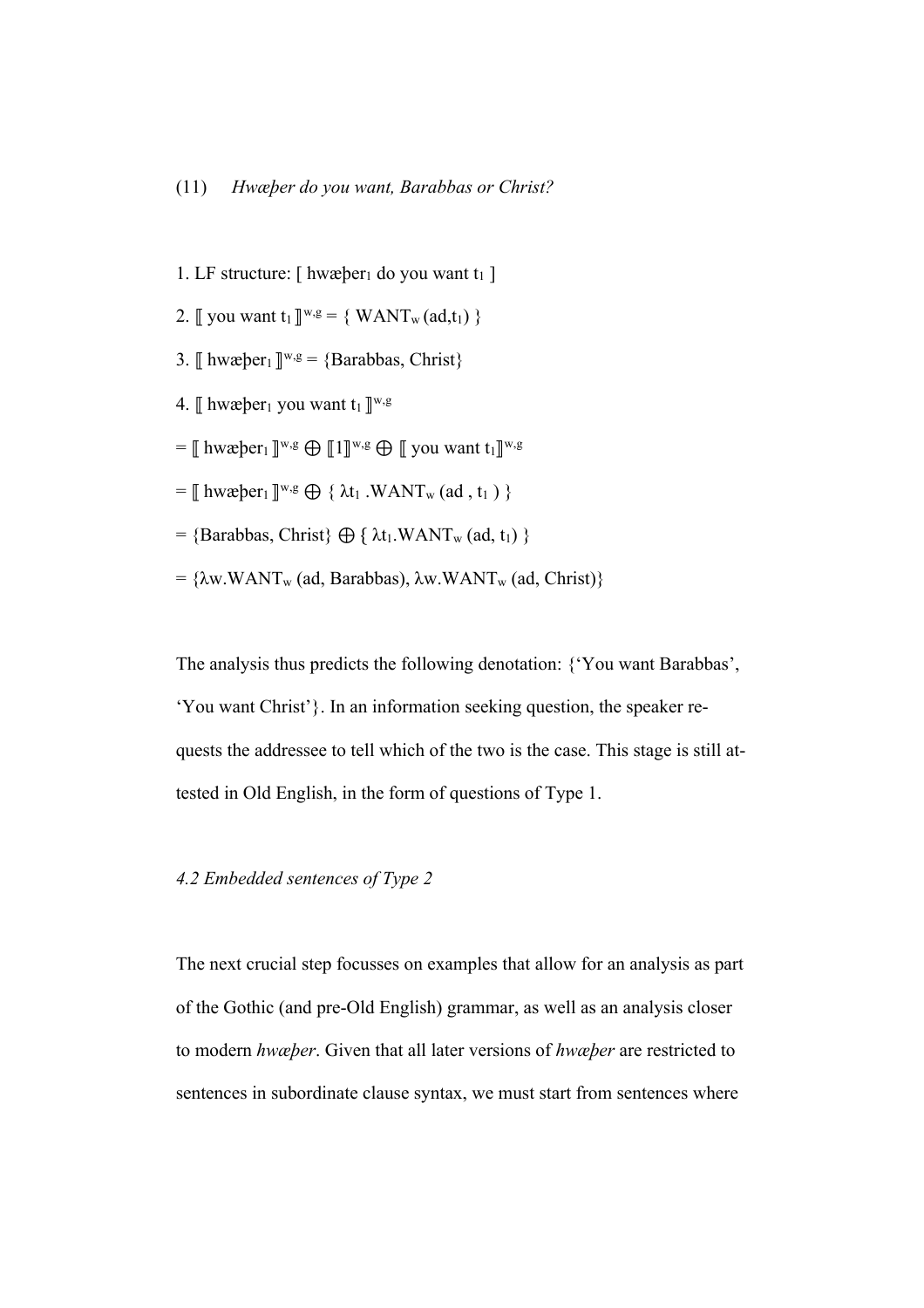*hwæþer* occurs in an embedded context. We argue that *hwæþer* should moreover be an argument of a verb of belief or opinion, as we find it in the following example (speaking about the transient nature of wealth).

(12) Sege me nu hwæðer þu æfre gehyrdest þæt he say me now whether you ever heard.SUBJ that it angum þara þe ær us wære eallunga þurhwunode. to-any those who earlier us was entirely persisted. 'Tell me now whether you have ever heard that it [= wealth] persisted in full for any of those who were before us.' (OE Boethius 29: 8–9)

If we allow for a small irregularity in the explication of the alternatives, the structure of the embedded clause could rest on Gothic *habar*.

(13) … *hwæþer* ('which') you heard: That wealth stayed with any of those before us (or that it never stayed).

The assumed structure (13) is situated between sentences with an explicated domain of choice ('that it stayed or that it did not stay') and those with an implicit domain of choice. The choice between *p* and *non-p* as a complement of *you heard* could be easily construed from *p* alone. The structure of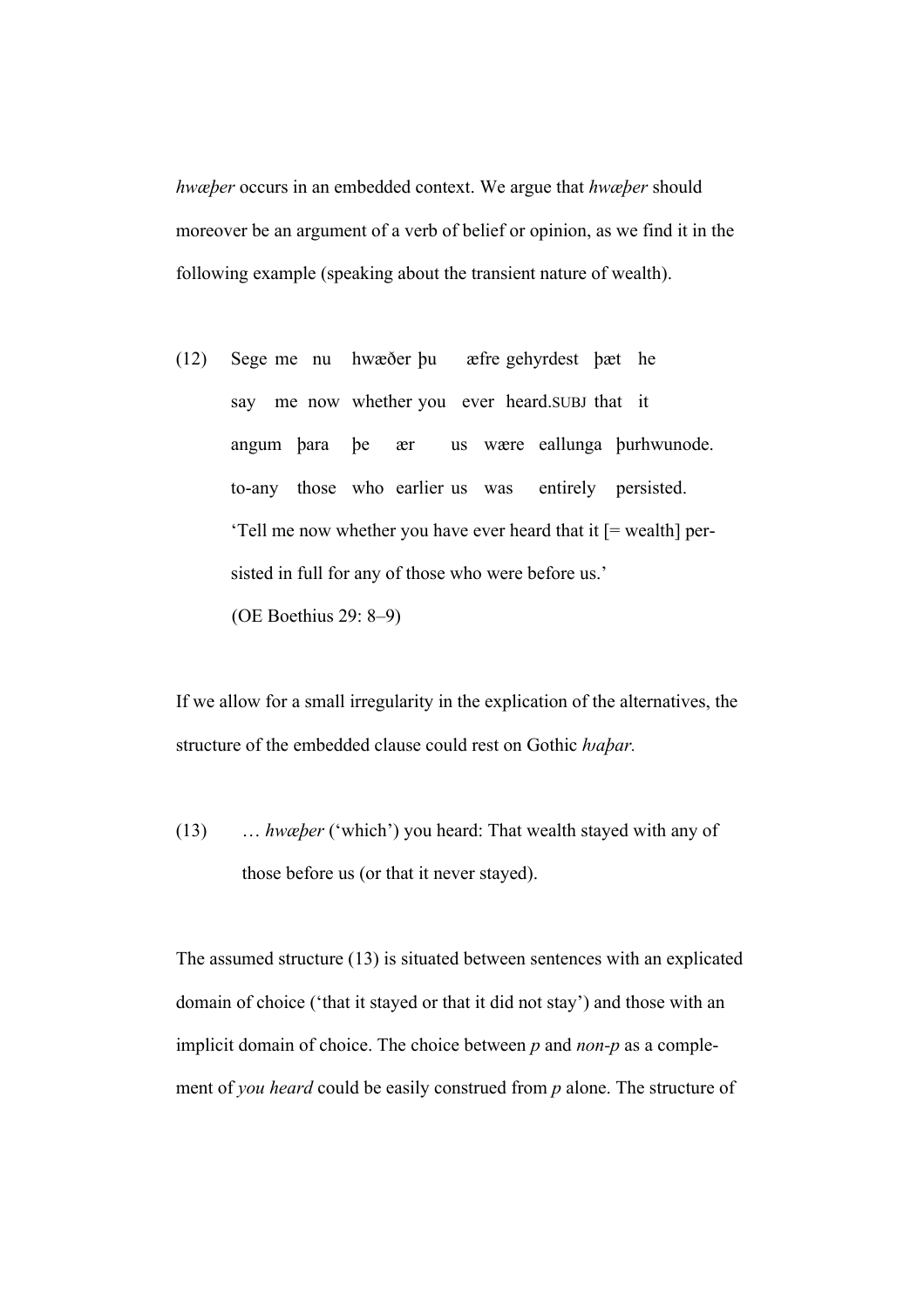the embedded question shows *hwæþer* as a complement of *hear*, with an explicated domain 'that S or that non-S'.

(14) [ *hwæðeri* [IP þu gehyrdest ti ] ] [ þæt S (or þæt non-S) ]

Bear in mind that we do not claim that *specifically* (12) was a first bridging example. Assuming the structure in (14), the example can be analysed as in Section 4.1 and yields the following denotation.

(15) {'you heard that wealth stayed with someone before us', 'you heard that wealth never stayed with anyone before us'}

This question provides the complement of the matrix clause *sege me nu* 'Tell me now'. This imperative requests the addressee to tell which of the two propositions is true – which is tantamount to answering the question in (15).

## *4.3 Reanalysis*

Embedded Type 2 examples can be produced and analysed by the Gothic (and general early Germanic) grammar, assuming that the explicated domain of *hwæþer* can be partially elided (cf. the proposal in Walkden 2014: 154– 155). The hearer has to first construe an elided *non-S* in order to interpret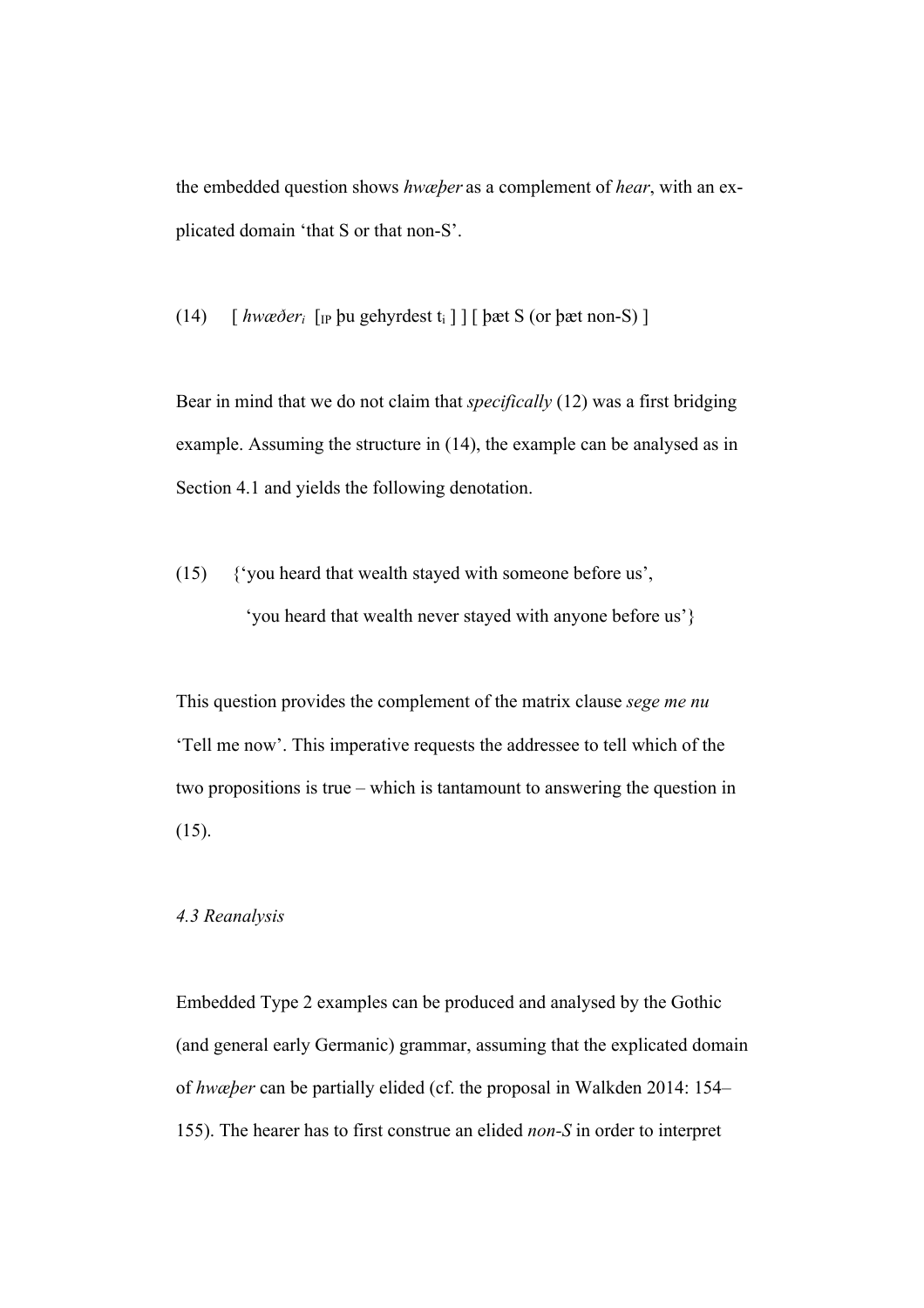⟦ *hwæþer* ⟧w,g = {S, non-S}. It would be less costly to assume that *hwæþer* directly combines with a proposition S to form {S, non-S}, as proposed for *whether* in Modern English (Hamblin 1973). <sup>7</sup> With this assumption, *hwæþer* no longer is a cataphor but enters an operator-argument relationship with *þat S*. At LF, the most plausible position for it would be next to complementizer *bat.* The new syntactic structure of (13) is given in (16).

(16)  $\int_{\text{CP}}$  *hwæber<sub>i</sub>*  $\int_{\text{IP}}$  bu gehyrdest  $\int_{\text{t}}$  bæt S  $\int$ whether you heard.SUBJ that S

We have to leave the details of the complex subordination *hwæþer þat* open. As the CP in (16) is a complement clause of *sege me nu*, *hwæþer* plays a double role as a syntactic subordination (for matrix clause *sege me nu*) and a question word, combining with *that S* in the lowest clause. Plausibly, *hwæþer* is first Merged in the lower Spec,CP and moves to the higher position; this could be taken to correspond to the operator stage of van Gelderen (2009).

- (17) LF structure: [IP þu gehyrdest [ *hwæþeri þæt* S ] ]
	- 1. [[ hwæþer ][<sup>w,g</sup> = λpλq(q = p V q = ¬p)
	- 2.  $\parallel$  hwæþer S  $\parallel^{w,g} = \lambda q (q = \parallel S \parallel V q = \neg \parallel S \parallel)$

<sup>7</sup> To be precise, Hamblin's denotation for *Is it the case that* can also serve as denotation for the question complementizer *whether.*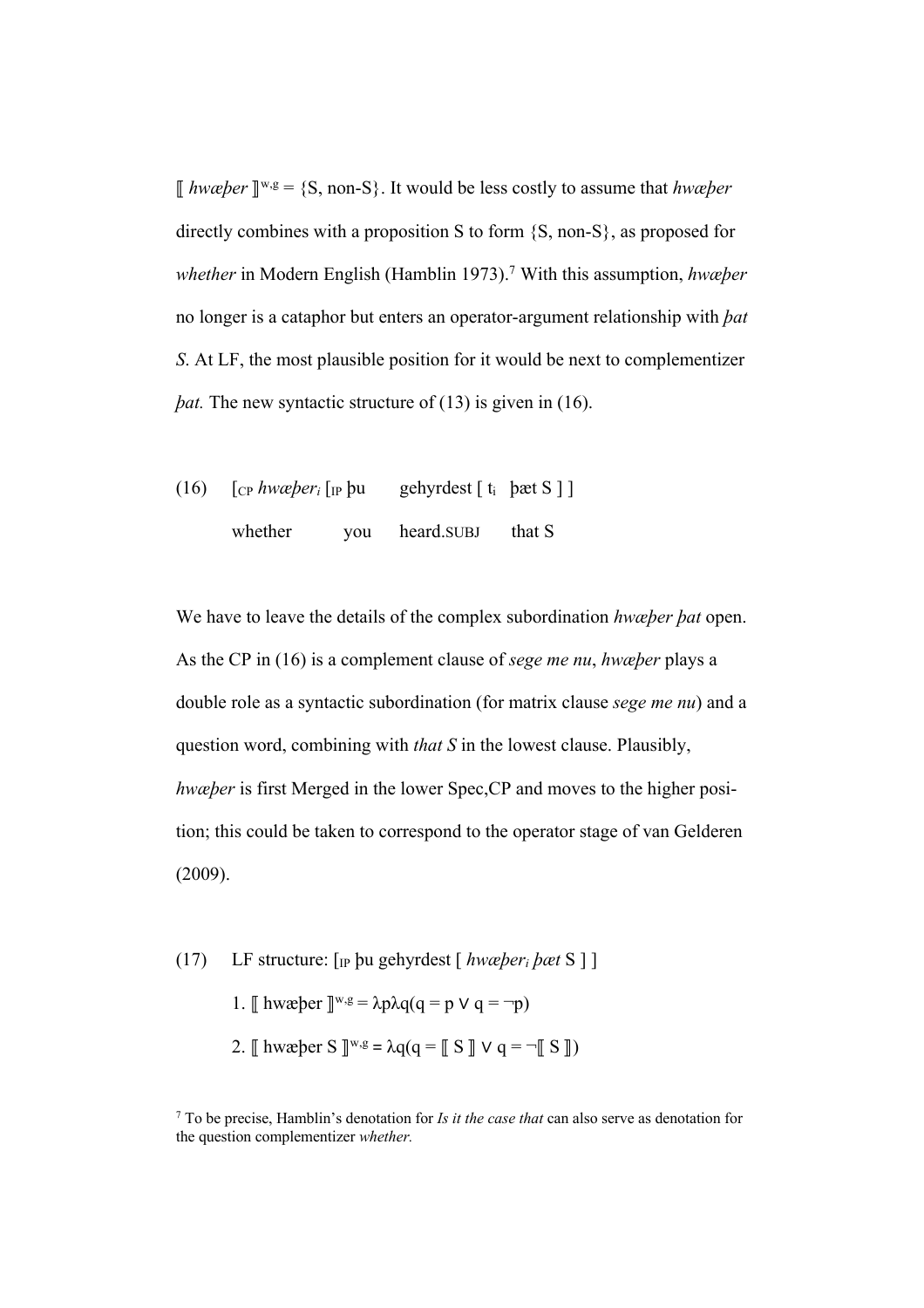3.  $\parallel$  bu gehyrdest  $\parallel^{w,g} = {\{ \lambda p.HEARD_w(\mathbf{ad}, p) \} }$ 

combines with (2.) pointwise to yield

4. { λw.HEARDw(**ad**, ⟦ S ⟧ ),

 $\lambda$ w.HEARD<sub>w</sub>(ad,  $\neg$ [S]) }

{you heard p, you heard non-p }

Combined with the meaning of *sege me nu*, we predict the literal meaning 'Tell me: Did you hear that S, or did you hear that not-S'. The overall sentence is still a request to the addressee to say which of S, non-S they believe to be true (she has hearsay evidence for, to be precise).

 Two factors stand in favour of the proposed reanalysis. Firstly, the denotation of *hwæþer* in (17.1) is the denotation of its modern descendant.8 Secondly, *hwæþer* changed from cataphor to function, which is in line with the general trend of grammaticalization leading towards functional elements.

 However, the new structure suffers from new syntactic irregularities. The supposed syntax attributes a double status to *hwæþer* as a syntactic complementizer-like element in the higher clause and a semantic operator in the lower clause. This might be a reason why speakers experimented further with the pattern. The next section argues that both type 2 and type 4

<sup>&</sup>lt;sup>8</sup> We use the easier-to-read notation  $\lambda p \{p, \neg p\}$  in the following.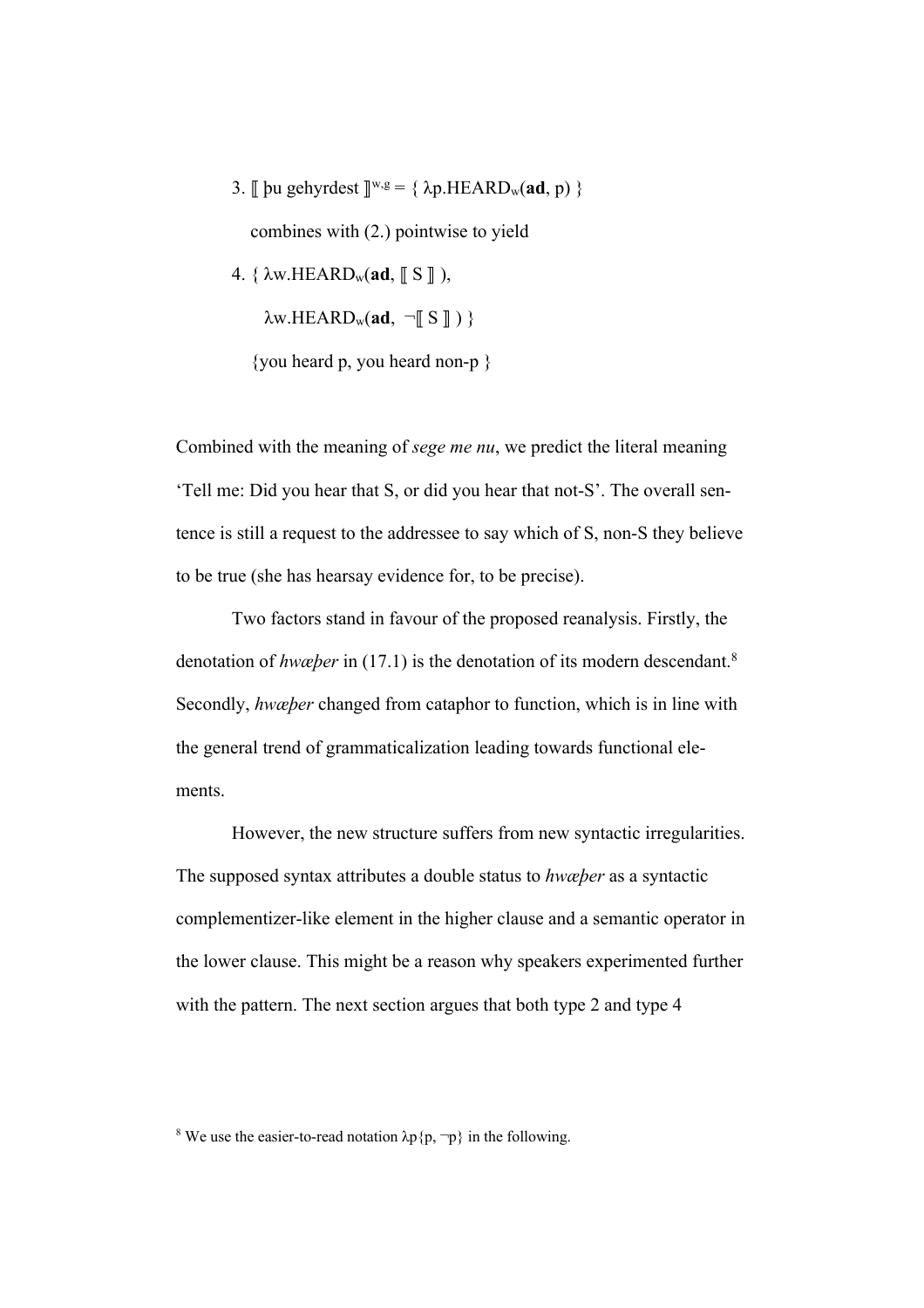examples can be viewed as new variants where syntactic and semantic functions of *hwæþer* are in better match.

*4.4 Varieties of actualization: Type 2 and Type 5 examples*

The present section turns to type 2 and type 5 examples, building on (17) in the preceding section. Let us begin with type 2, unembedded *hwæþer* questions about speaker's beliefs. We assume that they arise by simply leaving out the matrix sentence in (17).

(18) hwæðer þu woldest cweðan þæt he wære unwyrðe whether you wanted say that he be.SUBJ unworthy anwealdes and weorðscipes power.GEN and honour.GEN 'would you say that he is unworthy of power and honour?' (OE Boethius 27: 40–41)

*Hwæðer* combines with *þu woldest cweðan* where the finite verb precedes the non-finite verb. This order is typical for subordinate clauses in Germanic languages that exhibit the verb-final/verb-second opposition. Type 2 examples thus pattern with the embedded question in (12) and speakers extended the pattern to non-embedded questions. This might suggest that the embedders ('say me') did not add to the semantics of the utterance, but this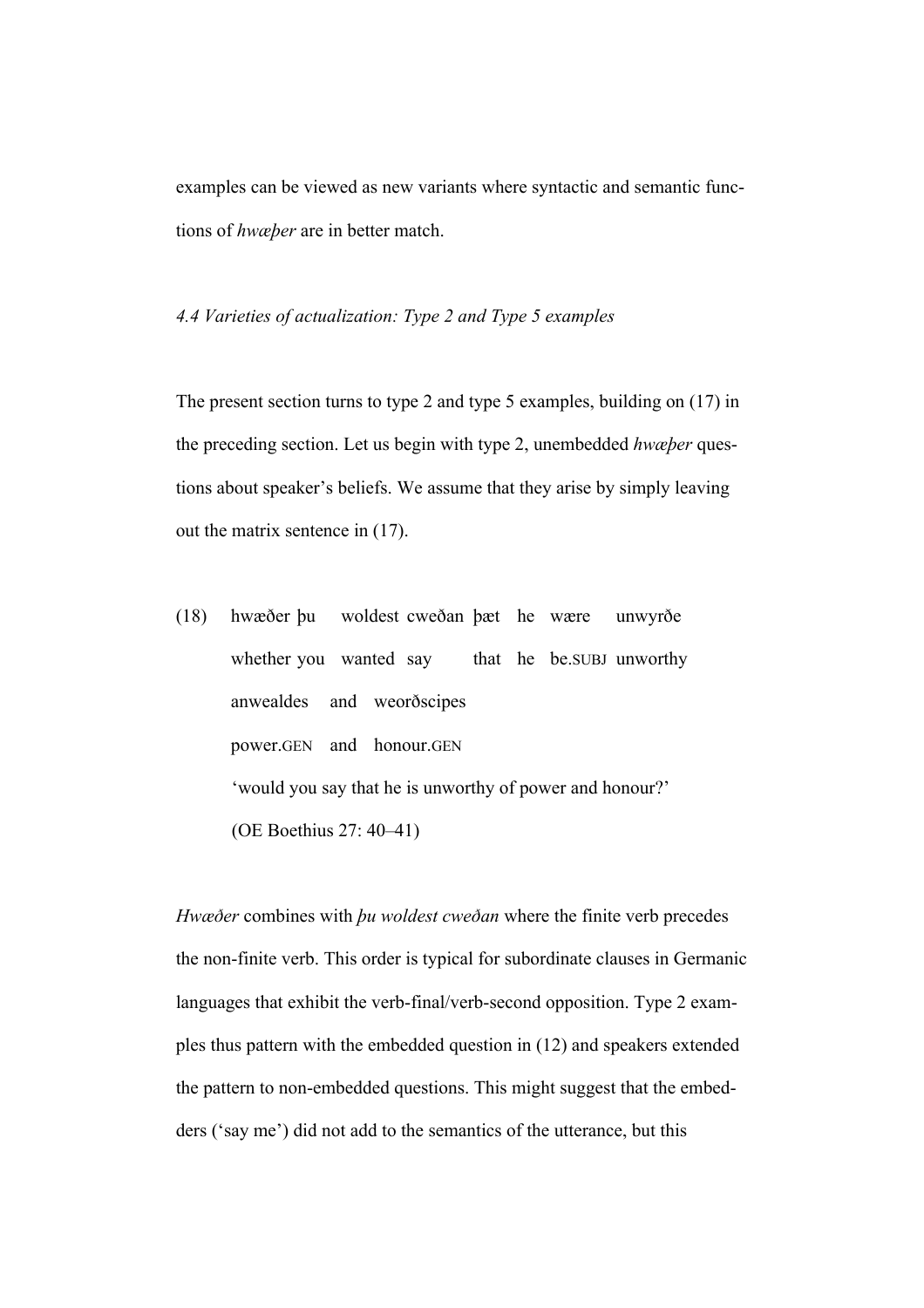remains speculative. Using the semantic operations in (17), (18) can be analysed as follows.

(19) LF structure:

 [IP hwæðer þu woldest cweðan [ ti þæt he wære unwyrðe anwealdes and weorðscipes ] ]

1. 
$$
\parallel
$$
 hwaðer  $\parallel^{w,g} = \lambda p \{ p, \neg p \}$ 

is used in its modern sense.

2.  $\llbracket$  þæt he wære unwyrðe anwealdes and weorðscipes  $\rrbracket^{w,g}$ 

 $= \lambda w$ . UNWORTHY<sub>w</sub>(He, **Power&Honour**) =: **p** 

 The embedded clause contributes the proposition 'he was unwor thy of power and honour', abbreviated as **p** in the following.

3. We interpret *hwæþer* in its underlying position, combining with **p.**

⟦ *hwæðer-*þæt he wære unwyrðe anwealdes and weorðscipes ⟧w,g

 $= \{ p, \neg p \}$ 

 We compute the question meaning of 'Is he unworthy of power and honour?'

4. The matrix clause contributes the predicate 'you want to say q':

 $\parallel$  bu woldest cweðan  $\parallel^{w,g} = {\{ \lambda q.SAY(ad, q) \}}$ 

5. Matrix clause and embedded question compose pointwise:

{ λw.SAY(**ad**, UNWORTHYw(**He**, **Power&Honour**)),

λw.SAY(**ad**, ¬UNWORTHYw(**He**, **Power&Honour**))}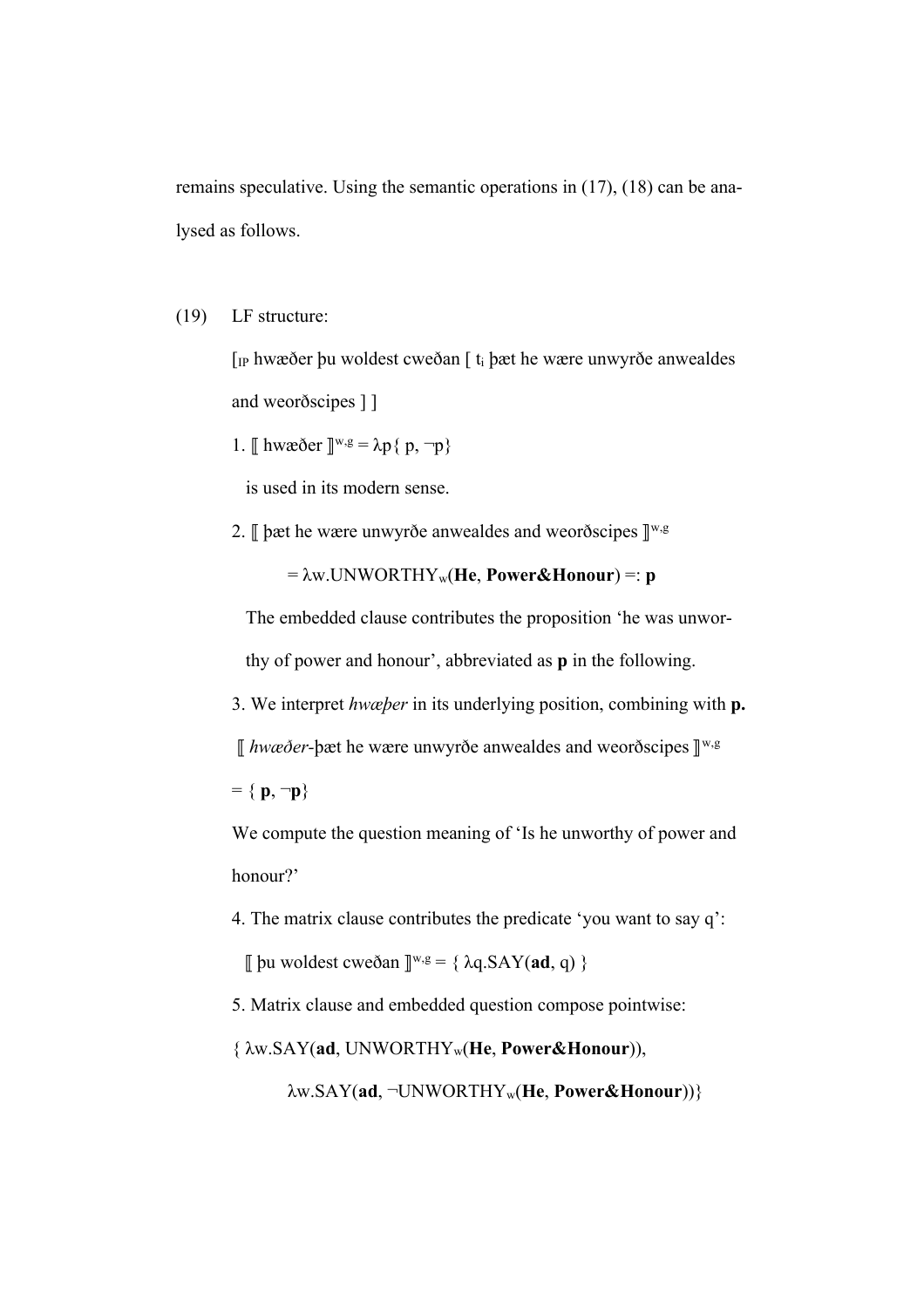The resulting question can be paraphrased as 'Do you say that he is unworthy etc., or do you say that he is not unworthy etc. – which of the two is it?' Remarkably, *hwæþer* in C seems to force pointwise composition at the matrix level (qualifying *hwæþer þu woldest cweðan* as a question) although *hwæþer* still semantically combines at the lower clause level. As a result we derive a pedagogical question meaning.

Although this type occurs with highest frequency in Boethius, it shares the markedness of the examples in 4.3: The relation between *hwæþer* and *þat* is still unclear. Moreover, we must assume that pointwise composition was licensed beyond the CP level of questions. <sup>9</sup> We still believe that the analysis in (19) is on the right track, not least as it allows us to account for examples that seem to violate a semantic universal: we now turn to type 5 examples, illustrated in (20).

(20) Wenst þu hwæðer he mæge yfel don? think you whether he may.SUBJ evil do? 'Can he [= God] do evil, do you think?' (OE Boethius 35: 150)

 $9$  We follow (Uegaki 2019) in assuming that question-embedding predicates take questions as their semantic argument. They thus 'absorb' alternatives (Shimoyama 2006: 158) and stop pointwise composition. While Shimoyama (2006) offers convincing arguments for alternative expansion beyond clause boundaries in Japanese, the general picture for emebedded questions in Germanic languages doesn't support alternative expansion as a standard move. For instance, English *\*Did Tom believe who wins the race?* cannot be interpreted in the sense, who did Tom believe to be the winner?', as general alternative expansion would predict.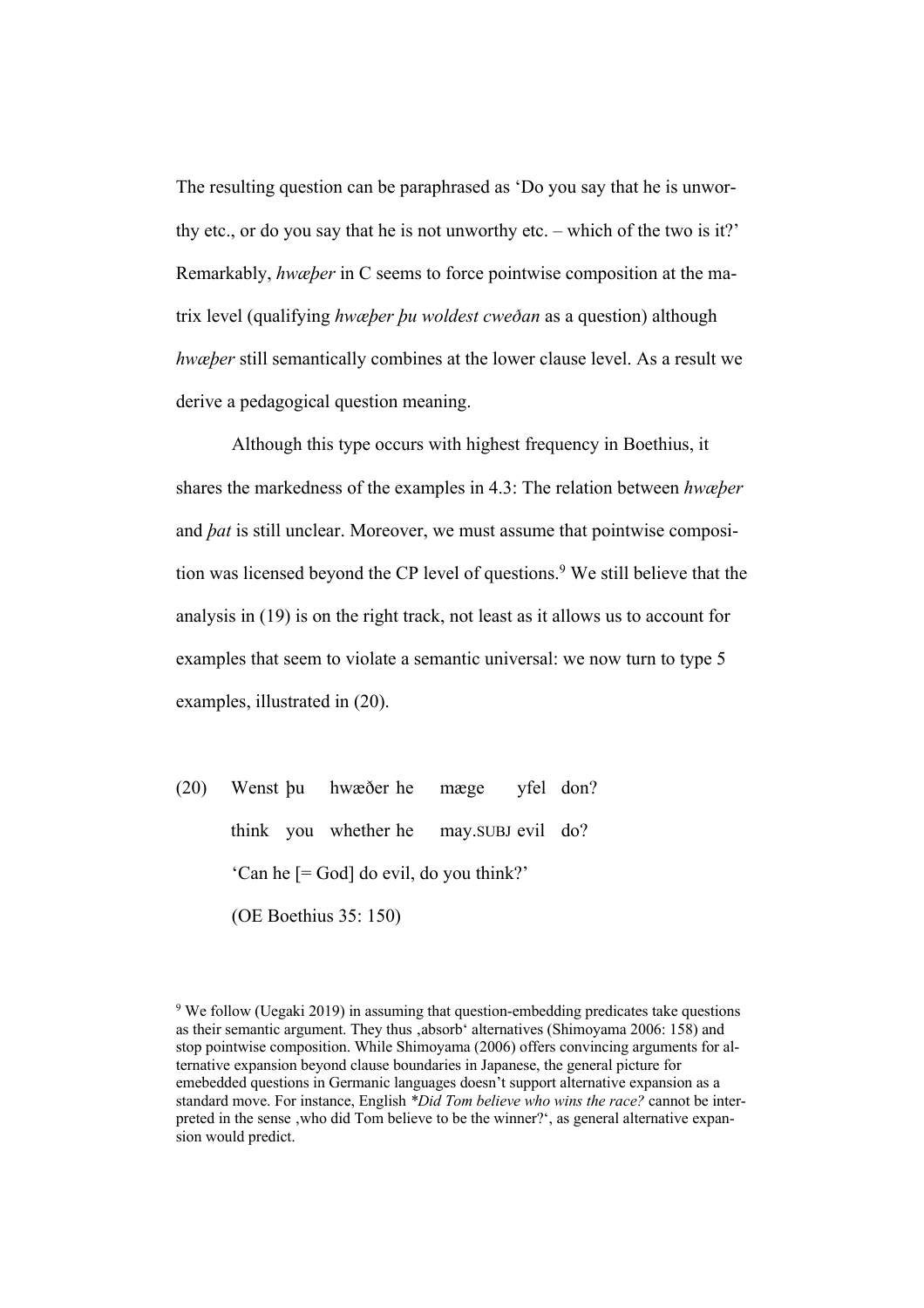The example shows an embedded question as a seeming complement clause of *wenan*. The verb *wenan*, cognate to German *wähnen*, has the same meaning as 'believe' in ModE, including erroneous belief. Believe verbs are generally incompatible with question complements (compare \**He believed who came*).

Our preceding stage offers an alternative analysis for this type, assuming that (21) shows *hwæþer* overtly in the position we assumed for LF in (19). It is in the standard position to take the embedded clause as its argument. The predicate *wenan* and the matrix question syntax explicate the intended speech act.

- (21) Wenst þu hwæðer he mæge yfel don? think you whether he may.SUBJ evil do?
	- 1. LF: [ wenst þu [ hwæþer he may do any evil ] ]
	- 2.  $\lbrack\!\lbrack$ hwæþer S $\rbrack\!\rbrack^{w,g}$ 
		- = {'he may do evil', 'he may not do evil'}
	- 3.  $[$ wenst þu t<sub>i</sub>  $]^{w,g} = \{ \lambda p_i \cdot \text{BELIEVE}_w (\text{ad}, p_i) \}$
	- 4. pointwise composition of (2) and (3):

{ λw.BELIEVEw (**ad**, 'he may do evil' ), λw.BELIEVEw (**ad**, 'he may not do evil' )}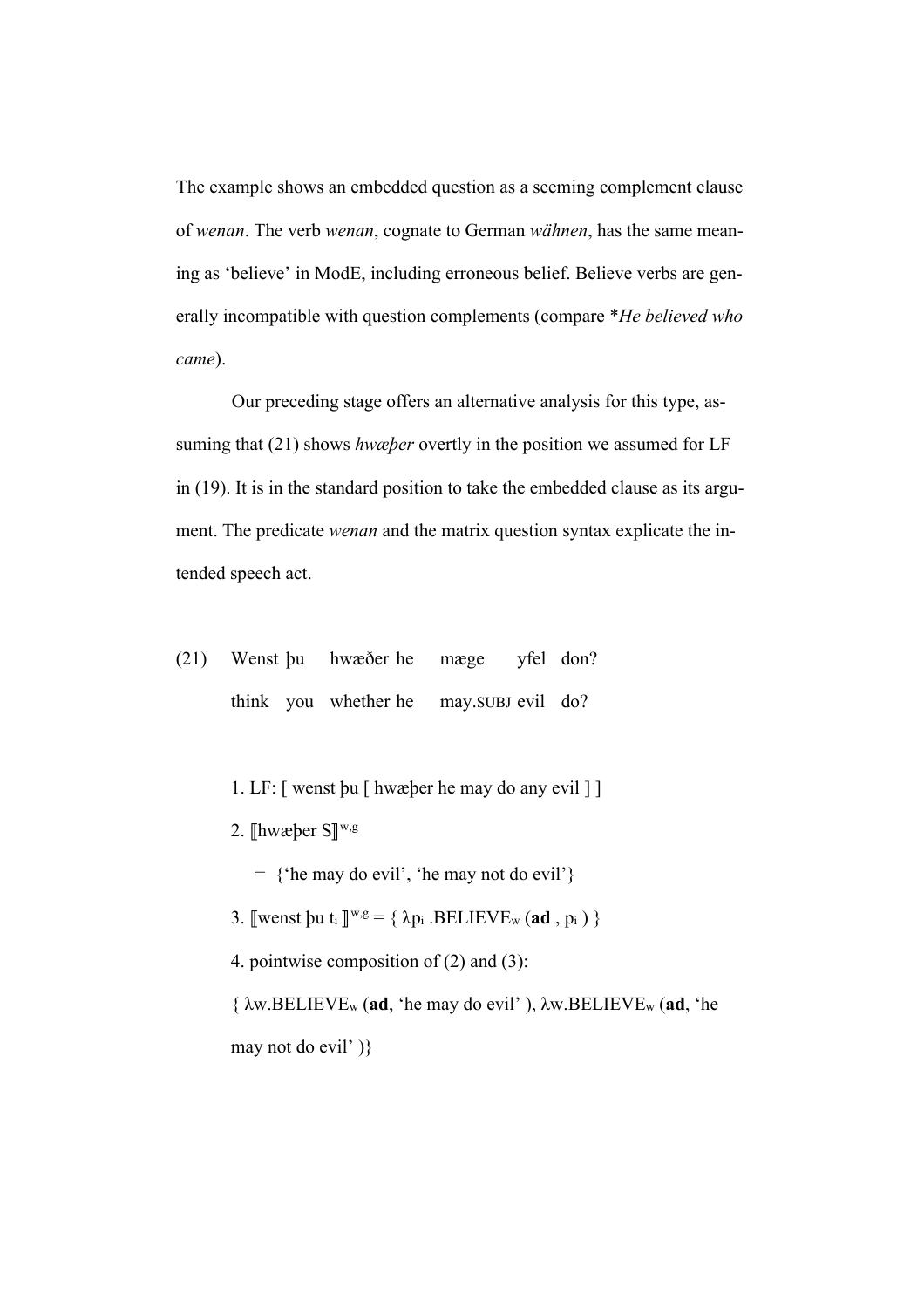Let us assess the properties of the proposed structure. *Hwæþer* no longer coexists with complementizer *þæt,* and overt and LF positions match . Yet, the syntax-semantics interface in the matrix clause is still non-canonical: The clause shows subject-verb inversion, standardly triggered by a [Q] feature in the matrix clause CP-domain. Yet, if there is such a feature it must necessarily remain uninterpreted.<sup>10</sup> Instead, pointwise composition jumps in again to derive the (desired) question meaning.

In sum, we find that type 2 and type 5 sentences both serve to convey questions about the opinions and beliefs of the addressee (used as pedagogical questions where the speaker knows the answer already). Yet, both ways of expressing this come along with slight irregularities in syntax and semantics. While we cannot decide whether speakers saw these irregularities, we want to point out that OE had a type of questions where all these irregularities were healed. While they were not included in the record in Section 2, we nevertheless want to relate them to our data.

## *4.5 Irregularities resolved? Hwæþer questions with partial* wh*-movement*

This section presents questions where a matrix *what-*question 'what do you think' combines with a subordinate *hwæþer* question, as we see in (22).

<sup>10</sup> Cf. Godden & Irvine's (2009, I: 196) suggestion that *wenst þu* in Boethius may have the function of an interrogative tag.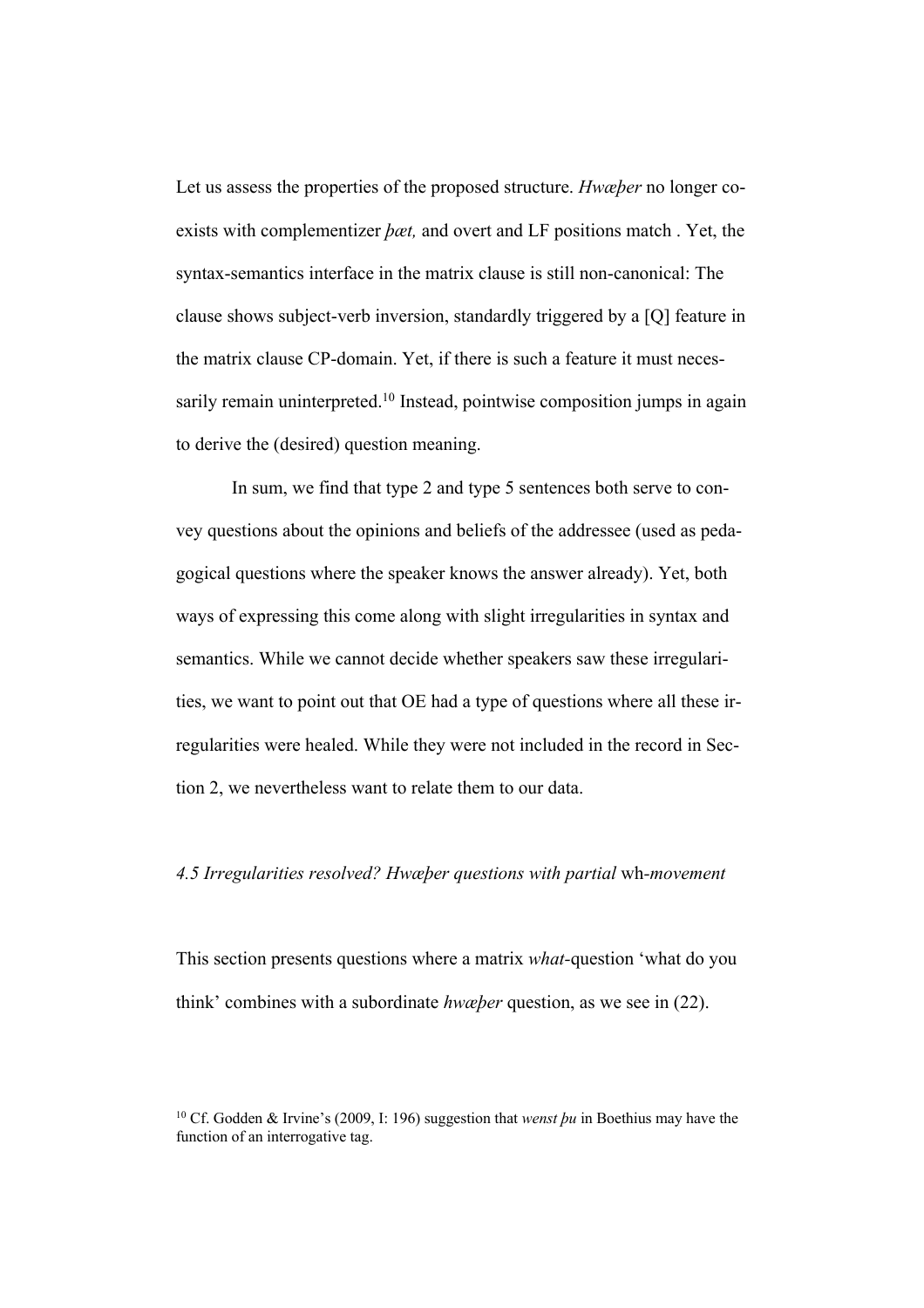(22) Hwæt wenst du nu, (...) hwæðer he sie swa ungesælig what believe you now (...) whether he is supply so unworthy swa se þe nanwuht godes næfþ? as he who not.any good.GEN not-has 'What do you think now, (...) ? Would he [who has some element of good in him] be as unfortunate as one who had nothing good?' (OE Boethius 38: 108–110)

(22) can be paraphrased as 'what do you think about the following question: Is *he* who has at least some good in him as unworthy as *he* who has no good at all?' Similar examples in modern Dutch, German and Russian are studied as 'partial *wh*-movement' (see Fanselow 2017 for an overview), and the pattern in (22) is attested for more types of embedded questions in Old English as well. As OE data do not offer evidence for movement, *wh-*doubling or scope marking complementizers in general, we favour a base-generation analysis in which the two *wh*-elements do not form a syntactic chain, following Dayal (1994, 2000), Felser (2001). We assume that the *hwæþer*question rests on the word's newer sense and serves to specify the search domain of *hwæt* in the matrix clause. According to this view, semantic composition proceeds in the following steps.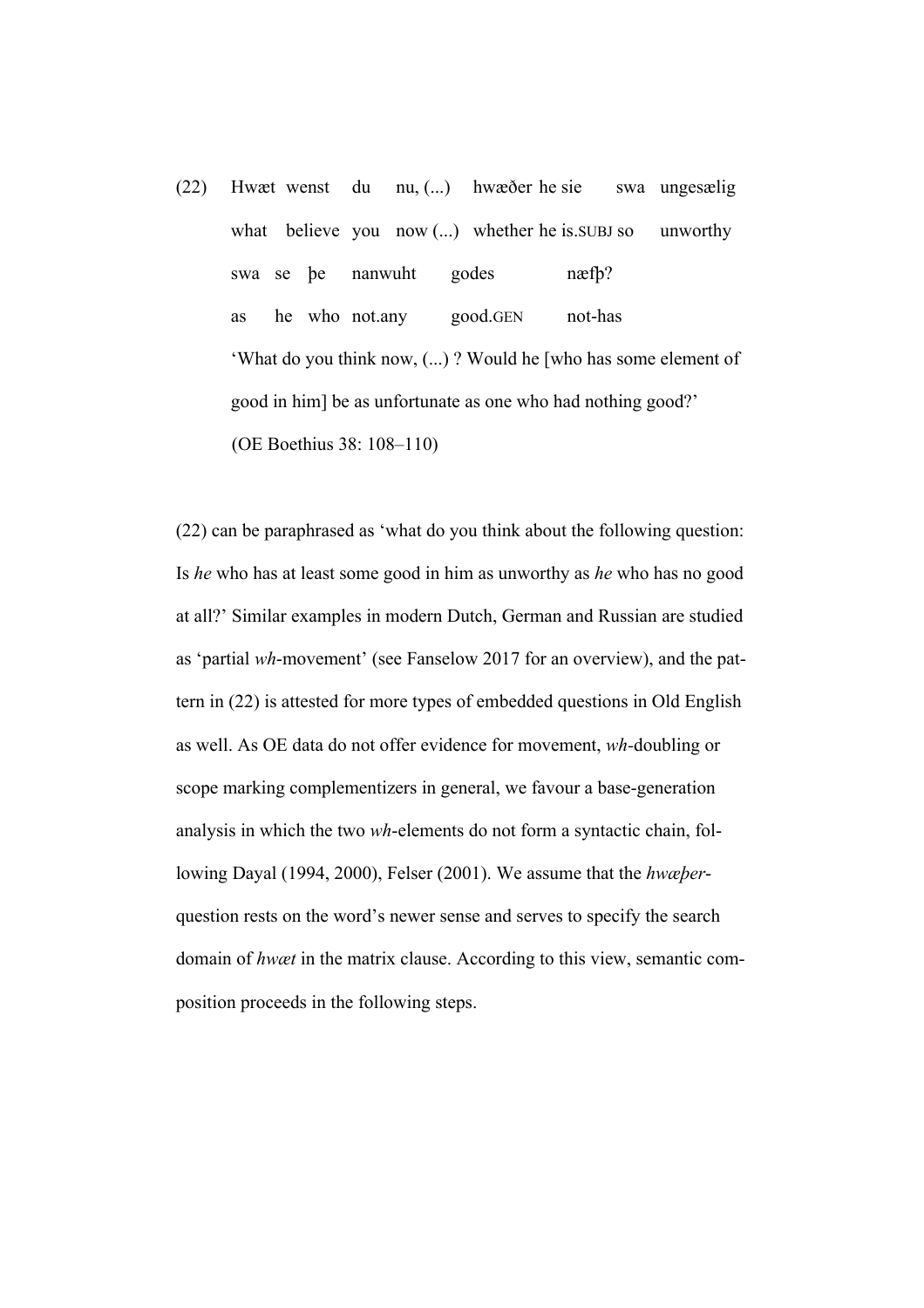- (23) Semantic composition of (22)
- 1.  $\mathbb{I}$  he sie swa ungesælig swa se be nanwuht godes næfb  $\mathbb{I}^{w,g} = \mathbf{p}$
- 2.  $[\text{hwæper } S]^{w,g} = \{ p, \neg p \}$
- 3.  $\sqrt{w}$ wenst þu t<sub>i</sub>  $\sqrt{w}$ ,  $g = \{ \lambda p_i \cdot \text{BELIEVE}_w \}$  (ad,  $p_i \}$ )
- 4.  $\left[\text{hwæt}_{i}\right]^{\text{w},\text{g}}$  resumes  $\left[\text{hwæber S}\right]^{\text{w},\text{g}}$ , therefore  $[\text{hwæt}_i]^{\text{w,g}} = \{ \mathbf{p}, \neg \mathbf{p} \}$
- 5. question denotation by standard composition of (3) and (4):

 $\lbrack\!\lbrack$ hwæt wenst þu t<sub>i</sub>  $\lbrack\!\lbrack^{\text{w,g}}\rbrack$ 

 $= {\lambda w.BELIEVE_w (ad, p), \lambda w.BELIEVE_w (ad, \neg p)}$ 

This question type avoids several of the irregularities of the preceding examples. Firstly, pointwise semantic composition of question pronoun and verbal predicate remains within the CP. Secondly, *hwæþer* is analysed as a question complementizer that is located in Spec,CP of the embedded clause, as standard would have it. Thirdly, the question type generalizes to other types of embedded questions in OE as well as in other Germanic languages. This corroborates our claim that sentence (22) avoids idiosyncratic steps in the derivation that were needed to account for question types 2 and 5.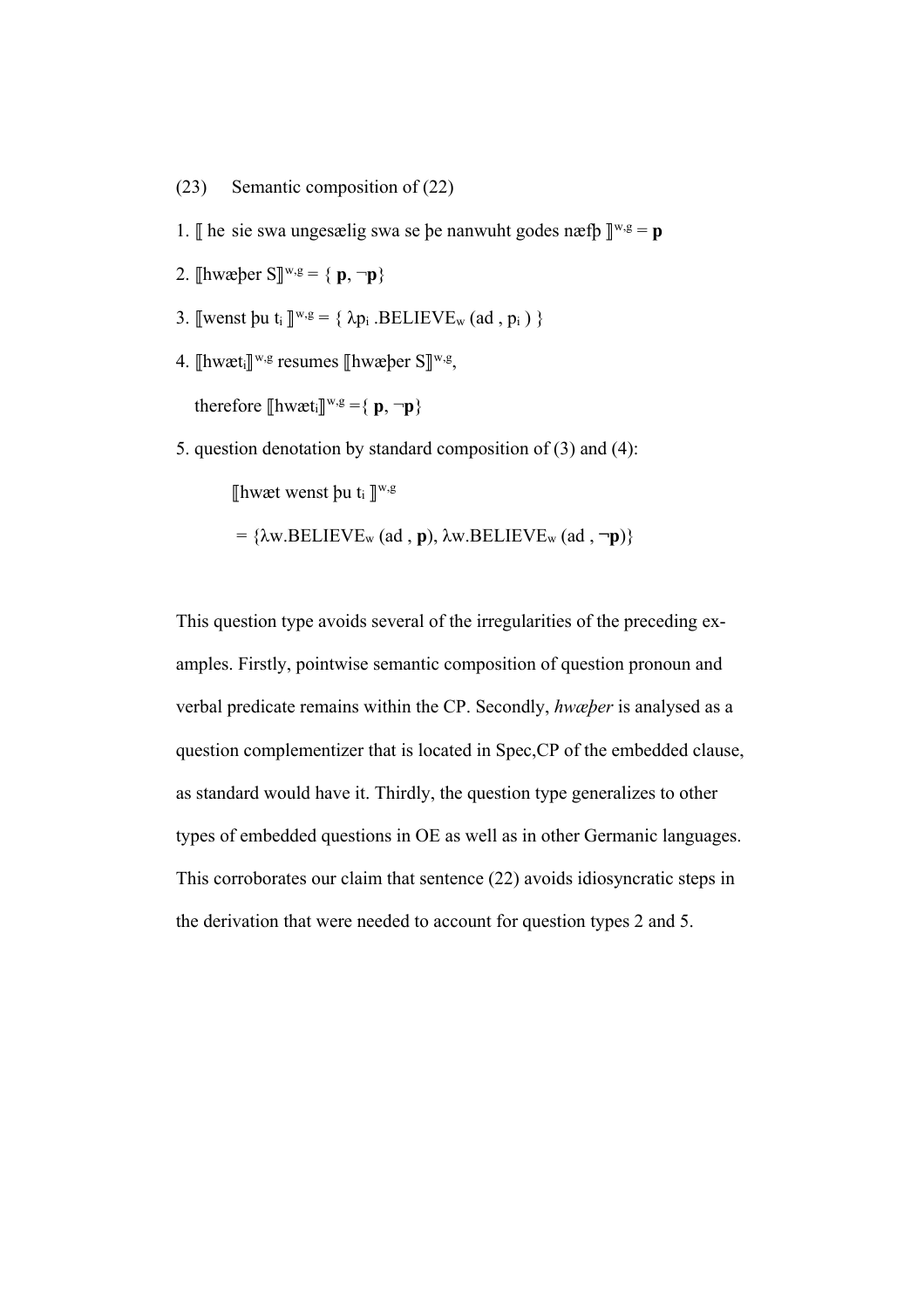We turn to our initial example 'Hwæðer nu gimma wlite eowre eagan to him getio, heora to wundrianne', where *hwæþer* occurs in a polar question in verb-final syntax. There is no verb of saying or belief, but the speaker still aims to ask a pedagogical question. We propose that this shows a further step in grammaticalization: speaker intentions have fostered into use-conditional content. The question conveys that the speaker already knows the answer and requests the addressee to form their own opinion.

Let  $p =$  'jewels attract your eyes' be the prejacent and S be the corresponding clause *gimma wlite eowre eagan to him getio*. We propose that the example involves a homonymous complementizer *hwæþer*exp that conveys use-conditional content. We moreover assume that (1) has a tacit embedding predicate *sege me* 'tell me …' which accounts for the subordinate clause syntax of the prejacent, and is restricted to the expressive complementizer *hwæþer*<sub>exp</sub>. We notate two-dimensional content as  $\langle \pi \cdot \varepsilon \rangle$  with the propositional content  $\pi$  and use-conditional content  $\varepsilon$ . Use-conditional content will be promoted to the top level in semantic composition (Potts 2005, Gutzmann 2015). Semantic composition proceeds as follows.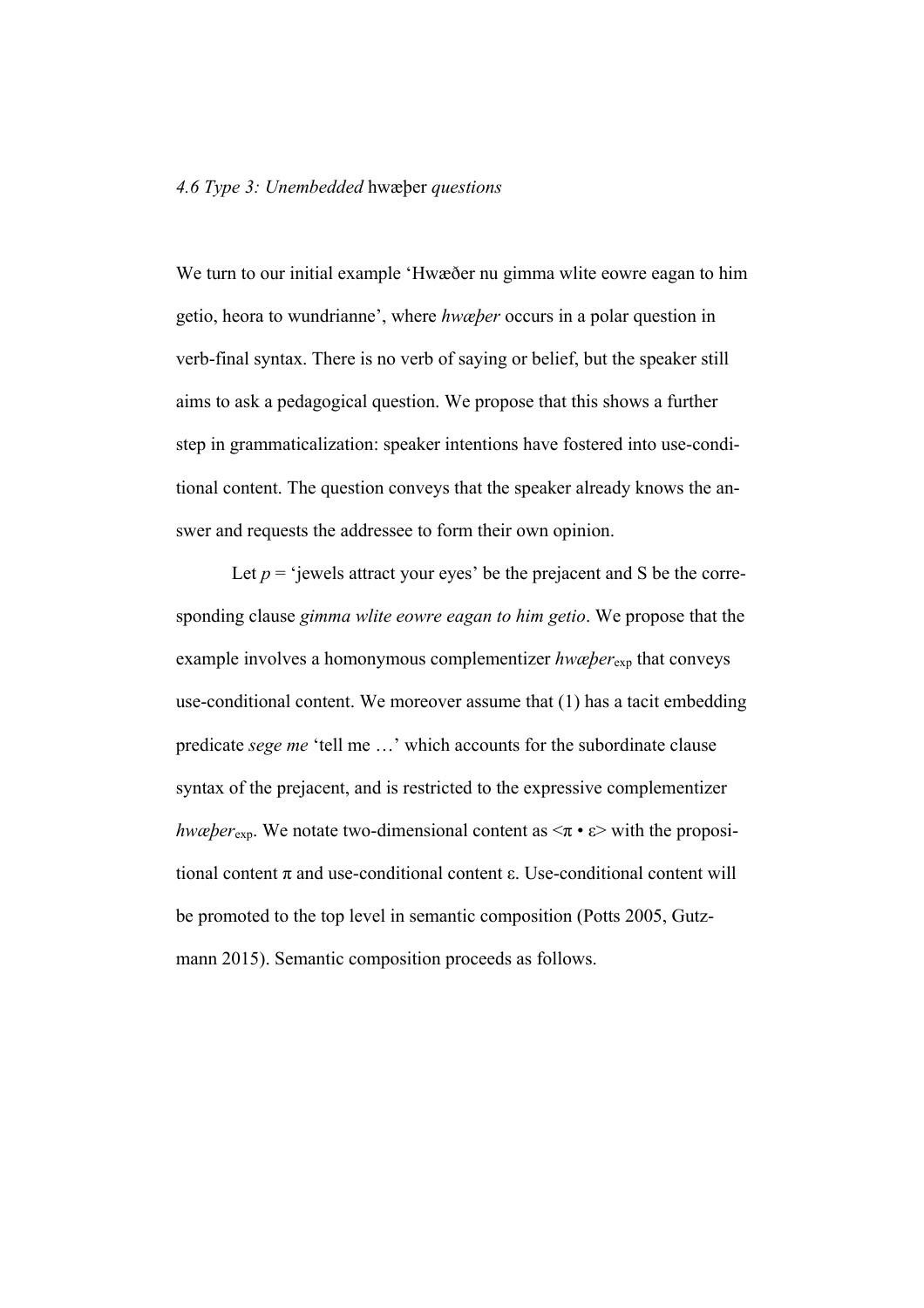(24) LF with tacit embedding predicate<sup>11</sup>

 $\lceil \left[ \text{sege me} \right] \oslash \left[ \text{cp hwæ} \right] \text{er} \text{exp} \left[ \text{cp S} \right] \rceil$ 

(25)  $\left[\text{hwæ} \right]$   $\mathbb{R}^{\text{w,g}}$ 

 $= \lambda p \langle p, \neg p \rangle$  • 'sp knows answer to  $\{p, \neg p\}$  and sp requests ad to think about  $\{p, \neg p\}$ ' > turns p into question  $\{p, \neg p\}$ , and coveys: 'the speaker knows the

answer to  $\{p, \neg p\}$  and requests addressee to give their opinion on  $\{p, \neg p\}$ ¬p}.'

(26)  $\int$  *hwæper* jewels attract your eyes  $\mathbb{I}^{w,g}$ = < {'jewels attract your eyes', 'jewels don't attract your eyes'} • sp knows answer to Q and sp requests ad to think about  $Q$  >  $Q = \{$ 'jewels attract your eyes', 'jewels don't attract your eyes'}

(27) [see me t<sub>i</sub> ]<sup>w,g</sup> = 
$$
\lambda p_i
$$
.TELL!<sub>w</sub> (ad, p<sub>i</sub>)

(28) Composition with question Q, propagate expressive content.  $\langle \lambda w \cdot \text{TELL!}_w(\text{ad}, Q) \cdot sp$  knows answer to Q and sp wants ad to think about  $Q$  >

<sup>&</sup>lt;sup>11</sup> We have represented *hwæper* as occupying Spec, CP in (24), but nothing rests on this either syntactically or semantically.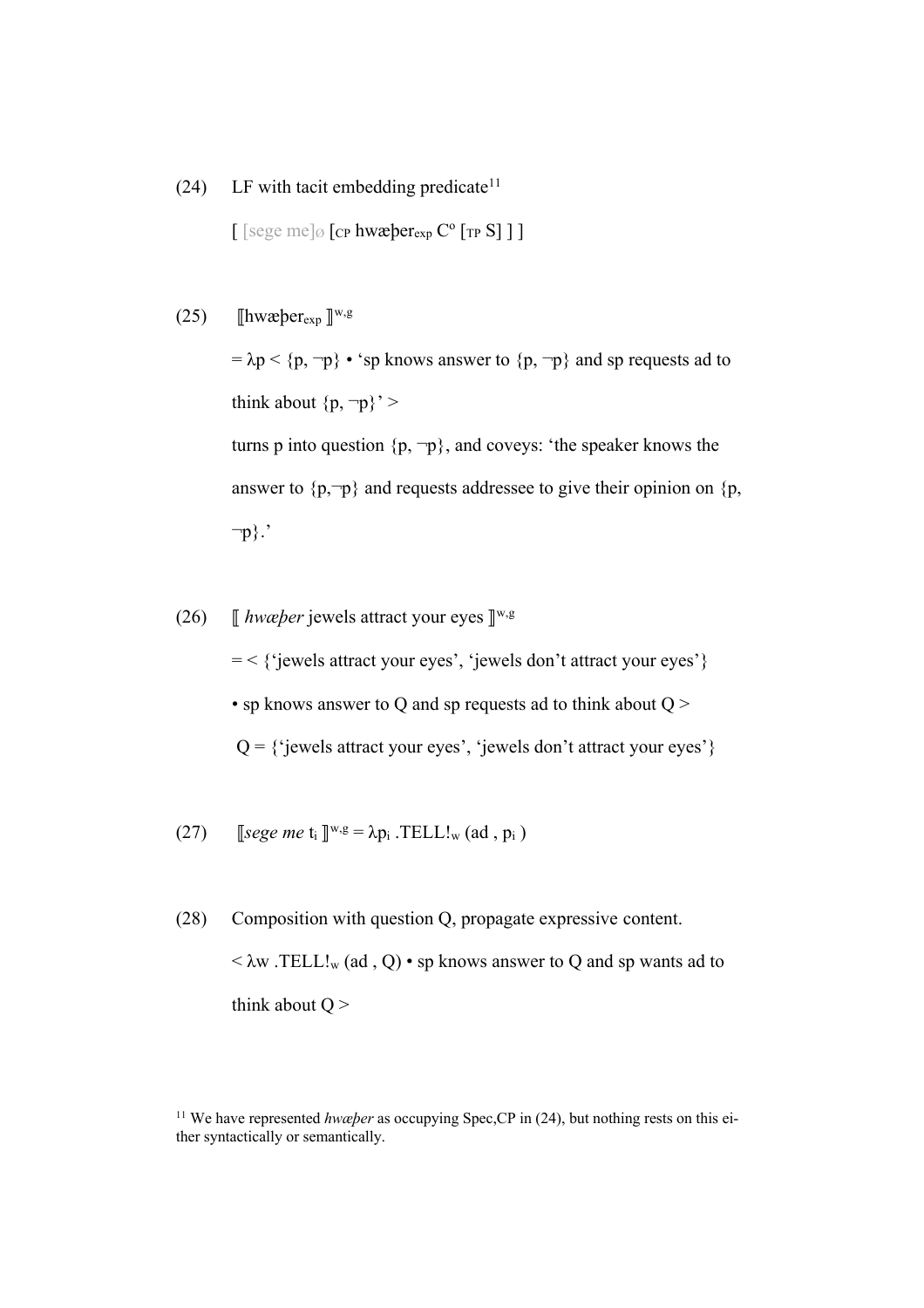The composition in (28) rests on the composition of verba dicendi with questions Uegaki (2016, 2019). We gloss the contribution of imperatives as TELL!<sup>12</sup> The imperative requests the addressee to provide suitable answers. The expressive content conveys that the speaker knows the answer but wants to hear the addressee's opinion.

Treating (1) as a request for an answer may seem too strong, given that Wisdom rarely waits for B to respond. However, the source text contains numerous explicit imperatives of the form '*Sege me* Q' where Wisdom likewise never stops to wait for B to answer.

(29) Ac gesege me nu, ic ascige þe, þu Boetius, and tell me now. I ask you.NOM you.VOC Boethius hwi þu swa manigfeald yfel hæfdest (…)? why you.NOM so manifold evil had.SUBJ (...)? 'But tell me now, I ask you Boethius, why you experienced such great evil [and so much hardship in office while you held it ]? (OE Boethius 27: 27–28)

In fact, B here never has a chance to respond. The first utterance by B after (29) answers an entirely different question that has emerged in the meantime. We therefore assume that requests in (1), as well as (29) and

<sup>&</sup>lt;sup>12</sup> For a formal treatment of imperatives see (Portner 2007).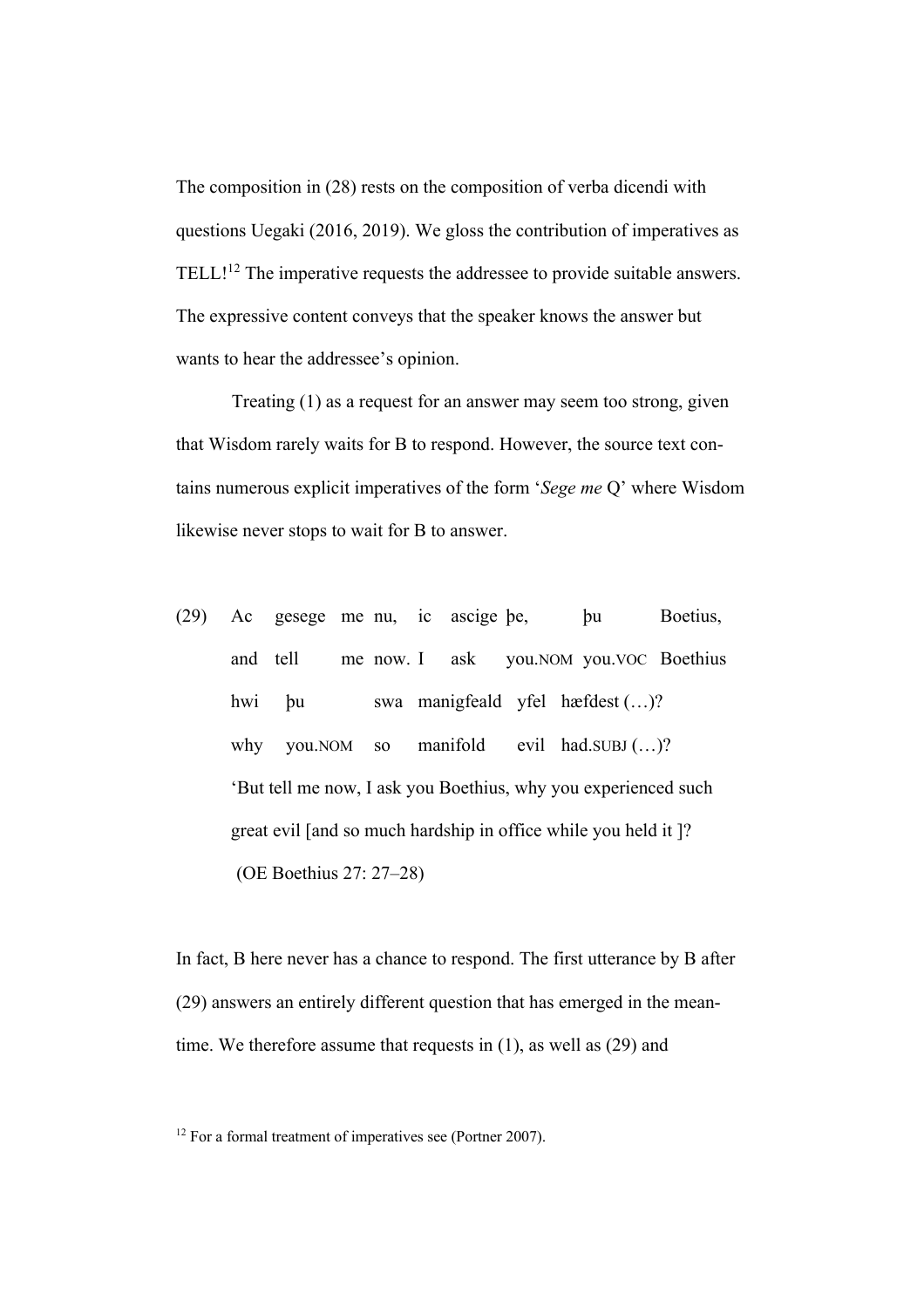elsewhere, can be overruled by Wisdom's actual aims, much in the same way as indirect speech acts can generally overrule literal speech acts (Searle 1969).

## **5. Summary and outlook**

The Old English Boethius offers a rich spectrum of embedded and unembedded *hwæþer* questions that we analyzed as stages in the development of a question pronoun (similarly attested in Gothic) to a question complementizer in Modern English. We argue that unembedded *hwæþer* questions are pedagogical questions. While the analysis of most examples requires special assumptions about their syntax and semantics, we propose a partial ordering where every new construction deviates minimally from the preceding construction(s). Type 1 "*hwæþer* of the two, X or Y?" rests on the earlier question pronoun. We propose that embedded Type 2 examples "Tell me *hwæþer* you believe that q?" are the most likely bridging structure that can be captured by earlier and later grammatical stages. We submit that no other attested construction in Boethius can be captured by an earlier *and* later grammar with fewer extra assumptions. From these, we suggest, Type 2 examples "*hwæþer* you believe that q?" arose by elision of the matrix clause. We assume that type 5 questions "Do you believe *hwæþer* p?"are the first in our ordering to show *hwæþer* in the position of a question complementizer.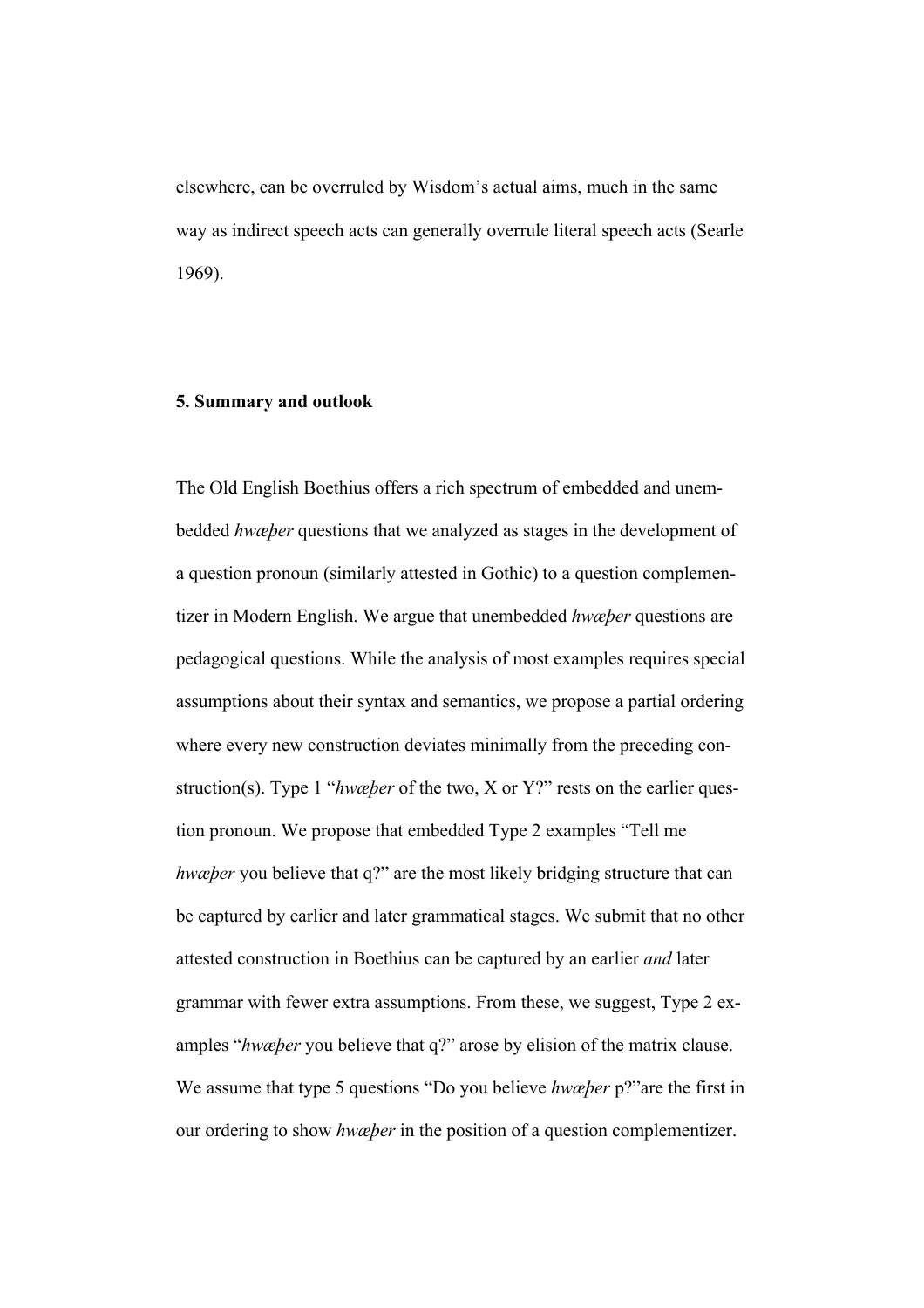Semantic composition in type 5 uses pointwise composition of matrix predicate and complement question (as in Type 2 examples), which renders the syntax-semantics interface slightly irregular. Yet, the type patterns with socalled partial movement, following the resumptive account in Dayal (1996).

Type 3 questions *hwæþer p?* in subordinate clause syntax exhibit an expressive homonym *hwæþer*exp and a tacit matrix imperative 'tell me …'. *Hwæþer*<sub>exp</sub> comes close to modal particles, as it serves to contribute useconditional content. It did not develop into a proper modal particle, as suggested by Coniglio's hypothesis that modal particles rest on earlier homonymous adverbs (Coniglio, this volume).

Finally, Boethius includes embedded questions of the form "I wanted to ask you *hwæþer* p", listed as Type 4 above. These can be captured by *whether* in its modern syntax and semantics. We leave the derivation to the readers.

Our proposal rests on the evaluation of a single historical text, and should be tested against further data. Yet, we maintain that the OE Boethius can be viewed as a diachronic "sediment" where many, perhaps all stages in the grammar of *hwæþer* are conserved.13 Among the documented uses, some rest on a less ideal syntax-semantics interface than others. They leave the syntactic status of *hwæþer* vague, they rest on LF positions of a complementizer that differs from its surface position, or they use semantic modes of

 $13$  On further potential analogies between geology and historical linguistics see Walkden (2019).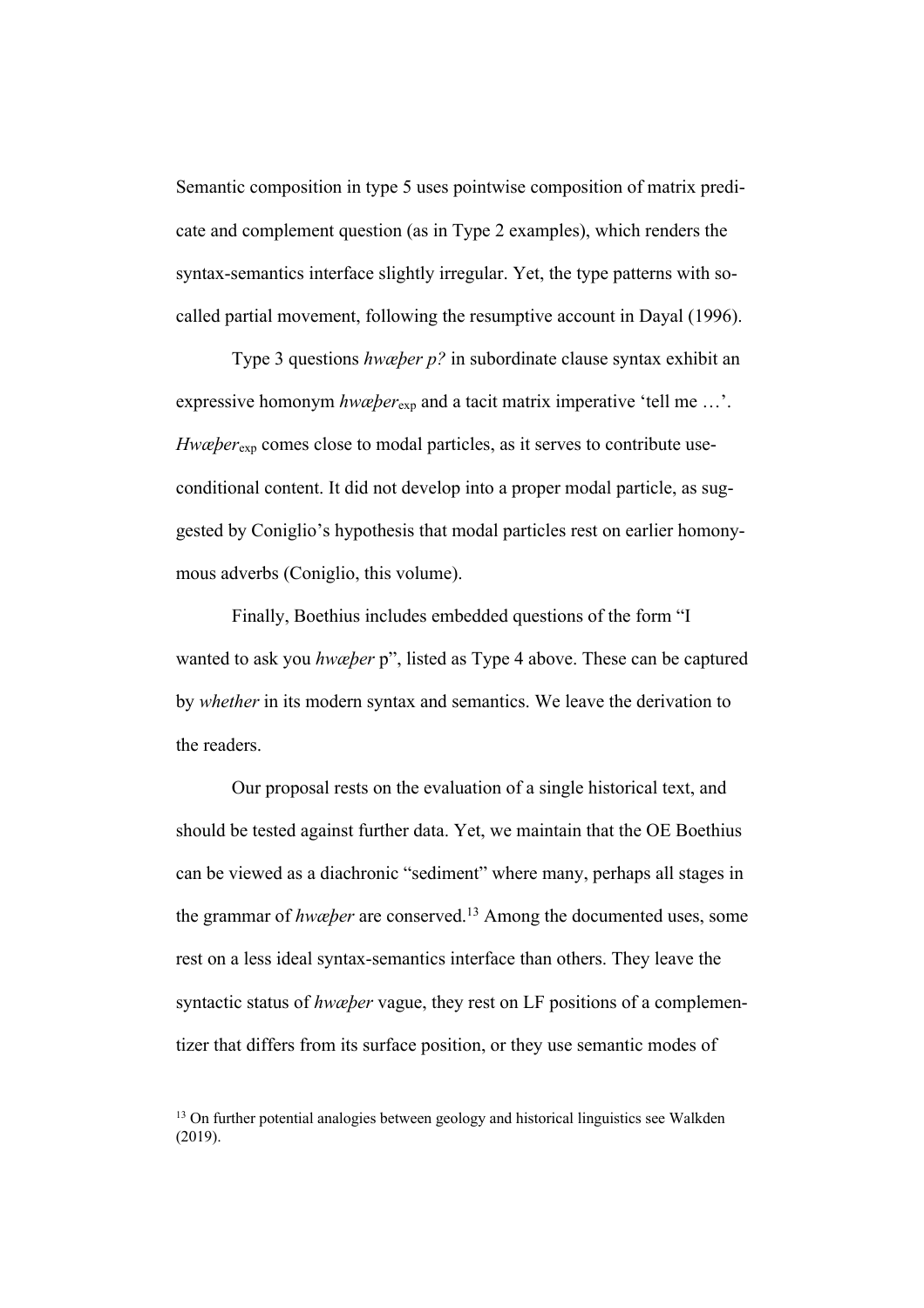composition at non-standard places in the derivation. From a theoretical point of view, it is tempting to hypothesize that these slight irregularities spurred further variation until *hwæþer* in its modern grammar had emerged. This view could also reconcile the conceptual opposition between gradual and categorial change – small categorial changes leading to irregular lexical entries could be conceived of as gradual in that they already bear the seeds of further changes to come. We will leave this theme for future research.

## **References**

- Allen, Cynthia L. 1980. *Whether* in Old English. *Linguistic Inquiry* 11: 789- 793.
- Bately, Janet M. 2009. Did King Alfred actually translate anything? The integrity of the Alfredian canon revisited. *Medium Ævum* 78: 189-215.
- Bately, Janet M. 2015. Alfred as author and translator. In *A companion to Alfred the Great*, Nicole Guenther Discenza & Paul E. Szarmach (eds), 113-142. Leiden: Brill.
- Berizzi, Mariachiara. 2010. Interrogatives and relatives in some varieties of English. PhD dissertation, Università degli Studi di Padova.
- Bosworth, Joseph and T. Northcote Toller. 1898. *An Anglo-Saxon dictionary, based on the manuscript collections of the late Joseph*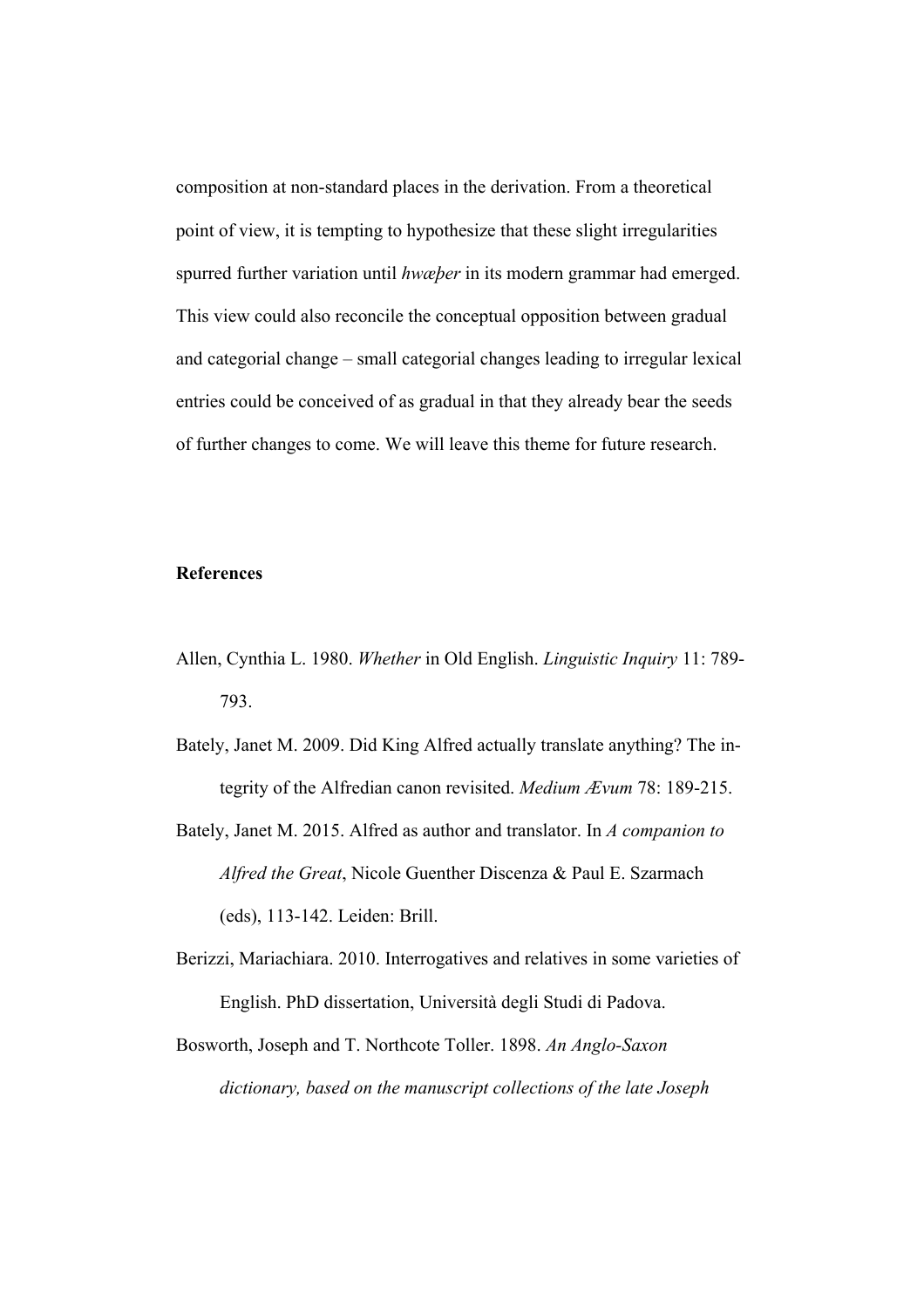*Bosworth*. Oxford: Clarendon. <https://bosworthtoller.com/> (11 March 2021).

- Brandner, Ellen. 2010. On the syntax of verb-initial exclamatives. *Studia Linguistica* 64(1): 81-115.
- Campbell, Lyle. 2001. What's wrong with grammaticalization? *Language Sciences* 23: 113-161.
- Caponigro, Ivano and Jon Sprouse. 2007. Rhetorical questions as questions. In *Proceedings of Sinn und Bedeutung* 11, Estela Puig-Waldmüller (ed), 121-133.
- Coniglio, Marco. this volume. On the adverbial origin of German modal particles. This volume, xx-xx.
- den Besten, Hans. 1989. On the interaction of root transformations and lexical deletive rules. In Hans den Besten (ed.), *Studies in West Germanic syntax*, 14–100. Amsterdam: Rodopi. First published as den Besten, Hans. 1983. On the interaction of root transformations and lexical deletive rules*.* In *On the formal syntax of the Westgermania*, Werner Abraham (ed), 47-131. Amsterdam: John Benjamins.
- Dayal, Veneeta. 1994. Scope marking as indirect *wh*-dependency. *Natural Language Semantics* 2: 137-170.
- Dayal, Veneeta. 2000. Scope marking: Cross linguistic variation in indirect dependency. In Wh*-scope marking*, Uli Lutz, Gereon Müller and Arnim von Stechow (eds), 157-194*.* Amsterdam: John Benjamins.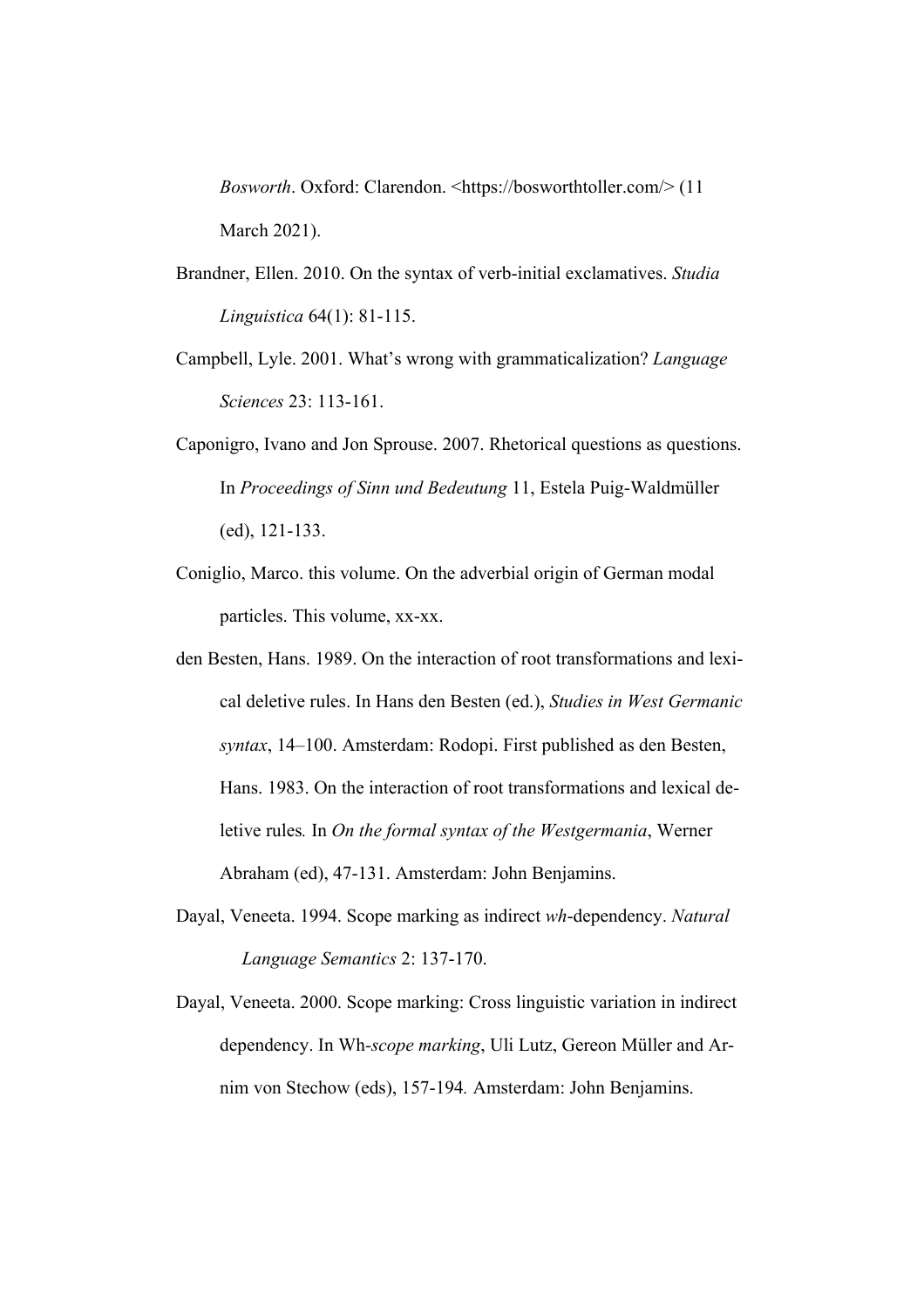- Den Dikken, Marcel. 2006. *Either*-float and the syntax of co-*or*-dination. *Natural Language and Linguistic Theory* 24, 689. DOI: https://doi.org/10.1007/s11049-005-2503-0
- Eckardt, Regine & Andrea Beltrama. 2019. Evidentials and Questions. In *Empirical Issues in Syntax and Semantics* 12, Chris Pinon (ed), 121- 155. Paris: CNRS.
- Eckardt, Regine. 2020. Conjectural questions: the case of German Verb-final 'wohl' questions. *Semantics and Pragmatics* 13. DOI: https://doi.org/10.3765/sp.13.9
- Evans, Nicholas. 2007. Insubordination and its uses. In *Finiteness: Theoretical and empirical foundations*, Irina Nikolaeva (ed), 366–431. Oxford: Oxford University Press.
- Eyþórsson, Þórhallur. 1995. Verbal syntax in the early Germanic languages. PhD dissertation, Cornell University.
- Fanselow, Gisbert. 2017. Partial *wh*-movement. In *The Blackwell companion to syntax*, Martin Everaert & Henk van Riemsdijk (eds). Oxford: Blackwell.
- Felser, Claudia. 2001. *Wh*-expletives and secondary predication: German partial *wh*-movement reconsidered. *Journal of Germanic Linguistics* 13, 5-38.
- Fischer, Olga, van Kemenade, Ans, Koopman, Willem, & van der Wurff, Wim. 2000. *The syntax of early English*. Cambridge: Cambridge University Press.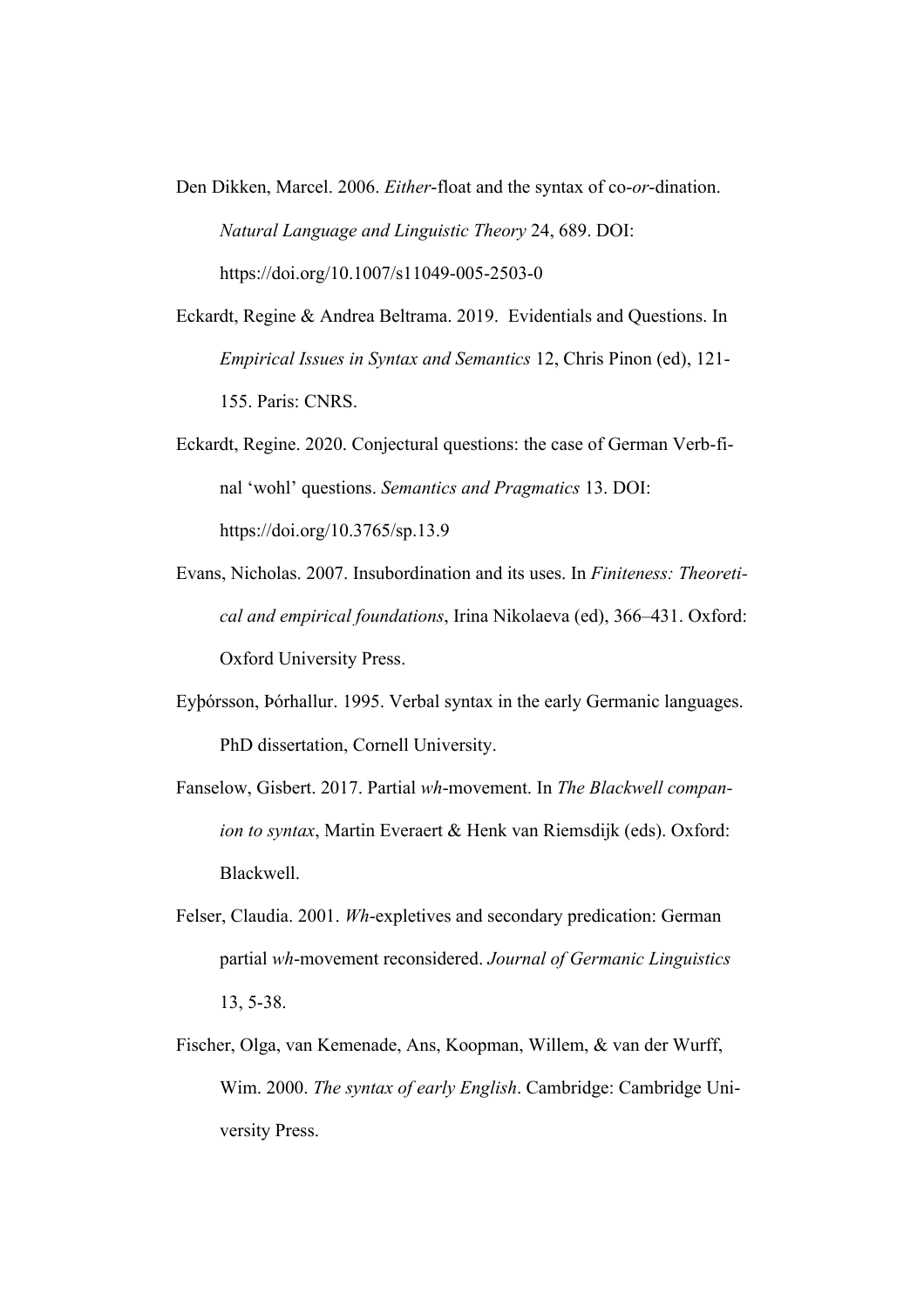- Fox, Samuel. 1864. *King Alfred's Anglo-Saxon Version of Boethius De consolatione philosophiae, with a literal English translation, notes, and glossary*. London: H. G. Bohn.
- Godden, Malcolm. 2007. Did King Alfred write anything? *Medium Ævum*  76: 1-23.
- Godden, Malcolm, & Irvine, Susan (eds). 2009. *The Old English Boethius: an edition of the Old English versions of Boethius's De consolatione philosophiae*. 2 vols. Oxford: Oxford University Press.
- Guenther Discenza, Nicole. 2015. The Old English Boethius. In *A companion to Alfred the Great*, Nicole Guenther Discenza & Paul E. Szarmach (eds), 200-226. Leiden: Brill.
- Gutzmann, Daniel. 2015. *Use conditional meaning.* Oxford: Oxford University Press.
- Hamblin, C. L. 1973. Questions in Montague English. *Foundations of Language* 10(1): 41-53.
- Hopper, Paul J. and Elizabeth C. Traugott. 2003. Grammaticalization. 2nd edn. Cambridge: Cambridge University Press.
- Karttunen, Lauri. 1977. Syntax and semantics of questions. *Linguistics and Philosophy* 1(1): 3-44.
- Kiparsky, Paul. 1995. Indo-European origins of Germanic syntax. In *Clause structure and language change*, Adrian Battye & Ian Roberts (eds), 140-169. Oxford: Oxford University Press.
- Mitchell, Bruce. 1985. *Old English syntax*. 2 vols. Oxford: Clarendon.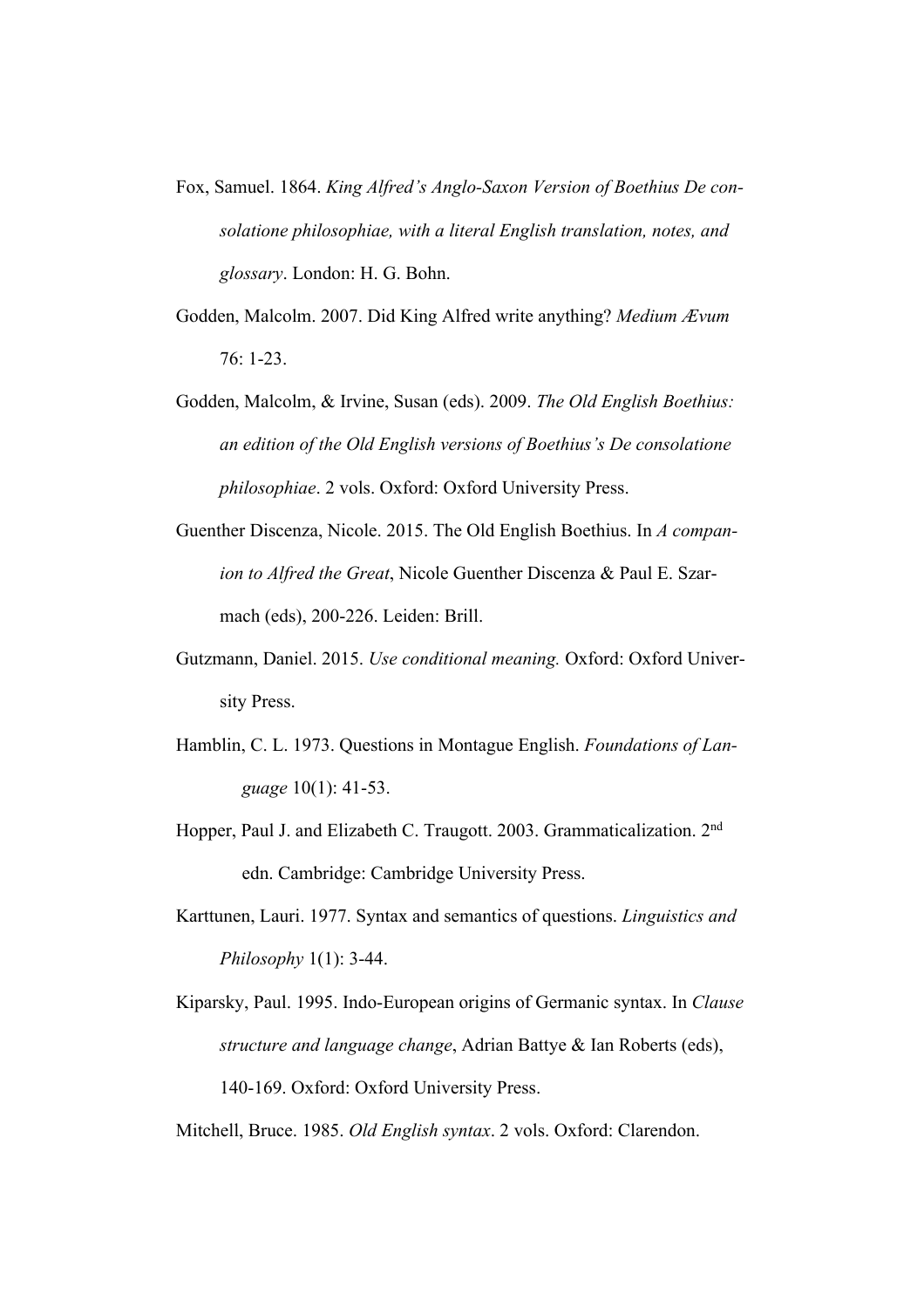- Nakajima, Heizo. 1996. Complementizer selection. *The Linguistic Review* 13, 143-164.
- Nielsen, Hans Frede. 1998. *The continental backgrounds of English and its insular development until 1154*. Odense: Odense University Press.
- Parra-Guinaldo, Victor. 2013. *Reanalysis of Old English* hwæðer *in the left periphery.* PhD dissertation, Arizona State University.
- Potts, Christopher. 2005. *The Logic of Conventional Implicature.* Oxford: Oxford University Press.
- Portner, Paul. 2007. Modals and Imperatives. *Natural Language Semantics* 15(4), 351-383.
- Reis, Marga. 2000. On the parenthetical features of German *Was … w-*constructions and how to account for them. In *wh-Scope Marking*, Uli Lutz, Gereon Müller & Arnim von Stechow (eds), 359-408*.* Amsterdam: John Benjamins.
- Ringe, Don. 2006. *From Proto-Indo-European to Proto-Germanic* [A linguistic history of English vol. 1]. Oxford: Oxford University Press.
- Roberts, Ian. 1996. Remarks on the Old English C-system and the diachrony of V2. In *Language change and generative grammar*, Ellen Brandner and Gisela Ferraresi (eds), 154–164. Linguistische Berichte, Sonderheft 7. Opladen: Westdeutscher Verlag.
- Rohde, Hanna. 2006. Rhetorical Questions as Redundant Interrogatives. *San Diego Linguistic Papers* (2), 134–168. <http://repositories.cdlib.org/ucsdling/sdlp2/7> (25 March 2021).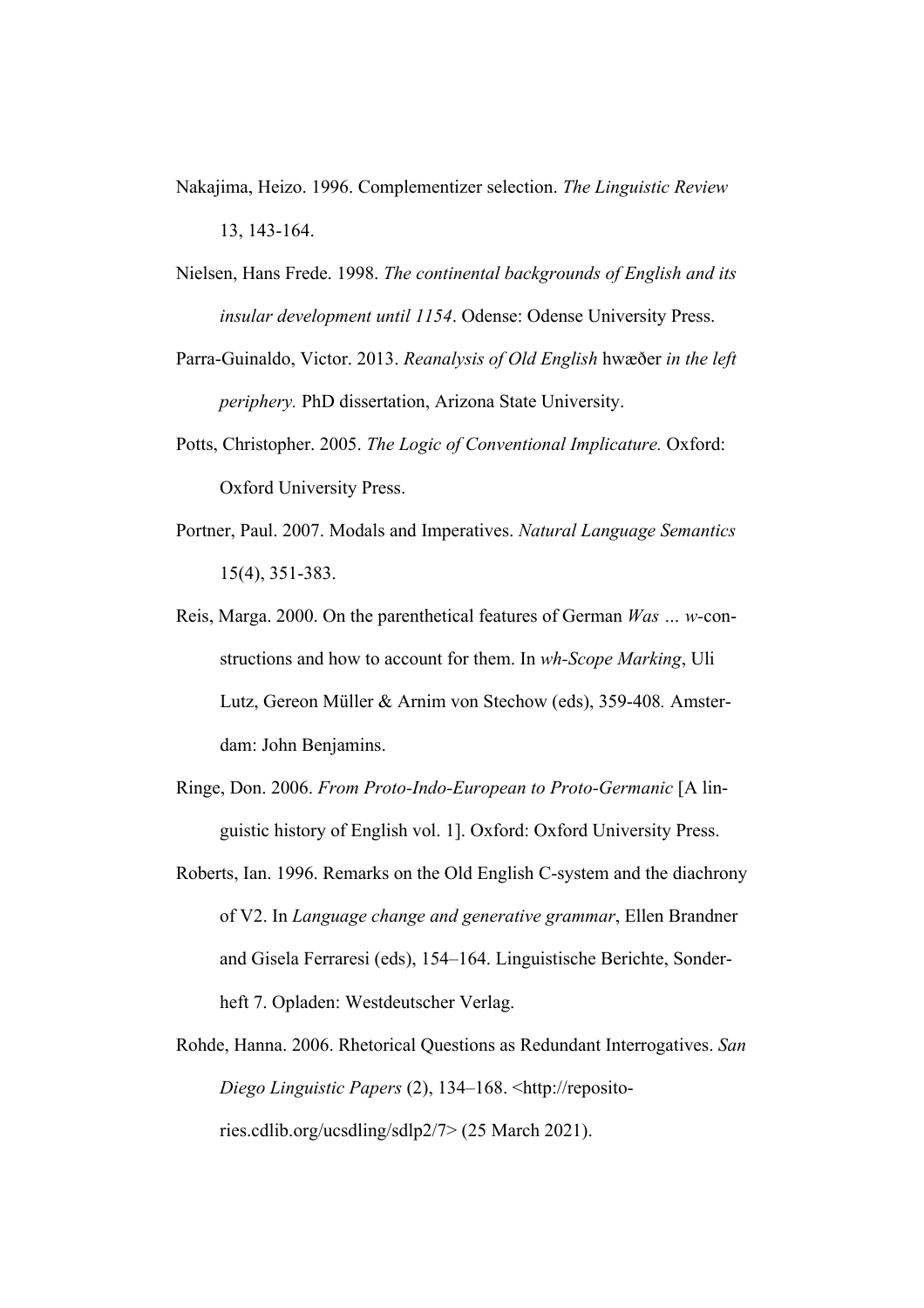- Salvesen, Christine Meklenborg and George Walkden. 2017. Diagnosing embedded V2 in Old English and Old French. In *Micro-change and macro-change in diachronic syntax*, Eric Mathieu & Rob Truswell (eds), 168-181. Oxford: Oxford University Press.
- Sedgefield, Walter J. (ed). 1899. *King Alfred's Old English Version of Boethius* De Consolatione Philosophiae. Oxford: Clarendon.

Searle, John. 1969. *Speech Acts.* Cambridge: Cambridge University Press.

- Shimoyama, Junko. 2006. Indeterminate Phrase Quantification in Japanese. *Natural Language Semantics* 14(2), 139-173.
- Theiler, Nadine, Roelofsen, Floris and Aloni, Maria. 2017. What's wrong with believing whether? In *Semantics and Linguistic Theory* (SALT) 27, Maryland.
- Taylor, Ann, Warner, Anthony, Pintzuk, Susan, & Beths, Frank. 2003. York-Toronto-Helsinki Parsed Corpus of Old English Prose. Heslington, York: University of York. <https://www-users.york.ac.uk/~lang22/YCOE/YcoeHome.htm> (25 March 2021).
- Traugott, Elizabeth C. 1972. *A history of English syntax: a transformational approach to the history of English sentence structure*. New York, NY: Holt, Rinehart & Winston.
- Traugott, Elizabeth C. 2017. 'Insubordination' in the light of the Uniformitarian Principle. *English Language and Linguistics* 21(2): 289-310.
- Truckenbrodt, Hubert. 2006. On the semantic motivation of syntactic verb movement to C in German. *Theoretical Linguistics* 32(3): 257-306.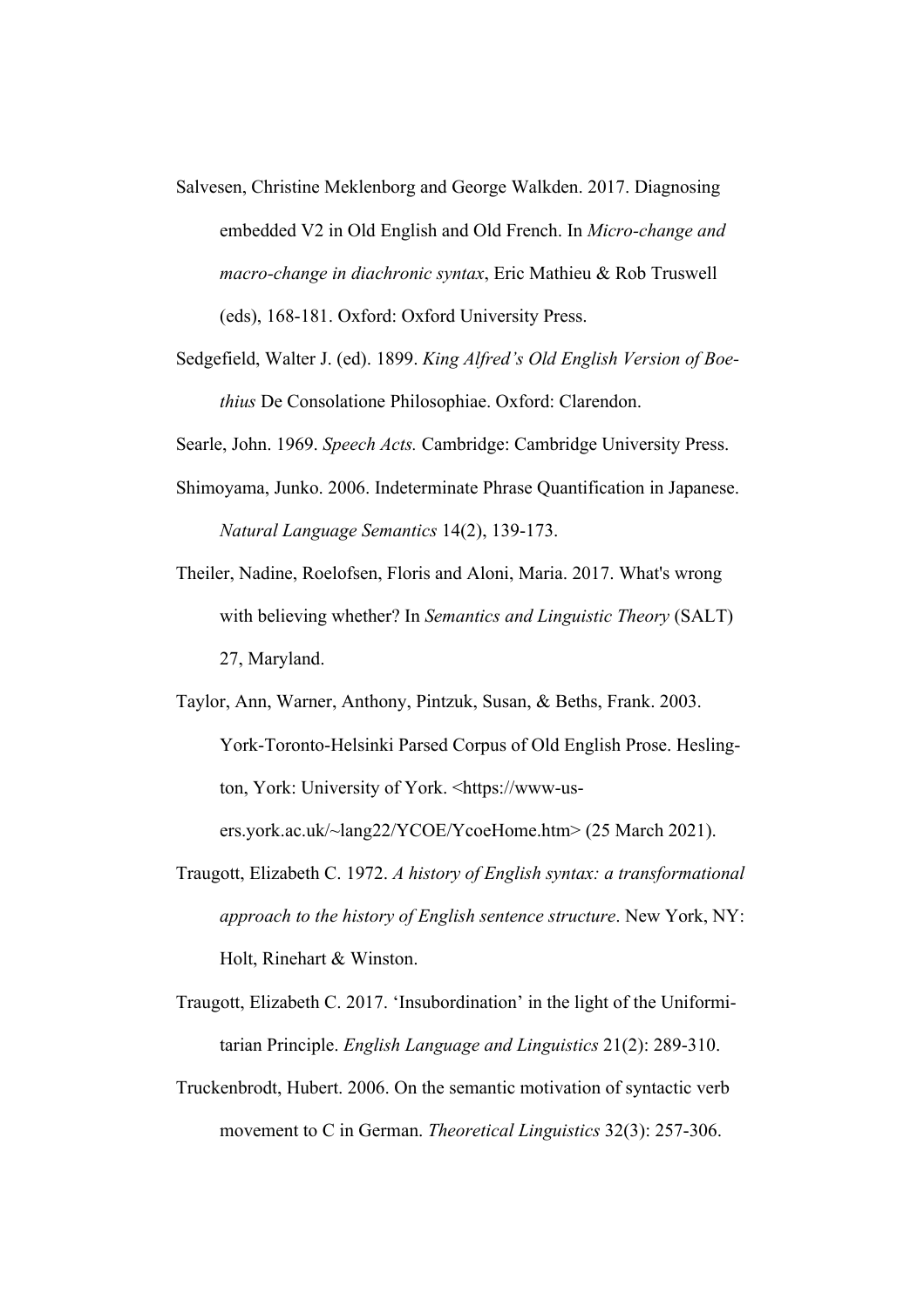- Truckenbrodt, Hubert. 2013. Selbstständige Verb-Letzt-Sätze. In *Satztypen des Deutschen*, Jörg Meibauer (ed), 232-246. Berlin: De Gruyter.
- Uegaki, Wataru. 2016. Content nouns and the semantics of question-embedding. *Journal of Semantics* 33(4): 623-660.

Uegaki, Wataru. 2019. The semantics of question-embedding predicates. *Language and Linguistics Compass* 2019. DOI:

https://doi.org/10.1111/lnc3.12308

- Ukaji, Masatomo. 1997. A History of *Whether*. In *Studies in English Linguistics: A Festschrift for Akira Ota on the Occasion of His Eightieth Birthday*, Masatomo Ukaji, Toshio Nakao, Masaru Kajita & Shuji Chiba (eds), 1236-1261. Tokyo: Taishukan.
- van Gelderen, Elly. 2004. *Grammaticalization as economy*. Amsterdam: John Benjamins.
- van Gelderen, Elly. 2009. Renewal in the left periphery: economy and the complementizer layer. *Transactions of the Philological Society* 107, 131-195.
- van Kemenade, Ans, & Links, Meta. 2020. Discourse particles in early English: Clause structure, pragmatics and discourse management. *Glossa: A journal of general linguistics* 5(1): 3, 1-23.
- Walkden, George. 2014. *Syntactic reconstruction and Proto-Germanic.* Oxford: Oxford University Press.